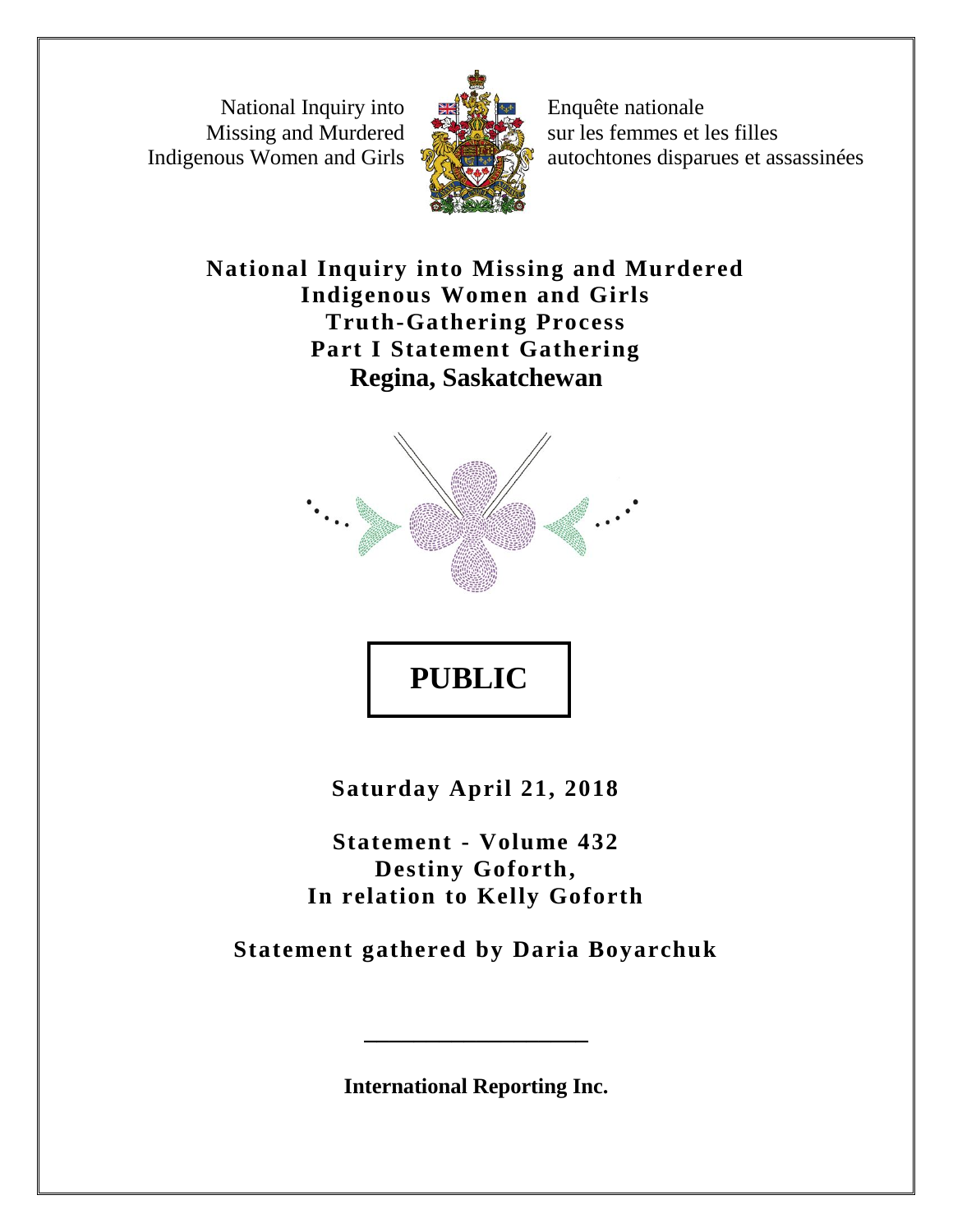## **II TABLE OF CONTENTS**

| Statement Volume 432<br>Destiny Goforth<br>April 21, 2018 | <b>PAGE</b>                                                                                 |
|-----------------------------------------------------------|---------------------------------------------------------------------------------------------|
|                                                           | Testimony of Destiny Goforth $\dots\, \dots\, \dots\, \dots\, \dots\, \dots\, \dots\, \, 1$ |
|                                                           | Reporter's Certification $\ldots \ldots \ldots \ldots \ldots \ldots 53$                     |

Statement Gatherer: Daria Boyarchuk

**Documents submitted with testimony: none.**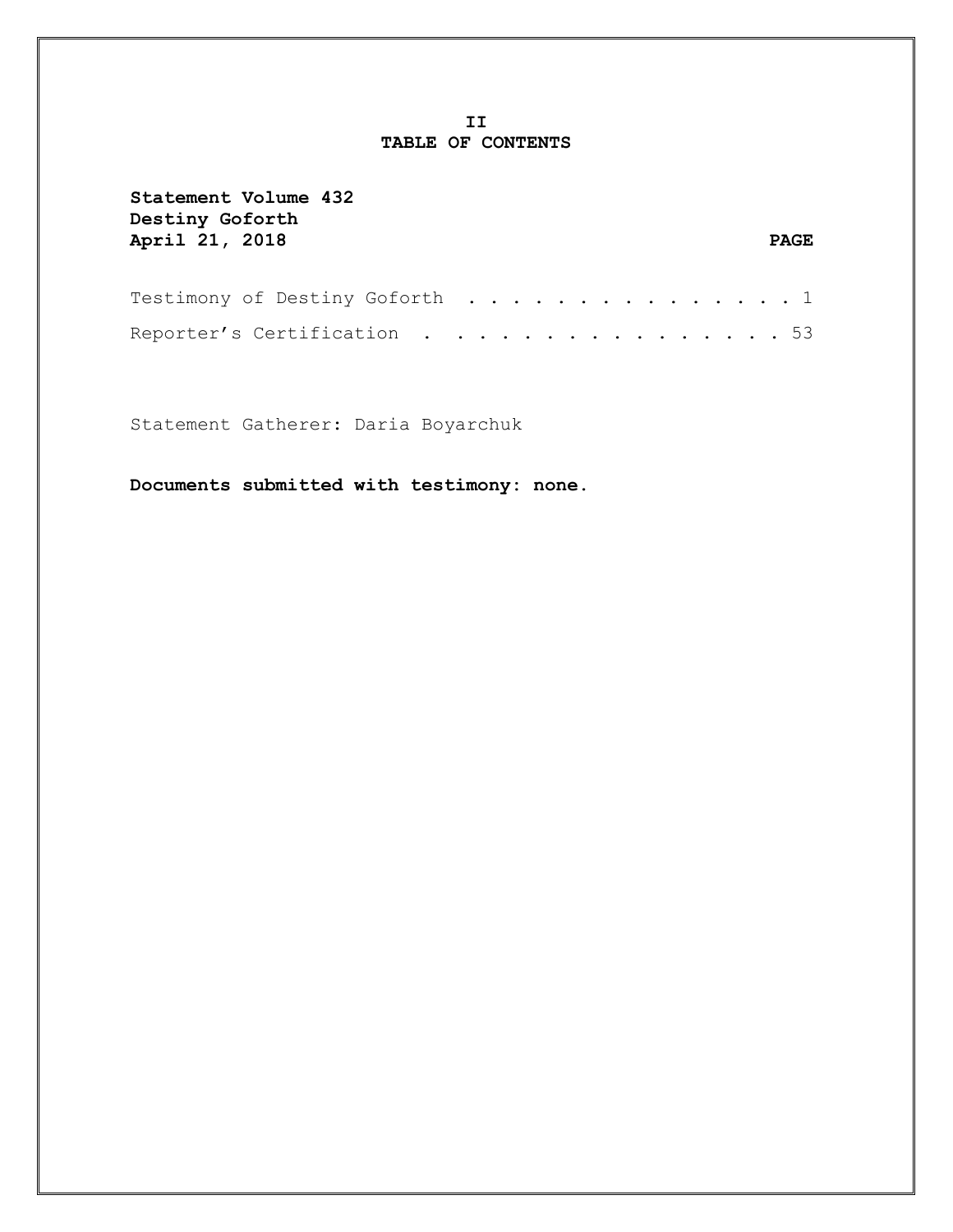Statement - Public 1 **Destiny Goforth (Kelly Goforth)**

**1** Regina, Saskatchewan --- Upon commencing on Saturday, April 21, 2018 at 11:27 a.m. **MS. DARIA BOYARCHUK:** Hi, my name is Daria Boyarchuk, and it is April 21st, it is 11:38 in the morning. We are here in, in Regina. I apologize, it's 11:27 in the morning. And I'm here with Destiny Goforth who will share with us her story of her missing loved one, her sister Kelly Goforth. Destiny, I spoke earlier to you about the consent form. **MS. DESTINY GOFORTH:** Yes. **MS. DARIA BOYARCHUK:** That we will keep a copy of it. But the consent form is, like I mentioned to you earlier, is either you give your authority to, to the Inquiry share your story, to share your voice, your photograph, your image with the Inquiry or -- and in that case you will be checking the, the first box. If, however -- like if for some reason you're not comfortable enough to share -- then you will be checking the second box. So feel free to take the time and to decide which one is best for you and then we can -- **MS. DESTINY GOFORTH:** Yeah, I will do the first one. **MS. DARIA BOYARCHUK:** Okay, and then we need the signature at the bottom and I will be the witness then. Perfect, thank you. And then also another one is --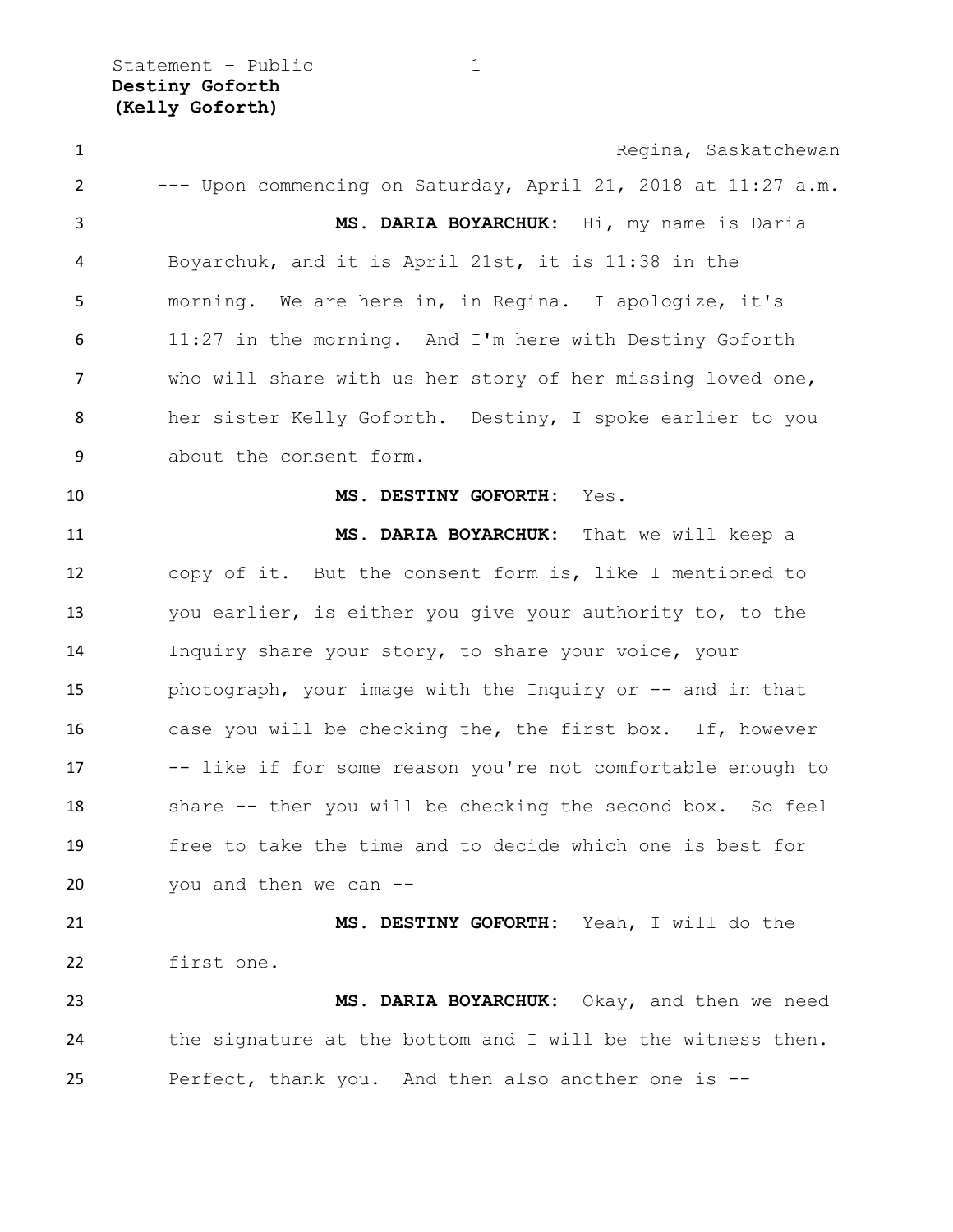Statement - Public 2 **Destiny Goforth (Kelly Goforth)**

 **MS. DESTINY GOFORTH:** Okay. **MS. DARIA BOYARCHUK:** Yeah. Perfect, thank you very much. **MS. DESTINY GOFORTH:** You're welcome. **MS. DARIA BOYARCHUK:** I'll take the pen, and when you've read it again, please feel free to share any background about yourself or anywhere that you want to start. **MS. DESTINY GOFORTH:** Okay. **MS. DARIA BOYARCHUK:** If it's something that's -- you really feel you want to share with us. **MS. DESTINY GOFORTH:** Well I'm the oldest of six. Kelly was the baby girl. There was three girls and three boys. We grew up on the reserve with, with our mom - **MS. DARIA BOYARCHUK:** M'hmm. **MS. DESTINY GOFORTH:** -- and our dad. But they divorced when I was like I think 18 or 19. And Kelly was -- Kelly was the baby of the family, she was just like the princess. And, and because I was the oldest I used to get the blame a lot for everything that she would do, like  $22 - - -$  **MS. DARIA BOYARCHUK:** They were spoiling her a lot? **MS. DESTINY GOFORTH:** I was the spoiler. I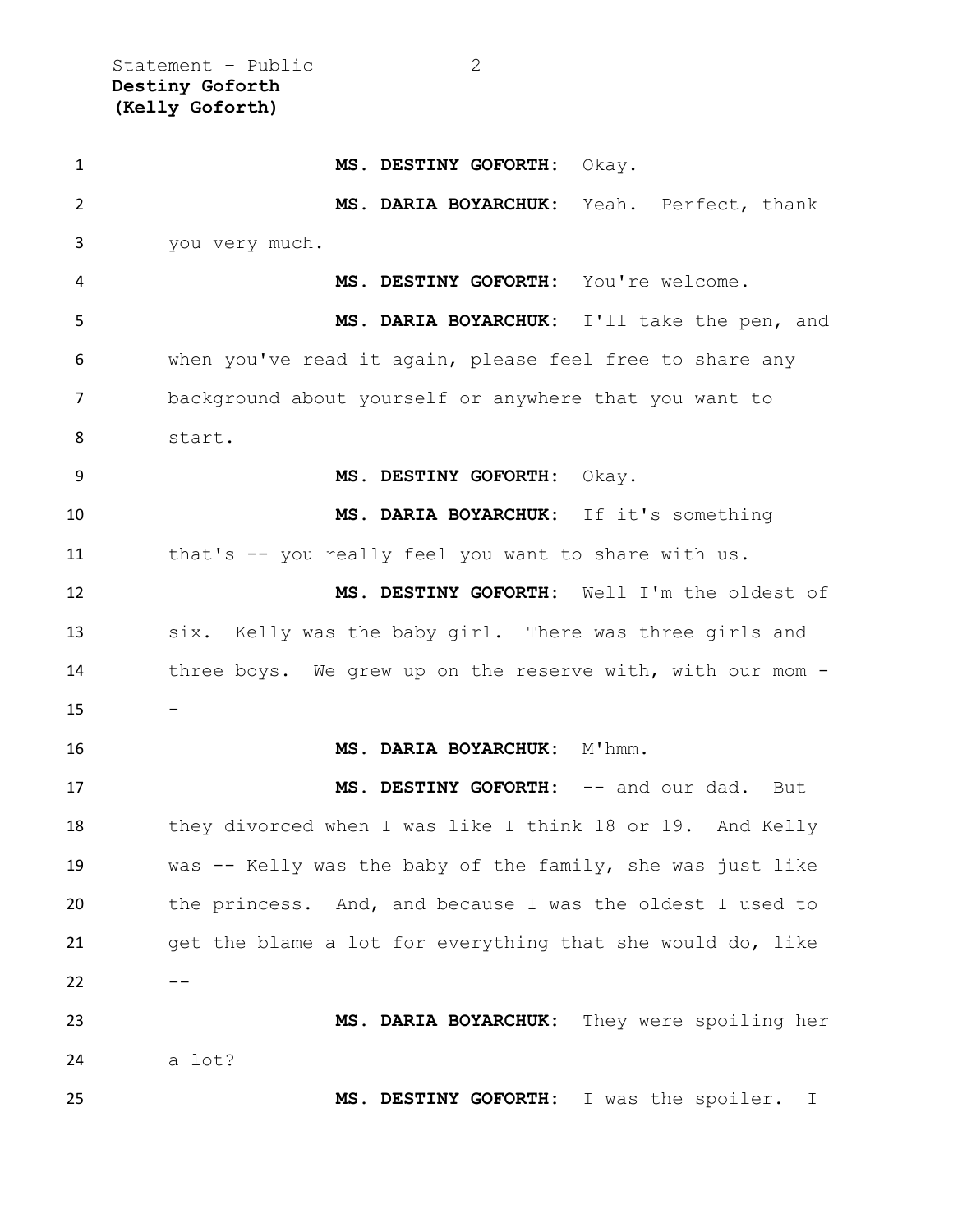Statement – Public 3 **Destiny Goforth (Kelly Goforth)**

| $\mathbf{1}$ | was actually was spoiled from our parents. Everybody --     |
|--------------|-------------------------------------------------------------|
| 2            | like she just had that way, just get in the way with        |
| 3            | trouble and all that, you know. I used to have, you know,   |
| 4            | a sense of jealously towards her, you know. Like who wants  |
| 5            | that kid anyways, you know? But at the same time I loved    |
| 6            | her so much. I was so protective, you know, because like    |
| 7            | I'm the oldest, and I, I always felt like I needed to       |
| 8            | protect them.                                               |
| 9            | MS. DARIA BOYARCHUK: M'hmm.                                 |
| 10           | MS. DESTINY GOFORTH: Her and my other                       |
| 11           | sister.                                                     |
| 12           | MS. DARIA BOYARCHUK: So you have three --                   |
| 13           | there were three boys in the family and three girls, right? |
| 14           | MS. DESTINY GOFORTH: Yeah.                                  |
| 15           | MS. DARIA BOYARCHUK: So there was one other                 |
| 16           | -- you, Kelly and there was another sister?                 |
| 17           | MS. DESTINY GOFORTH: Yeah, our sister                       |
| 18           | Shaylene (ph), yeah.                                        |
| 19           | MS. DARIA BOYARCHUK:<br>Okay.                               |
| 20           | MS. DESTINY GOFORTH: Yeah, and you know we                  |
| 21           | were -- actually we were pretty tight, you know.<br>Like    |
| 22           | we're a close family, you know, but we're pretty, we're     |
| 23           | pretty dysfunctional but we're always together, you know?   |
| 24           | MS. DARIA BOYARCHUK:<br>M'hmm.                              |
| 25           | MS. DESTINY GOFORTH: I kind of felt bad,                    |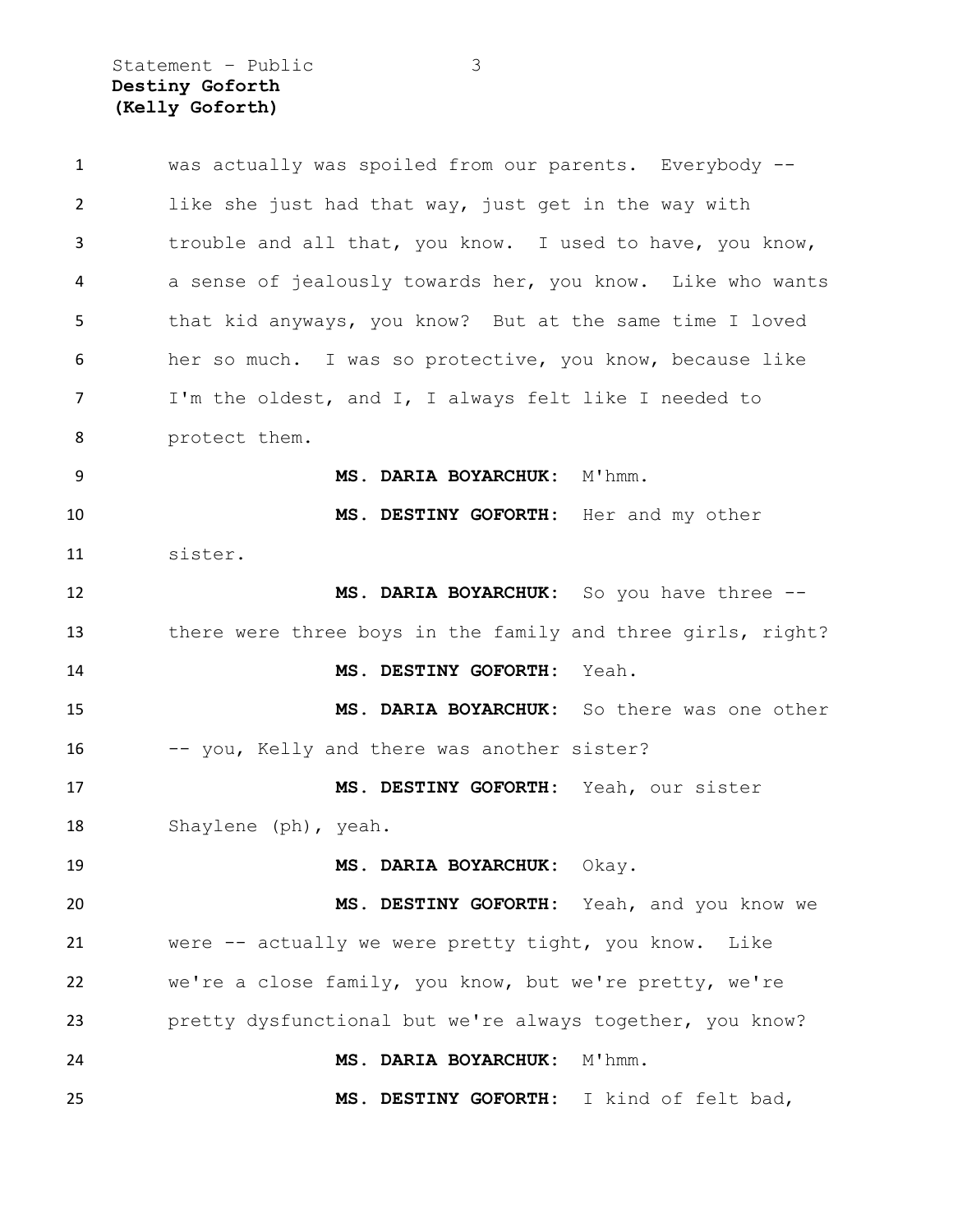# Statement - Public 4 **Destiny Goforth (Kelly Goforth)**

 like after -- my mom and dad split up we were 19 I think -- I was 19. Kelly must have been like -- she must have been like 16 or 14, I don't know. It took -- it took a lot out of her, you know. I kind of feel glad that she tried to look up to me, you know, like to be a comfort to her because my mom kind of fell off and went to, you know, went to a different relative with additions and all that.

8 And then same with me, you know. I started experimenting with, you know, with drugs and drinking and stuff like that. And Kelly was kind of like left, you know? And I don't know how to say it, but you know, she was, she was alone. Her and my younger sister and our brothers. And I still cared but Kelly, you know like she always looked up to me, to me for guidance and to protect her, and I was too, too selfish to take care like really.

16 And then you know when I started doing drugs shortly after, and I don't know, I dummied up. And I got pregnant with my daughter and it was, you know -- since I'm the oldest and my daughter's the first kid of all of us, you know, Kelly just spoiled my daughter, like she just loved her. Kelly was there throughout my pregnancy, you know.

 **MS. DARIA BOYARCHUK:** M'hmm. **MS. DESTINY GOFORTH:** Like we were -- we did everything together, you know? She just had this way of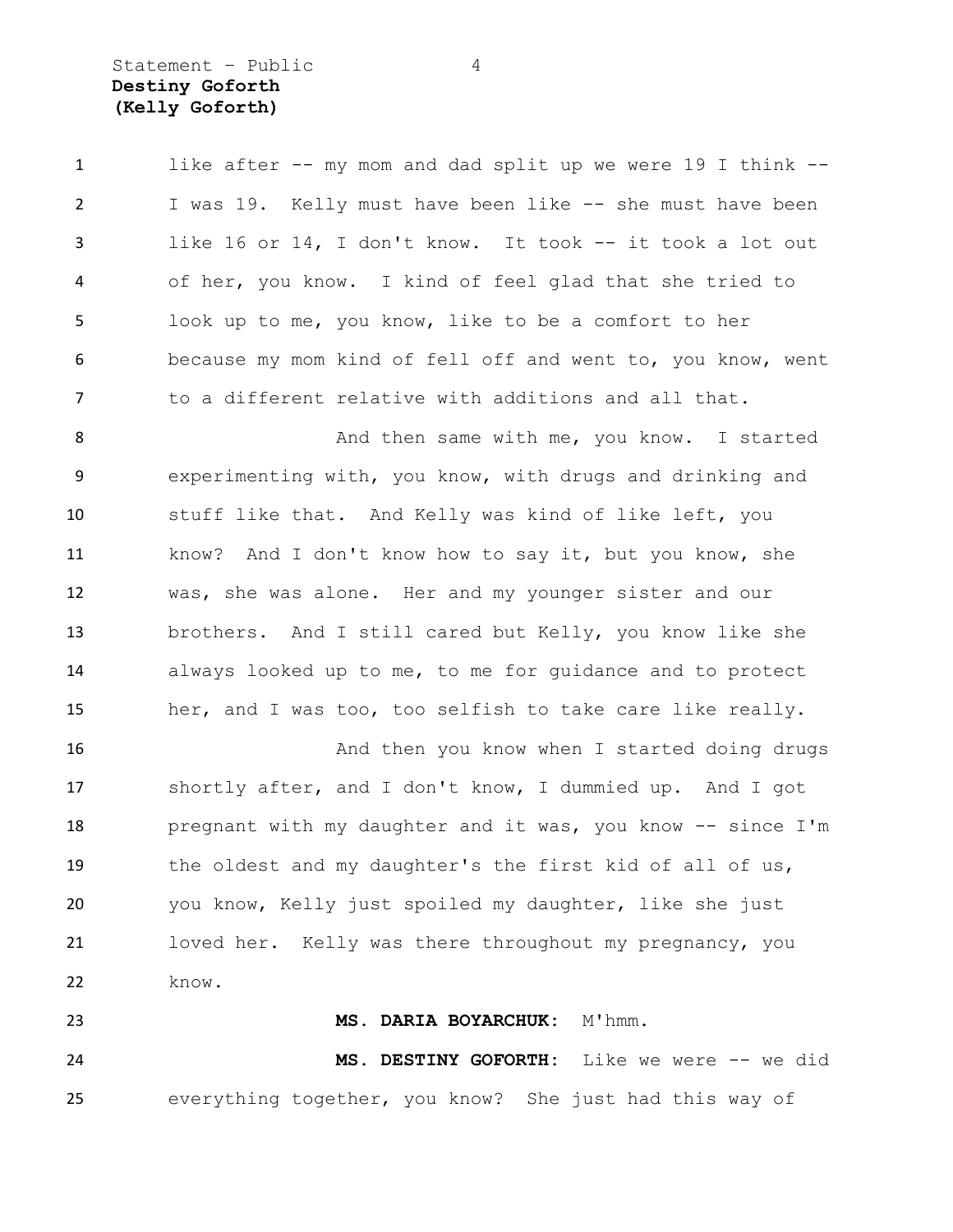Statement - Public 5 **Destiny Goforth (Kelly Goforth)**

| $\mathbf{1}$   | making you feel like everything's going to be okay, you     |
|----------------|-------------------------------------------------------------|
| $\overline{2}$ | Like, you know -- like she just, she just had this<br>know. |
| 3              | light that wherever she went, you know, she made it okay.   |
| 4              | She's always been like that, she's always been positive,    |
| 5              | you know? Even when things, when things were the bleakest   |
| 6              | she was always still it's okay, you know, God loves us, you |
| $\overline{7}$ | know. We're still alive, you know, be thankful we're        |
| 8              | alive. She kept saying that all the time.                   |
| 9              | MS. DARIA BOYARCHUK: M'hmm.                                 |
| 10             | MS. DESTINY GOFORTH: That was all she                       |
| 11             | always said is be thankful we're alive. And I loved that    |
| 12             | about her, you know? That she was so positive you know,     |
| 13             | looked forward to life and -- and then about, I don't know, |
| 14             | I must have been like 23. I, I kind of just separated from  |
| 15             | my family for a bit, you know, when my daughter was born.   |
| 16             | You know I'd see my sister -- we kind of drifted apart.     |
| 17             | Well that was on me, you know. I drifted apart from my      |
| 18             | sisters and my brothers and my mom. I just stayed away.     |
| 19             | But then when I came back, you know, I was different, you   |
| 20             | know?<br>I was like wild and I was bad into my drugs and my |
| 21             | alcohol, like alcoholism. And my sister must have been 20   |
| 22             | at the time.                                                |
| 23             | MS. DARIA BOYARCHUK: M'hmm.                                 |
| 24             | MS. DESTINY GOFORTH: And I guess, you know                  |
| 25             | my stupidity I started -- when I was doing drugs she looked |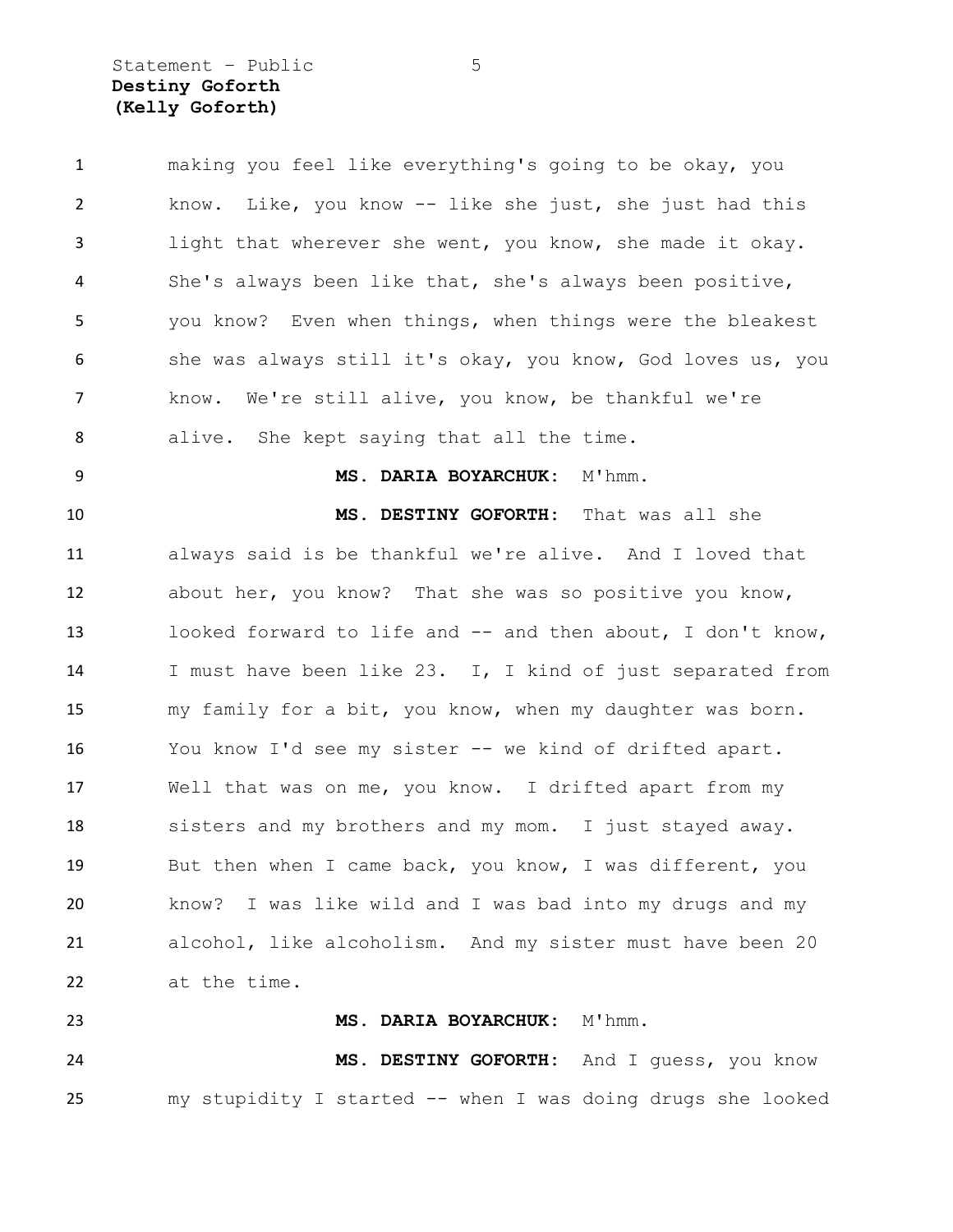at it too, you know. She started experimenting too. And at first, you know, I wanted to say no, you've got to quit you know.

### **MS. DARIA BOYARCHUK:** M'hmm.

 **MS. DESTINY GOFORTH:** No, no, don't do that. But because I was too selfish and so involved in myself and my addictions and all that, I allowed her to follow me in 8 that and I didn't want her to. And that -- because of that too you know, I hold a lot guilt still, you know? Like I can't forgive myself that I was the one that kind of showed her that life, you know? But when we're -- a couple of years later, you know, I just started working the street, you know? That's how badly I got into my addictions and all that. And I hate to say it, but that's how my sister got into that life too, you know. She -- by my example I guess, you know?

### 17 MS. DARIA BOYARCHUK: M'hmm.

 **MS. DESTINY GOFORTH:** And that makes me feel a lot -- the worst you know? Like she would still be here if I didn't show her, if I wasn't selfish, you know? If I 21 just said -- if I had been the big sister I was supposed to be, you know, and stopped it before it got worse. You know stopped it before it even started. But I don't know, I was just too selfish and too into my own addictions and my own world. You know like -- but we were always together, you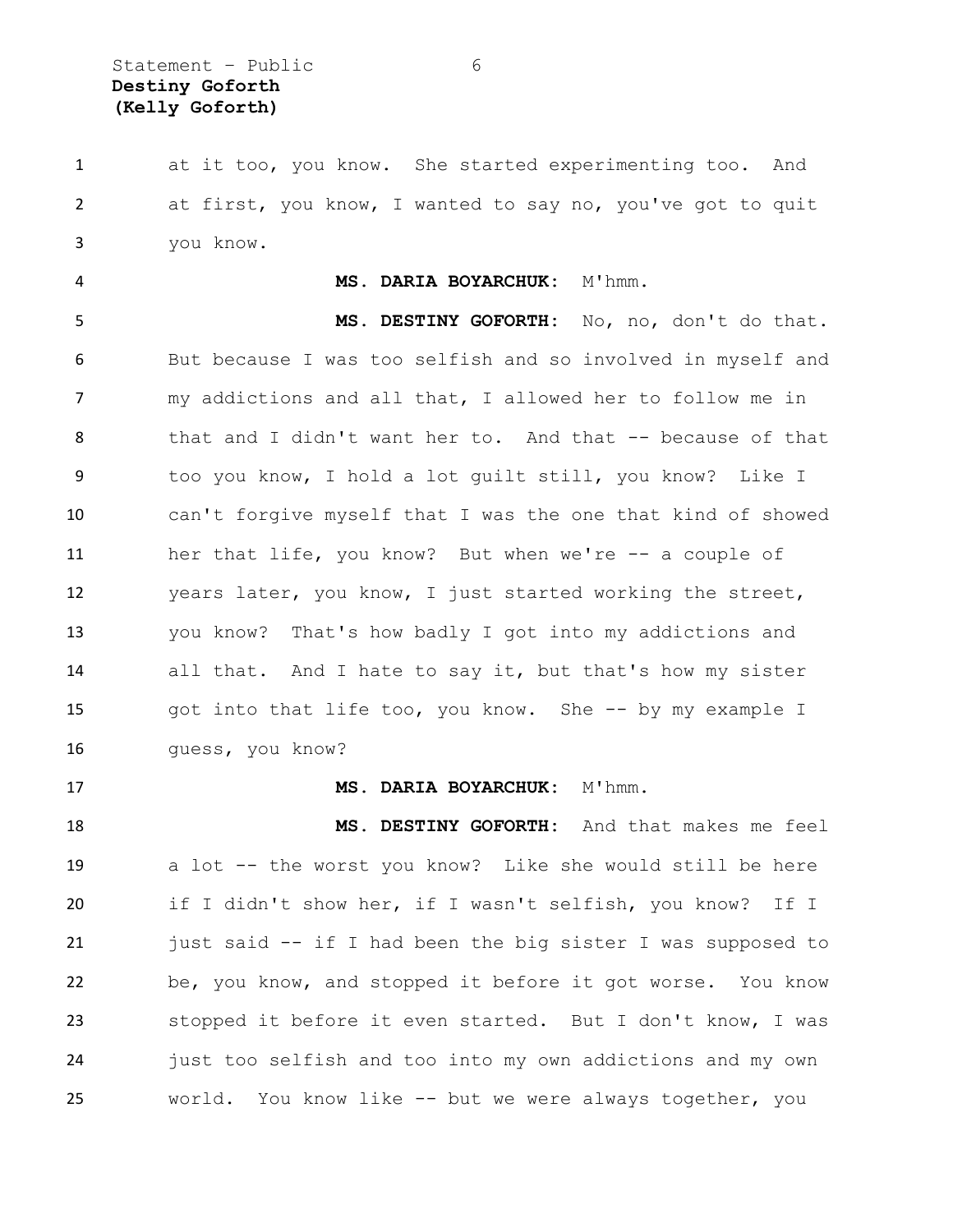Statement – Public 7 **Destiny Goforth (Kelly Goforth)**

 know? And it was always me and her, and we lived -- whenever we were homeless together, you know, and we worked the streets together. But we always looked out for each other, you know.

5 And I love our mom and all that, you know, but you know it wasn't always nice you know, living with her, being raised up with her, you know. You know so 8 that's why we were always together, you know. Like my mom would kick her out, or kick me out, you know, we'd be together. But it was -- that's what was kind of -- I feel so bad, but that's what kept me and my sister together, was our, our addiction, you know?

### **MS. DARIA BOYARCHUK:** M'hmm.

 **MS. DESTINY GOFORTH:** Like we helped each other, you know. But other than that -- besides being an addict and, you know, a street worker, she was so beautiful, she was so giving and so hopeful. She still looked after my daughter for me, you know. She did everything for my daughter. You know I still had my daughter in my care and all that, and she just had a way of making it better. You know then we'd quit for a bit, you know, and -- like I quit for a bit. And it's because of my sister -- that's how I met my husband, you know. And we've been together -- me and my husband have been together seven years, and we've been legally married, you know, for four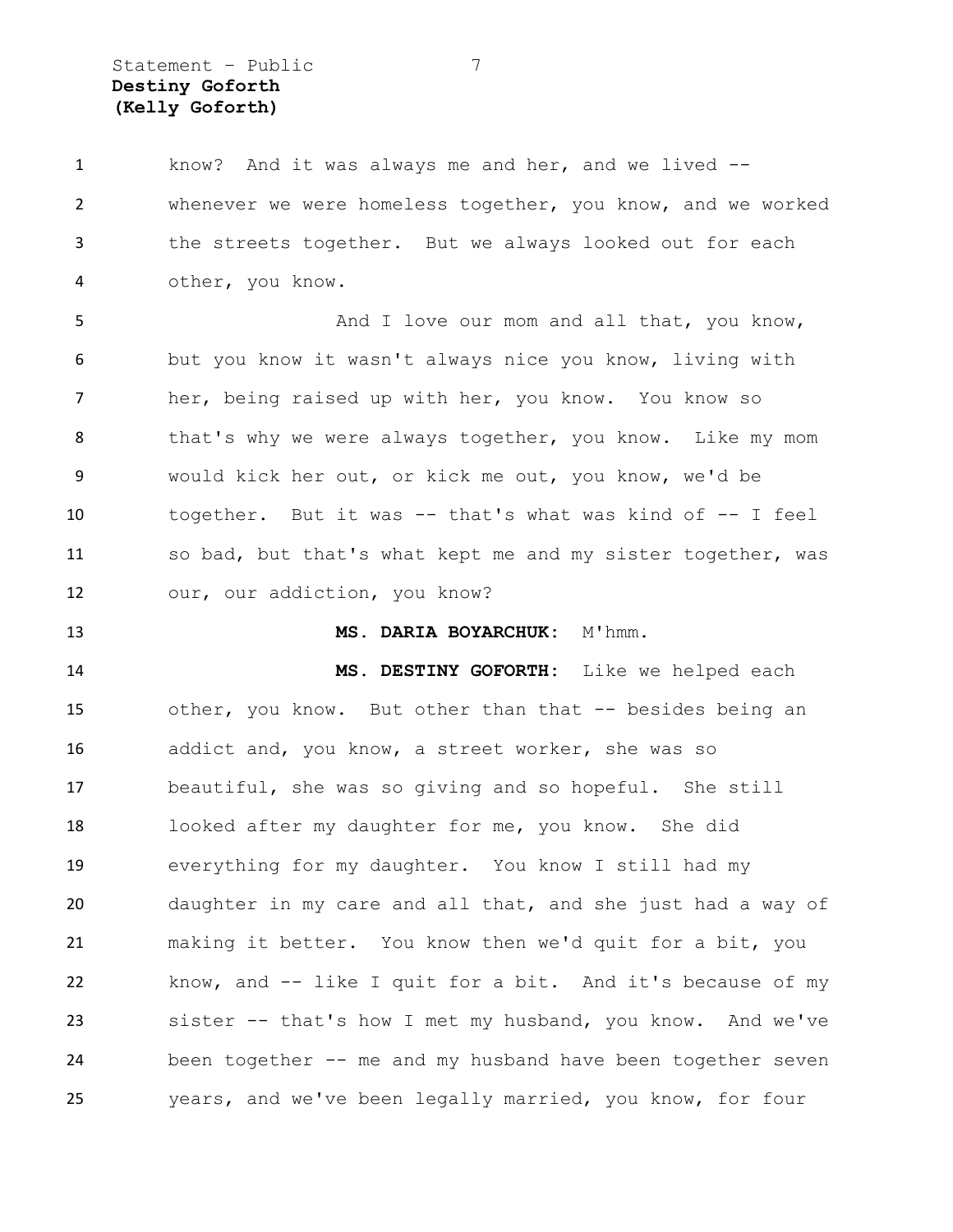Statement - Public 8 **Destiny Goforth (Kelly Goforth)**

 years. **MS. DARIA BOYARCHUK:** M'hmm. **MS. DESTINY GOFORTH:** Yeah, like she's the one that kind of was there to -- **MS. DARIA BOYARCHUK:** She introduced you? **MS. DESTINY GOFORTH:** To introduced us, yeah. **MS. DARIA BOYARCHUK:** Okay. **MS. DESTINY GOFORTH: A**nd I'm thankful for that, you know. **MS. DARIA BOYARCHUK:** M'hmm. **MS. DESTINY GOFORTH:** And then after awhile there, in 2013 before she went missing, I fell off really hard -- I was doing so good. We lived in Vancouver and Calgary. I was away from my family from 2011 to 2013. And 16 I came back from Vancouver in July 2013. We went to my mom's house and she recognized our feet. Because my mom was living in the basement suite, the basement apartment. 19 MS. DARIA BOYARCHUK: M'hmm. **MS. DESTINY GOFORTH:** And we're, we're -- 21 the house is, or her apartment, you could see who's coming to the back. And I think she was doing the dishes and she recognized my feet. I don't know how she -- **MS. DARIA BOYARCHUK:** Your mom? **MS. DESTINY GOFORTH:** No, my sister, sorry.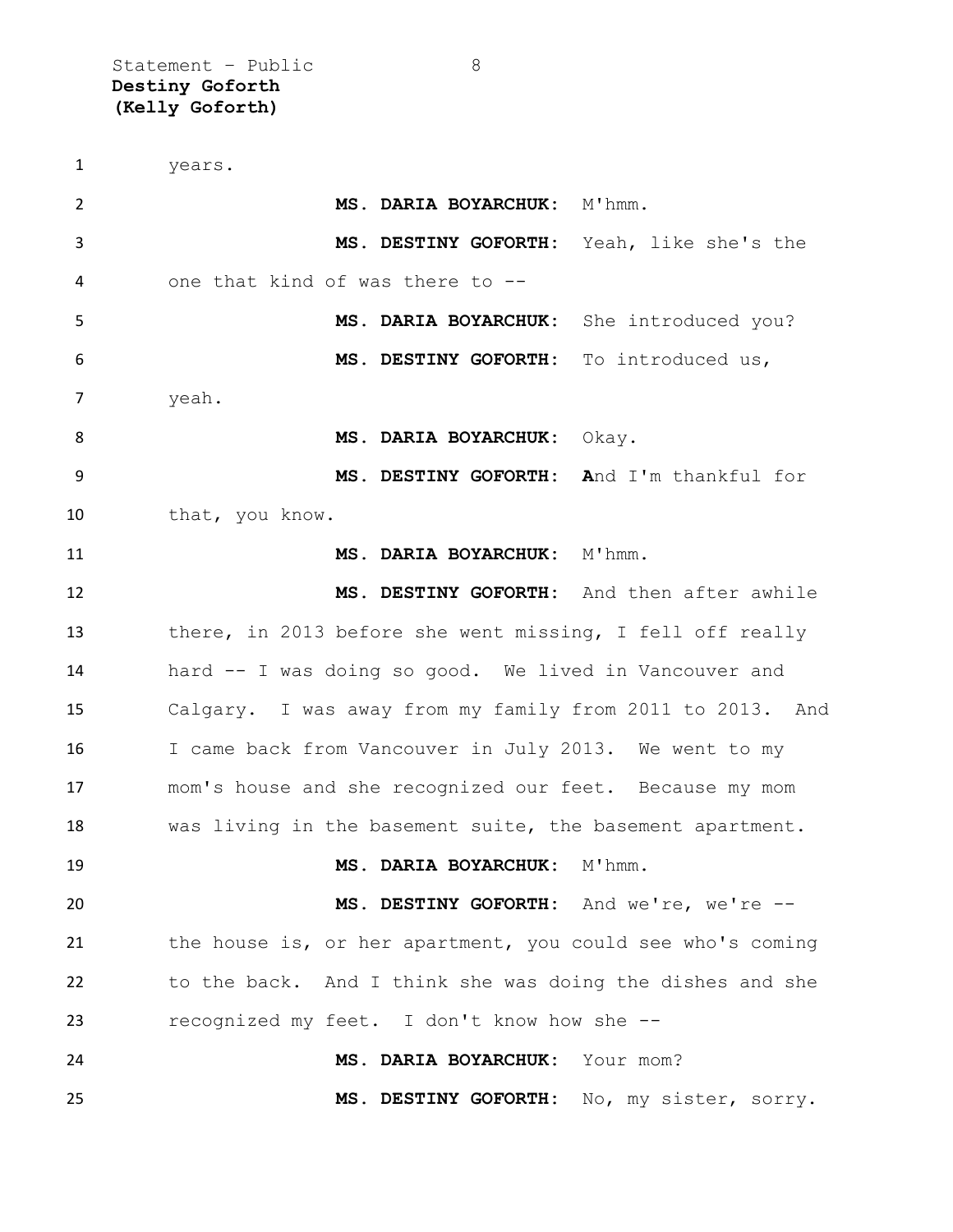Statement - Public 9 **Destiny Goforth (Kelly Goforth)**

 **MS. DARIA BOYARCHUK:** Oh your sister, okay. **MS. DESTINY GOFORTH:** Yeah, she recognized my feet, and she then recognized my daughter's feet and my husband's feet. She came, she came out and she was the first person to greet us when we came back to Saskatchewan, Regina. **MS. DARIA BOYARCHUK:** M'hmm. **MS. DESTINY GOFORTH:** Yeah, we were just so happy and we were always together. And she cried, and she told me everything that was happening, you know. Because when I lived in Vancouver and Calgary it was always her 12 that I called every day, you know. **MS. DARIA BOYARCHUK:** M'hmm. **MS. DESTINY GOFORTH:** She called me every day, you know. When I was lonely or, you know, something 16 bad was going on, I would -- you know I would call her. She was kind of like -- you know I just needed to hear her voice because she always made a way -- like no matter what, 19 she always made everything feel better, you know? **MS. DARIA BOYARCHUK:** M'hmm. **MS. DESTINY GOFORTH:** Because of her positiveness. And no matter what was going through her mind she's -- whatever bad's going on, she's still, you know, at least we're alive, you know? **MS. DARIA BOYARCHUK:** M'hmm.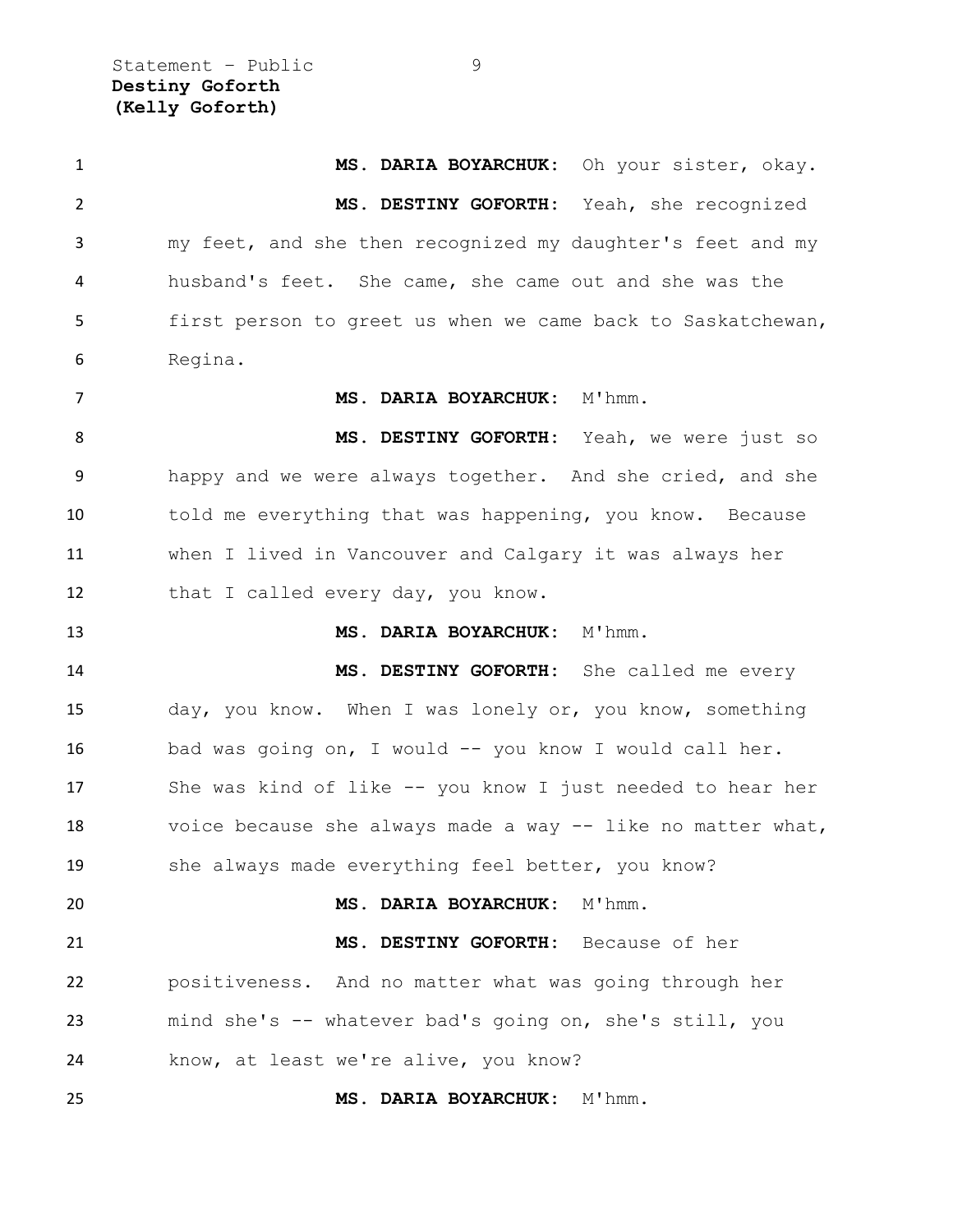Statement – Public 10 **Destiny Goforth (Kelly Goforth)**

| $\mathbf{1}$   | MS. DESTINY GOFORTH: Be thankful we're                     |
|----------------|------------------------------------------------------------|
| $\overline{2}$ | alive, you know. And I still -- it still resonates with    |
| 3              | me, you know. I keep saying that, I tell my kids that now, |
| 4              | you know.                                                  |
| 5              | MS. DARIA BOYARCHUK: M'hmm.                                |
| 6              | MS. DESTINY GOFORTH: Thank goodness we're                  |
| 7              | alive, you know.                                           |
| 8              | MS. DARIA BOYARCHUK: Passing down her                      |
| 9              | message, right?                                            |
| 10             | MS. DESTINY GOFORTH: Yeah, just be grateful                |
| 11             | we're alive, you know?                                     |
| 12             | MS. DARIA BOYARCHUK: M'hmm.                                |
| 13             | MS. DESTINY GOFORTH: She kept saying that                  |
| 14             | was God's greatest gift to us, you know. And it didn't     |
| 15             | matter you know, even if we were high, or drunk or, you    |
| 16             | know, weren't doing right, she always made a way to say    |
| 17             | thank you God for today, you know.                         |
| 18             | MS. DARIA BOYARCHUK: M'hmm.                                |
| 19             | MS. DESTINY GOFORTH: She always prayed no                  |
| 20             | matter what state of mind she was in, to thank God, you    |
| 21             | know. Nobody can tell her, you know, that -- she knew that |
| 22             | the person, the one person that loved her the most was God |
| 23             | and she always made sure that she said that. Every day     |
| 24             | she'd thank God.                                           |
| 25             | MS. DARIA BOYARCHUK: M'hmm.                                |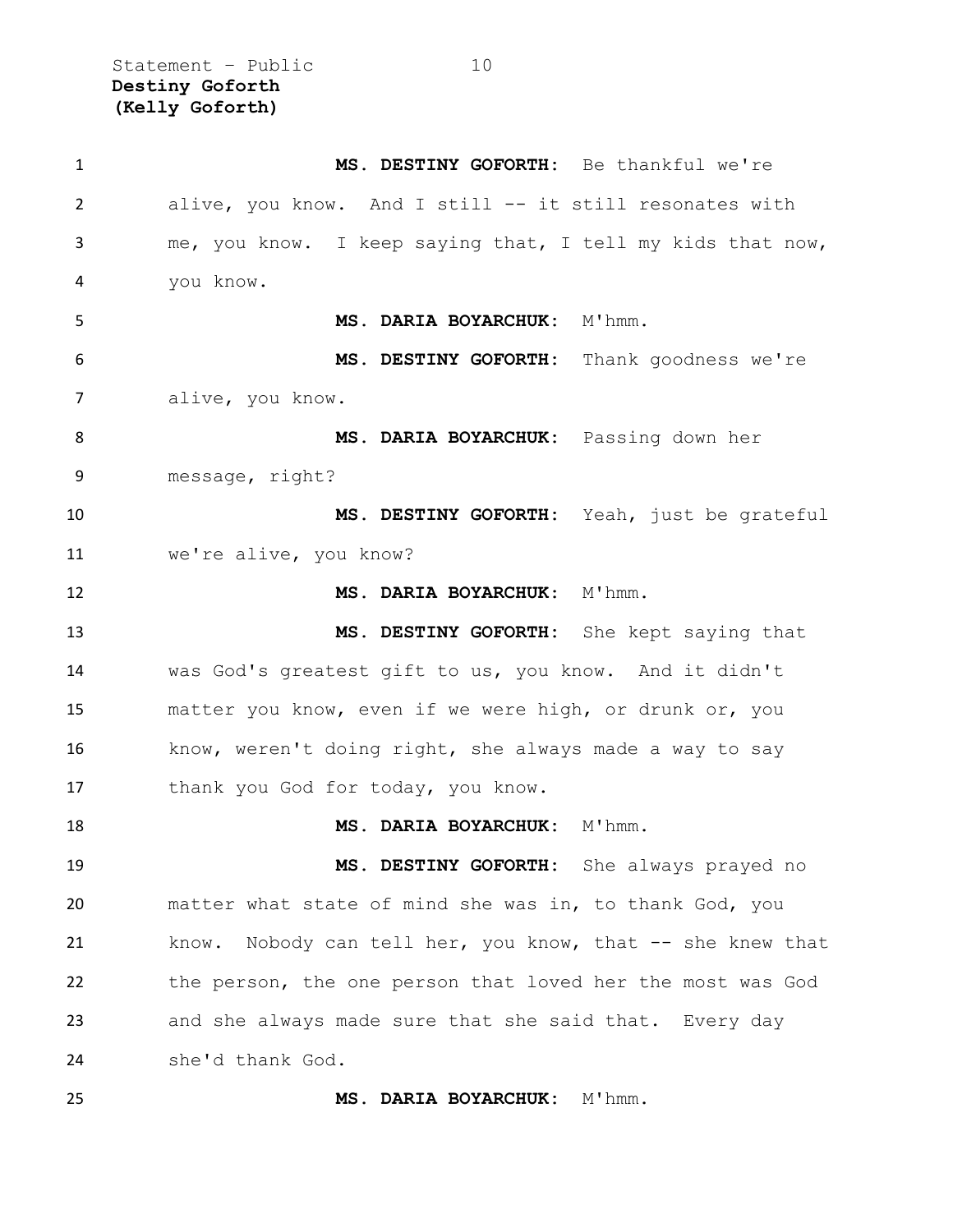Statement – Public 11 **Destiny Goforth (Kelly Goforth)**

| $\mathbf{1}$ | MS. DESTINY GOFORTH: Needless to say -- you                |
|--------------|------------------------------------------------------------|
| 2            | know I used to get mad at her, you know, when we would be  |
| 3            | like doing whatever our job, and I was like shut up, don't |
| 4            | say that, you know, don't talk about God. But she was like |
| 5            | no, don't tell me. She was like I can -- I can say it      |
| 6            | whenever I want, you know. I said okay, you know, but --   |
| 7            | MS. DARIA BOYARCHUK: Where do you think she                |
| 8            | got that strength and that positive spirit? Is it          |
| 9            | something that maybe was in your family, maybe something   |
| 10           | that you had?                                              |
| 11           | MS. DESTINY GOFORTH: I think it was regard                 |
| 12           | from my mom, you know. Like --                             |
| 13           | MS. DARIA BOYARCHUK: Your mom is a strong                  |
| 14           | person?                                                    |
| 15           | MS. DESTINY GOFORTH: She's a strong person,                |
| 16           | yeah.                                                      |
| 17           | MS. DARIA BOYARCHUK: M'hmm.                                |
| 18           | MS. DESTINY GOFORTH: She -- you know like                  |
| 19           | she wasn't a perfect mom and all that, but she tried her   |
| 20           | very best, you know?                                       |
| 21           | MS. DARIA BOYARCHUK: M'hmm.                                |
| 22           | MS. DESTINY GOFORTH: She was an over-comer,                |
| 23           | you know? We -- you know we grew up seeing a lot of her    |
| 24           | struggles, my mom's struggles, you know. But she always    |
| 25           | made a way. And you know she would -- my mom would -- she  |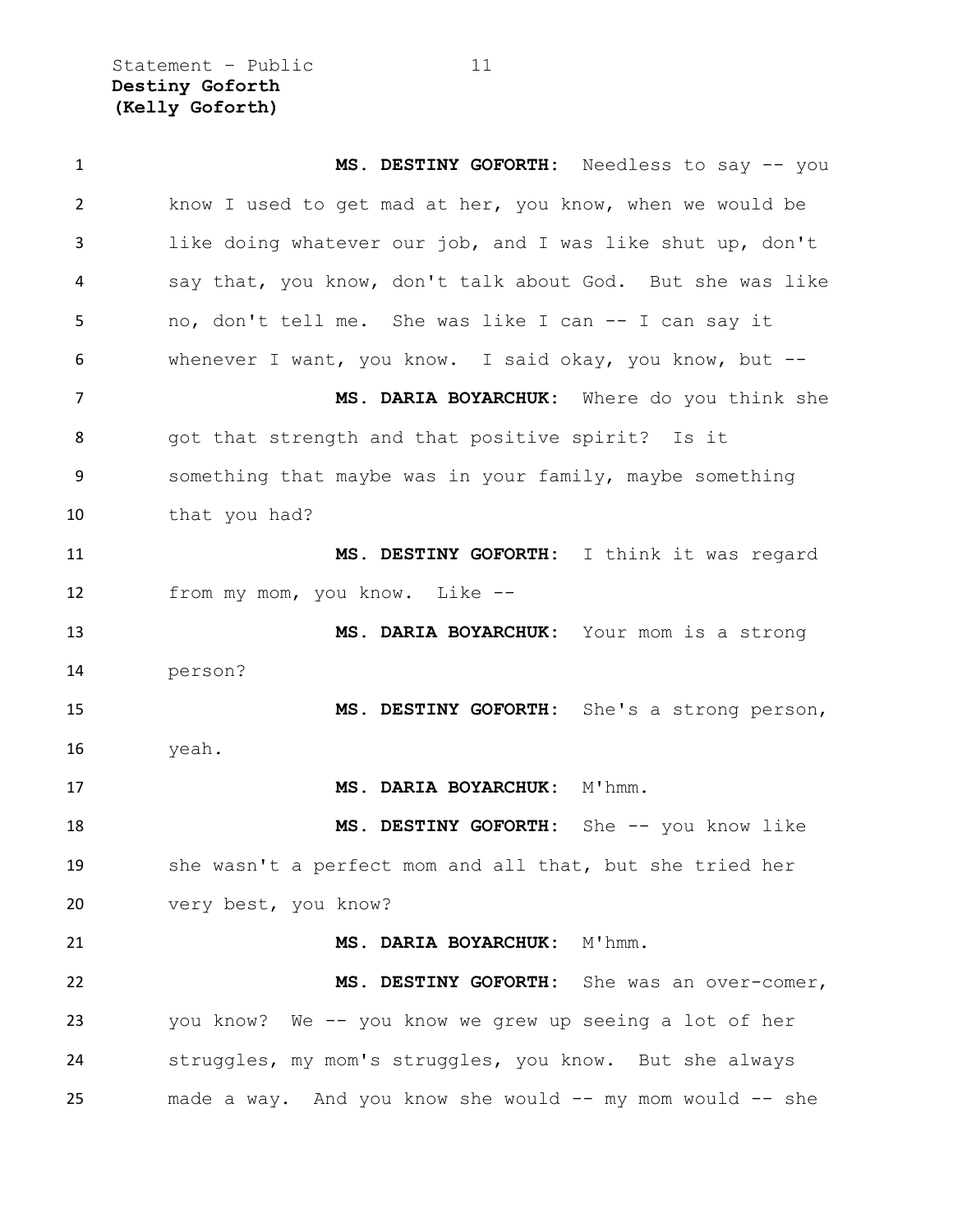Statement – Public 12 **Destiny Goforth (Kelly Goforth)**

 would pray, you know. I think that's where Kelly got that from. **MS. DARIA BOYARCHUK:** M'hmm. **MS. DESTINY GOFORTH:** My mom was is a very good Christian like that, you know. Like it wasn't all bad, and there was a lot of good too. **MS. DARIA BOYARCHUK:** M'hmm. **MS. DESTINY GOFORTH:** Yeah, and I wanted to share this side of the story because I know that my family, they disapprove of me saying the other side of this, you 11 know, like the addict side. That, you know, us being street worker side, you know. They don't want us to -- but feel like I need to, you know? **MS. DARIA BOYARCHUK:** M'hmm. **MS. DESTINY GOFORTH:** I need everybody to know that, you know, my sister, she, she was a good person, she loved everybody, but she wouldn't want nobody thinking 18 that she was perfect, you know. **MS. DARIA BOYARCHUK:** Yeah. **MS. DESTINY GOFORTH:** She wanted people to love her for who she is, you know? **MS. DARIA BOYARCHUK:** M'hmm. **MS. DESTINY GOFORTH:** Because like she said, God loves me for who I am, you know how I am. And that's how I want, you know?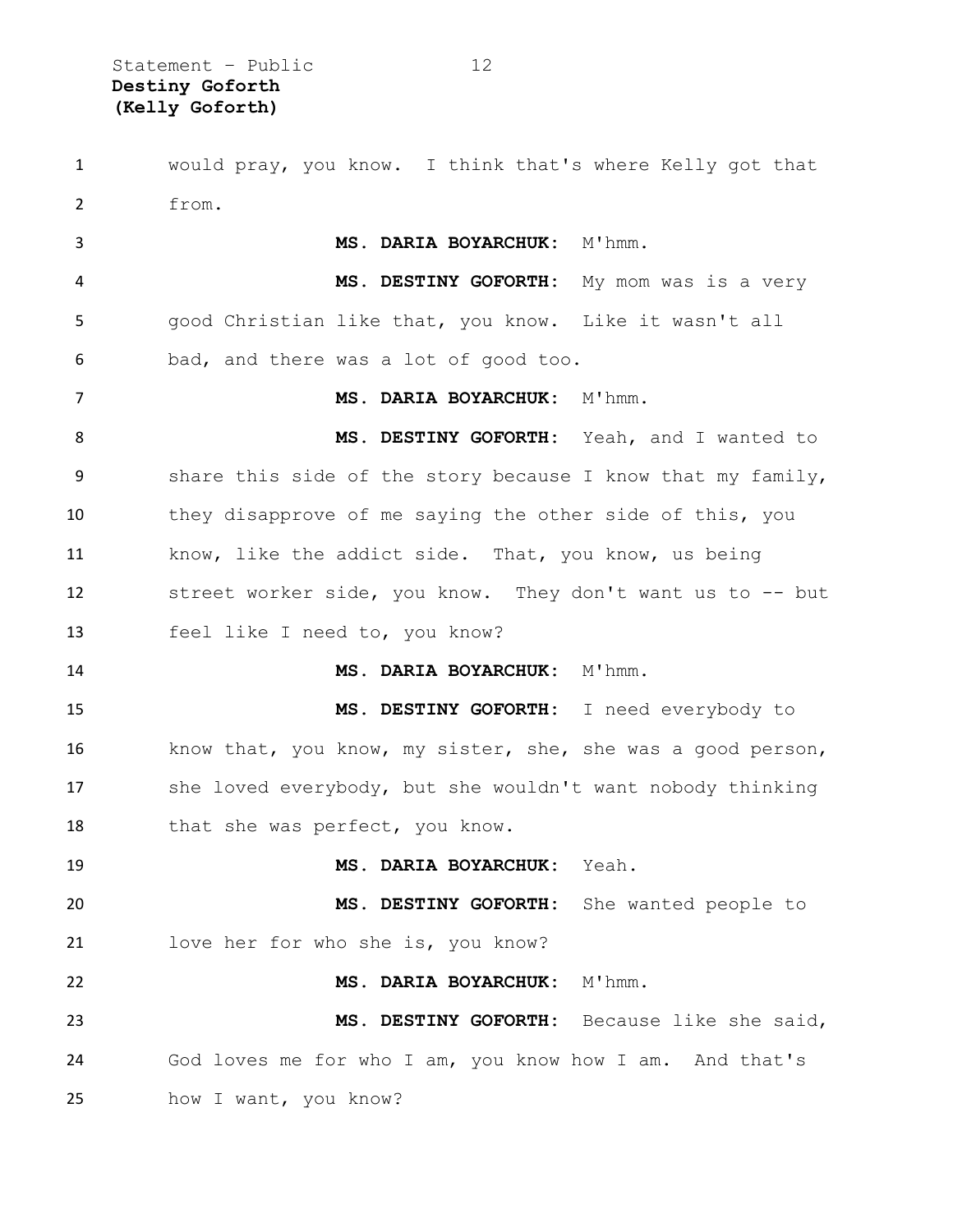Statement – Public 13 **Destiny Goforth (Kelly Goforth)**

 **MS. DARIA BOYARCHUK:** Yeah, I do. **MS. DESTINY GOFORTH:** I love her, she's the best. **MS. DARIA BOYARCHUK:** M'hmm.

 **MS. DESTINY GOFORTH:** And, you know, nobody can judge her, judge us, for how we, how we were, you know? Because she wouldn't, she wouldn't have -- she wouldn't stand for it, you know? Anybody who tried to look down on her or say anything about how we lived, you know, she -- she's smack her too and tell you what.

 And then in 2013, you know, I split up with my husband for a bit there, you know. And, and it's like every single time that she takes off, she disappears on my mom and my sister, and you know -- like her, like what she's doing. And then when I take off on my husband and my 16 family life and whatever -- we were always together.

17 MS. DARIA BOYARCHUK: M'hmm.

 **MS. DESTINY GOFORTH:** Like we'd disappear together, you know. We would like disappear for like a week, you know, just me and her, you know. Like yeah, like it was about the drugs and the working the streets and all that, but we were always together. And you know my mom and my sister, everybody you know, they would be calling like where's Kelly, do you know who she's with, you know? Like -- because everybody knew. And then my husband would try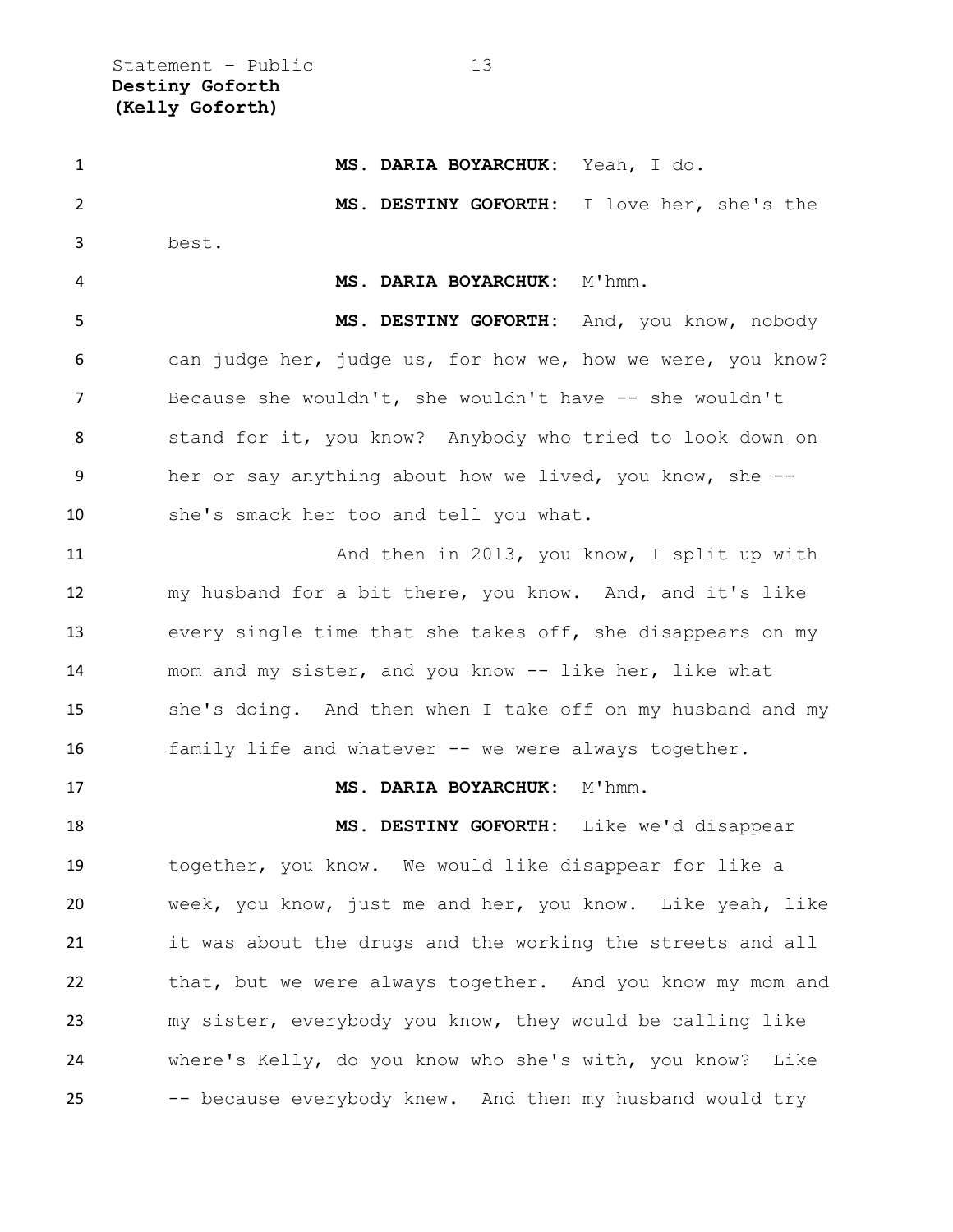Statement - Public 14 **Destiny Goforth (Kelly Goforth)**

 and call my sister Kelly, like where's my wife, you know? **MS. DARIA BOYARCHUK:** M'hmm. **MS. DESTINY GOFORTH:** I know she's with you. Because every time we disappear like that we were always together. **MS. DARIA BOYARCHUK:** Right, you always looked out for each other. **MS. DESTINY GOFORTH:** Yeah, exactly. And a lot of the guilt and all that is there too. When she disappeared you know, she came to me and -- I was having troubles in my marriage that time, you know. And I told my husband, I said okay I wasn't going to go out no more, I won't -- you know I'm not going to ditch you, you know I was going to quit everything. My sister came you know before she disappeared and I felt bad. And I said no, I can't come with you tonight, I said it was raining. I said I can't, I can't, I said I'm trying to work it out. But I said I'm trying to -- I said why don't you just stay and visit, I said I'll help you. And she's like no, I've got to go. She said like but can you babysit? I said yeah, I'll babysit, I said I'll take the baby. But, you know, where I was staying, it wasn't my house, you know. And the person 24 that owned the house, you know, he said no, you know she's not ditching her kid here. I said well, you know, you're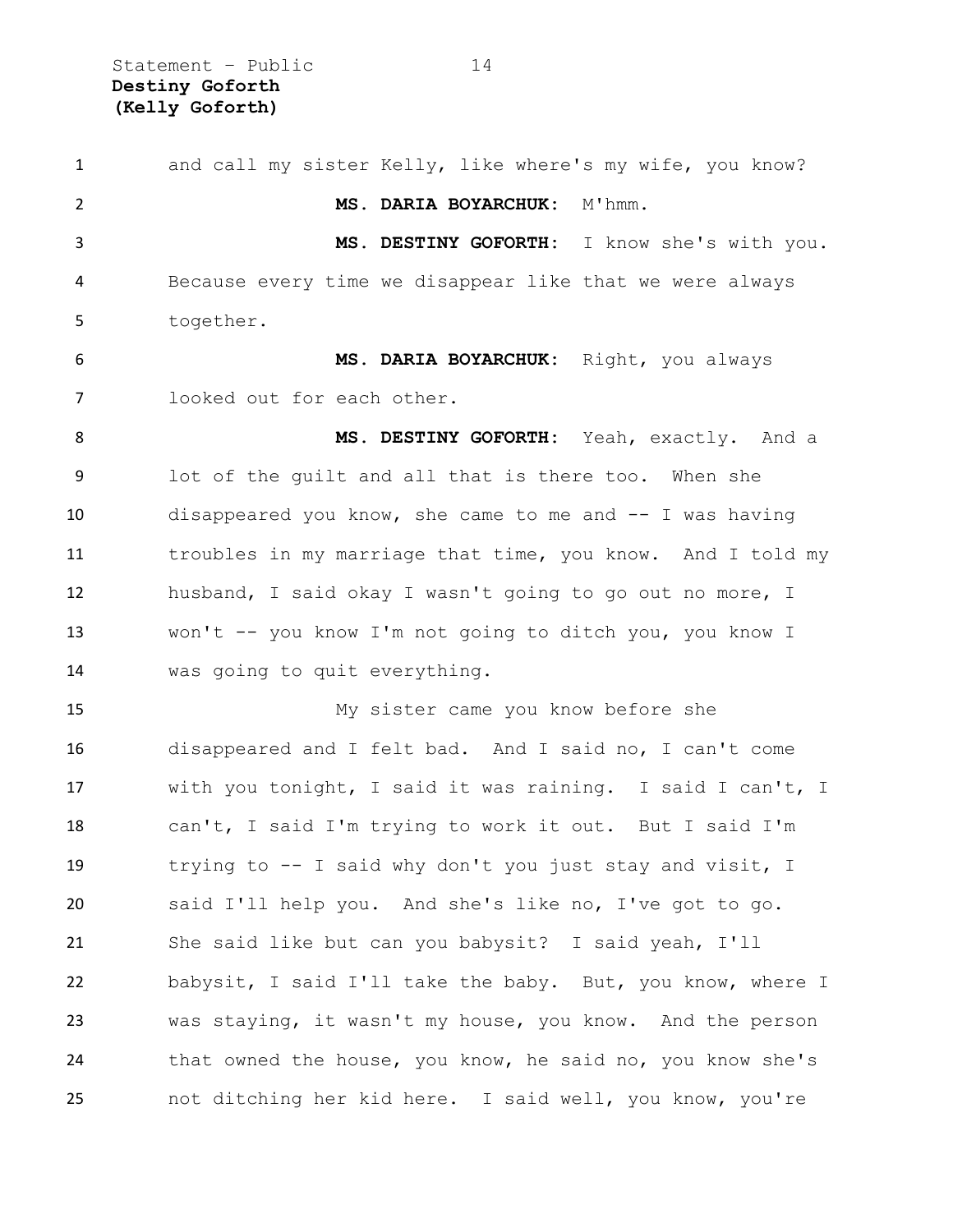Statement - Public 15 **Destiny Goforth (Kelly Goforth)**

 not going to be watching him, I'm going to be watching her son, you know. But, you know, I felt bad. **MS. DARIA BOYARCHUK:** Did Kelly have a son? **MS. DESTINY GOFORTH:** Yeah. **MS. DARIA BOYARCHUK:** Okay, so when was that, how old was the baby? **MS. DESTINY GOFORTH:** [C.] was not even a year old, he was just -- **MS. DARIA BOYARCHUK:** In 2013? **MS. DESTINY GOFORTH:** Yeah, he was just a baby. **MS. DARIA BOYARCHUK:** M'hmm. **MS. DESTINY GOFORTH:** You know she was a good mom though when she disappeared. She always left her baby with, with one of us, you know, like didn't leave him alone, you know? 17 MS. DARIA BOYARCHUK: M'hmm. **MS. DESTINY GOFORTH:** I'm [C.]'s godmother, you know. **MS. DARIA BOYARCHUK:** Okay. **MS. DESTINY GOFORTH:** Yeah. And my daughter was Kelly's -- Kelly is my daughter's god-mom, that's how we had it. But when she left I couldn't babysit and I felt so bad, you know. And then, and then -- just the last time I seen my sister, you know I felt so bad. I felt so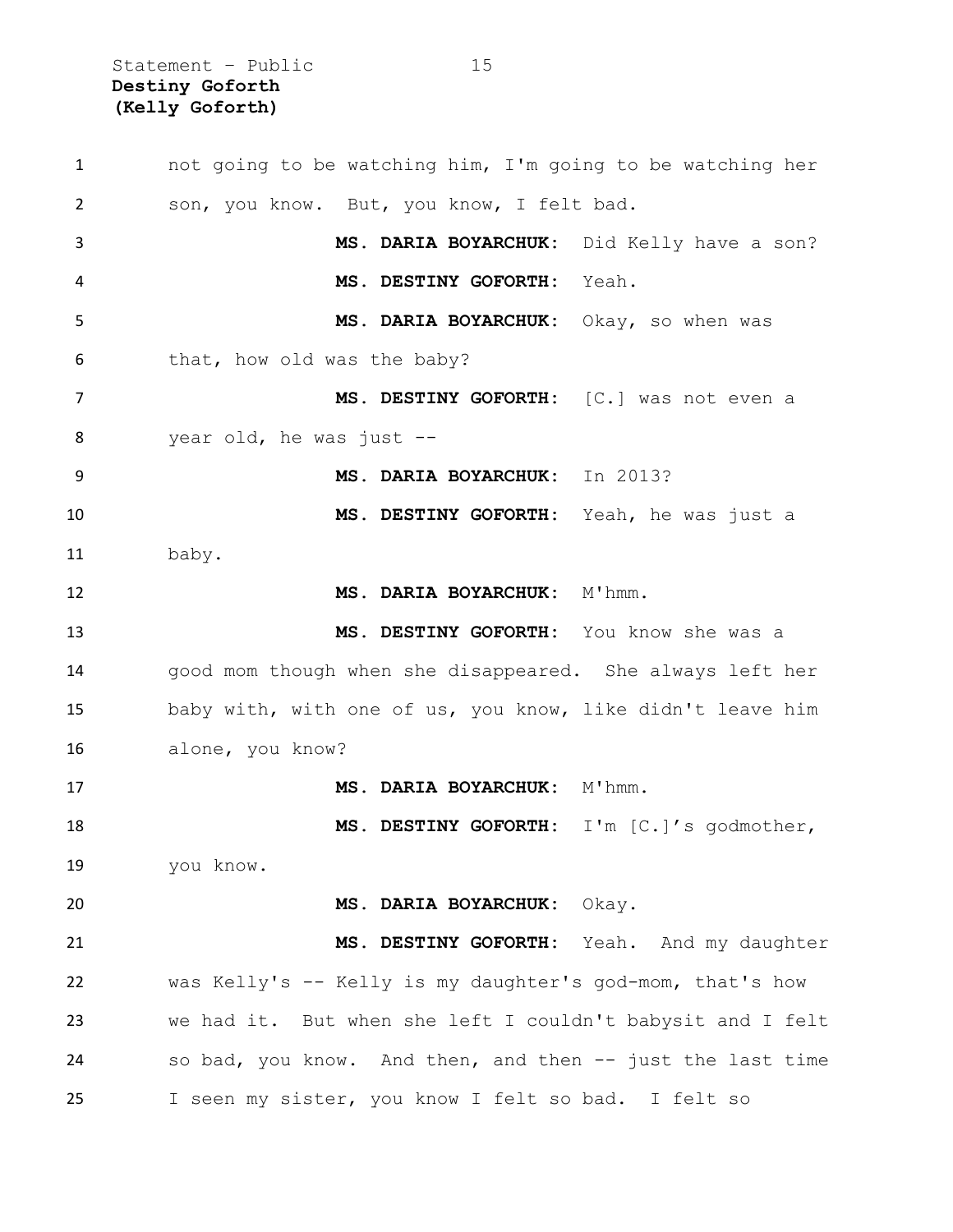Statement - Public 16 **Destiny Goforth (Kelly Goforth)**

 guilty, you know. It was raining, she's walking down the street, you know, pushing her baby, crying you know. But she looked so lost and she felt so lost, you know. And I said I'm sorry Kelly, you know? **MS. DARIA BOYARCHUK:** So she was walking away from your house? **MS. DESTINY GOFORTH:** Yeah. **MS. DARIA BOYARCHUK:** Yeah. **MS. DESTINY GOFORTH:** That was September. **MS. DARIA BOYARCHUK:** Where was she going? **MS. DESTINY GOFORTH:** She probably went out and about. But I think that was like September 20th, or -- 13 I forget when she went missing. **MS. DARIA BOYARCHUK:** M'hmm. **MS. DESTINY GOFORTH:** But it's the night she left. But, you know, I was supposed to babysit for her, you know, to watch her kid, you know. And then, and then I don't know, after that I didn't hear from her. And then -- you know because I really don't have too much contact with my family really, so when mom and my sister and my brother 21 -- my sister Shaylene, they were calling me and texting me and Facebooking me, you know, where's Kelly, you know? Because I guess, you know, [C.] was there. I said I don't know. I said like I saw her a couple of days ago, a few days ago I said. And they're like quit lying -- everybody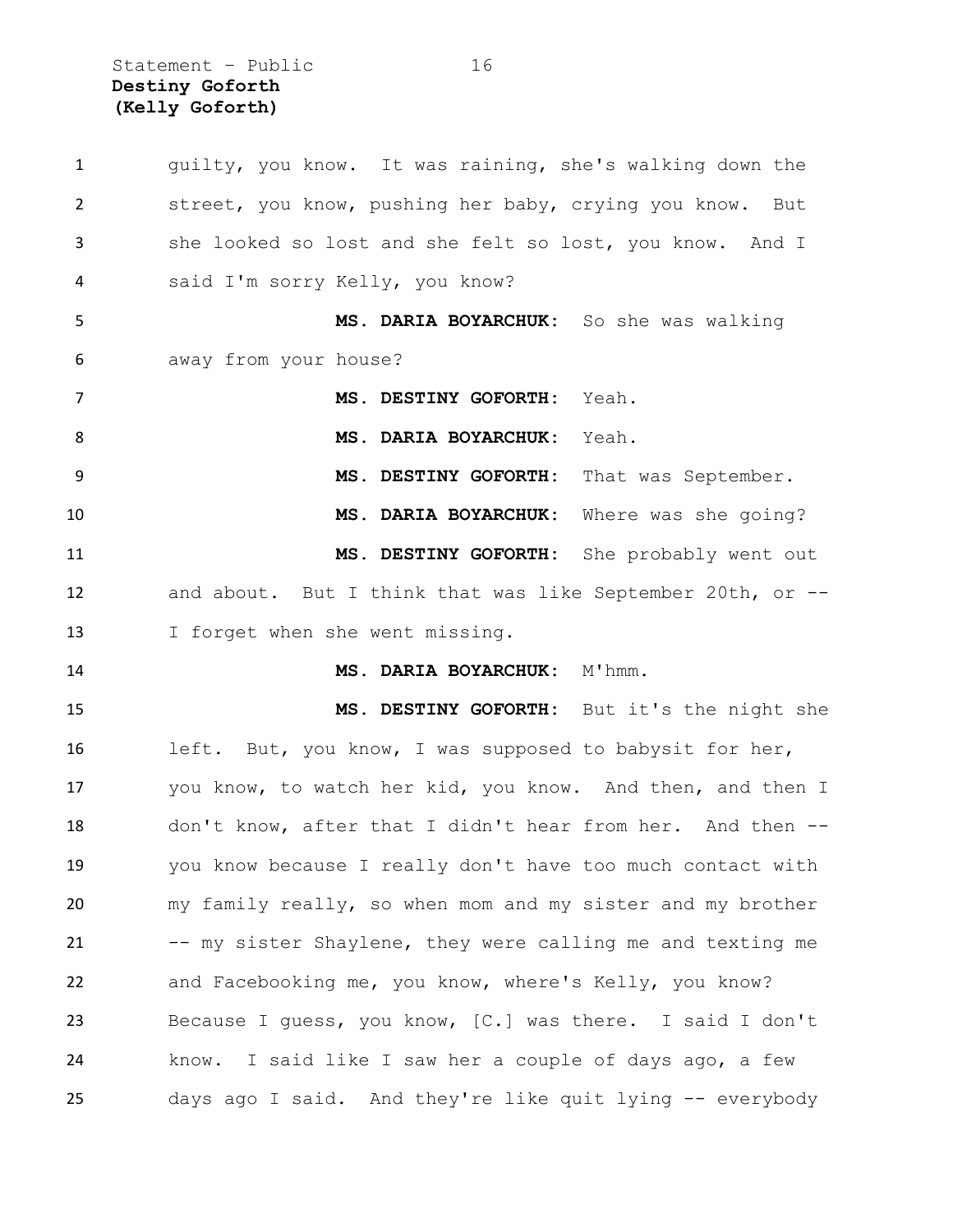Statement – Public 17 **Destiny Goforth (Kelly Goforth)**

1 thought I was lying you know, because when she disappeared, you know, they automatically -- **MS. DARIA BOYARCHUK:** She was with you. **MS. DESTINY GOFORTH:** She was with me, yeah. **MS. DARIA BOYARCHUK:** Yeah. **MS. DESTINY GOFORTH:** And I said this time she's not with me, you know. The one time that she wasn't with me. And then, you know, a couple of days went by I guess, and then mom and everybody was stressing, you know like where the heck is Kelly, you know? We thought that, you know -- like they thought that it was like before, you know, when she disappeared, she'd just disappear for a bit you know, and then she's going to show up a couple of days later, you know. 15 Because when she went out -- if we go disappear we were only gone like for three days tops, you know. Three days, four days. But we were always together. And because she wasn't with me, you know everybody's kind of getting worried. And I was even worried too, but not really. I don't know why I wasn't really worried, you know? I said, you know, she's okay, you know she just needs a break, you know. 23 MS. BOYARCHUK: M'hmm. **MS. DESTINY GOFORTH:** Like I think the day before we found out that, what happened -- my mom and my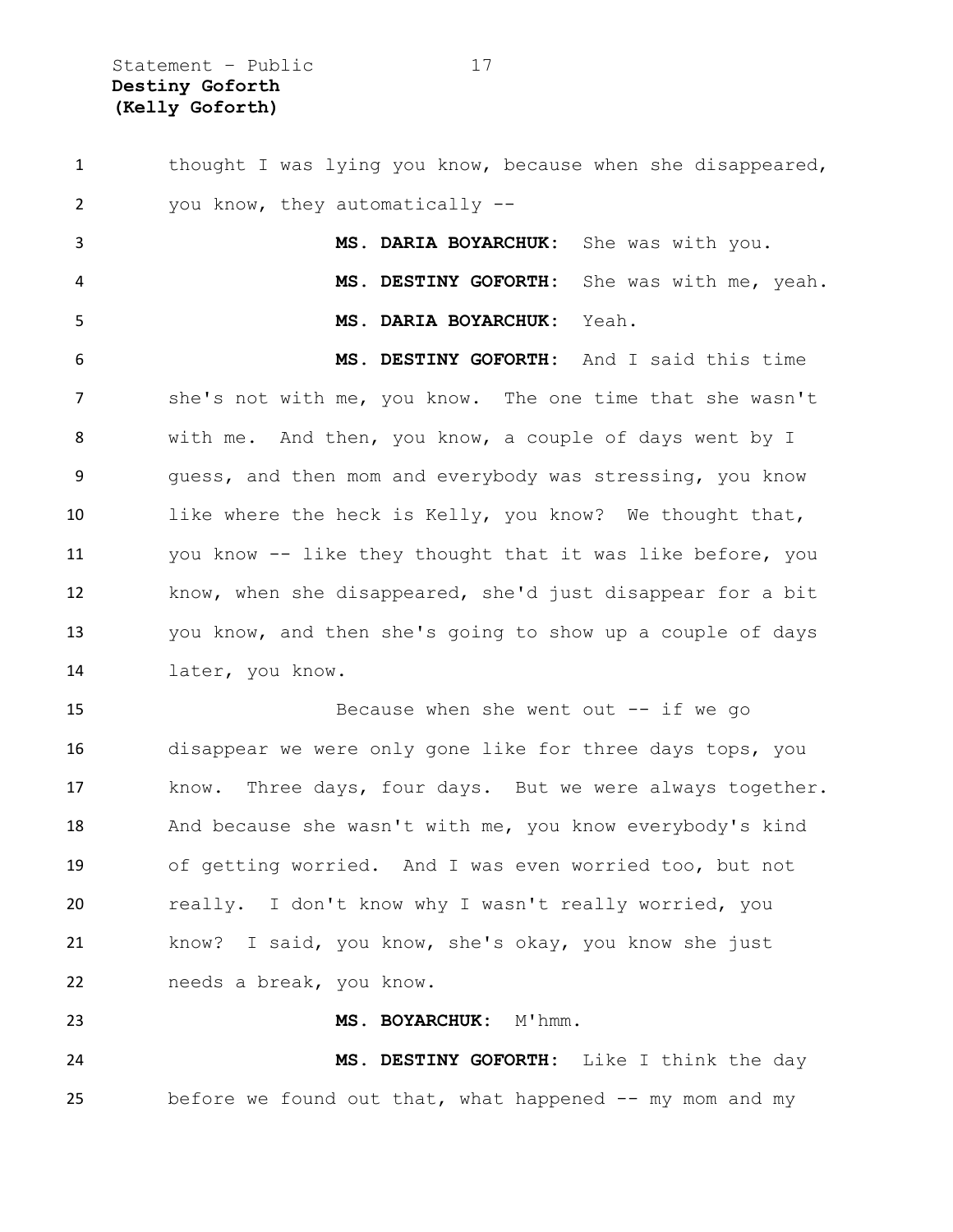Statement – Public 18 **Destiny Goforth (Kelly Goforth)**

 brother were stressed out, so I said I'll take Casey I said. So, you know -- so I brought Casey home with me to camp, to spend the night with me. And then when I was putting Casey to bed, it was about ten o'clock at night, I was listening -- **MS. DARIA BOYARCHUK:** And when was this? **MS. DESTINY GOFORTH:** September 22nd. **MS. DARIA BOYARCHUK:** Okay. **MS. DESTINY GOFORTH:** Yeah. I said -- I was putting him to bed, it was about ten o'clock at night, and we were in the back bedroom. And then we started praying, you know, because Kelly loved to pray. She always said to me, you have my kid pray with him, you know. 14 MS. DARIA BOYARCHUK: M'hmm. **MS. DESTINY GOFORTH:** So I started praying. And I don't know why, but I started asking God to protect my family, cover my family in precious blood and I started naming them. And then when I got down to Kelly's name it's like this wave of loneliness overcame me and I just burst out crying, you know? And I don't know why like. 21 MS. DARIA BOYARCHUK: M'hmm. MS. DESTINY GOFORTH: And I said oh my God, I said I just miss her so bad, you know. Like you know whenever like our family were close, we'd get these feelings when one of us is hurting, or hurt, or something's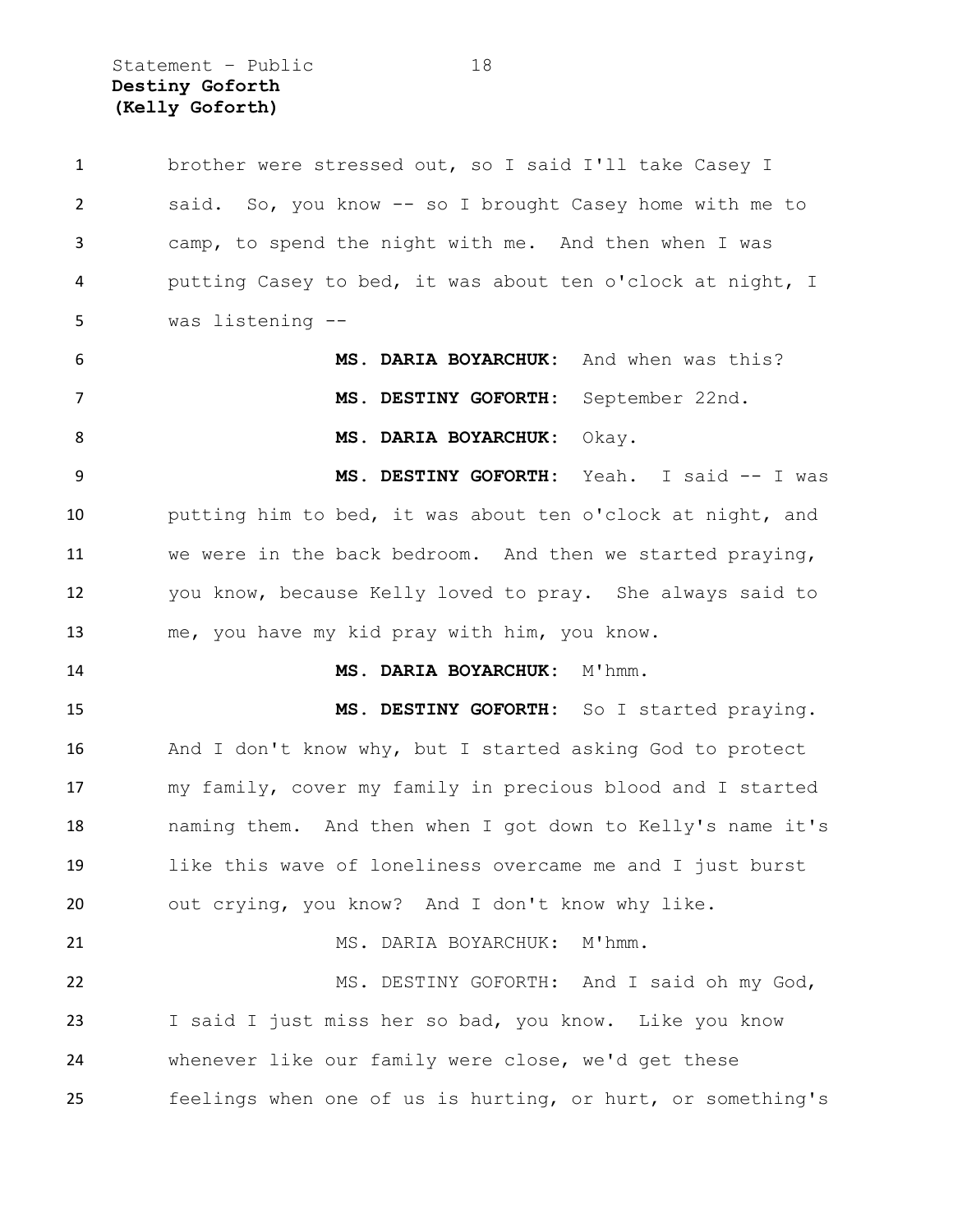Statement – Public 19 **Destiny Goforth (Kelly Goforth)**

 wrong, you know. And I think that's what I felt that night I was praying, you know, because I felt lonely for her, you know. Like when I said her name when I was praying. So I prayed for her, I said Lord, wherever my sister is bring her home now, you know.

 And then -- so I went to bed. It was about 7 two o'clock in the morning -- no, it was three o'clock in the morning. And I was reading and I was sleeping. And my brother Ezekiel, he banged on my door, like banged on my wall, and he yelled at me. He said wake up. I said what, what? He's like Kelly's dead. I said what? I thought I was dreaming that, you know.

 And then he went into the kitchen -- the living room, and I caught up with him. I was rubbing my eyes, and I grabbed my glasses and I said what? I said did 16 I just hear that right, was my brother just here, you know did he say that, did he really say that? So I got up and opened my door -- my bedroom at the house was in the kitchen, and my brother Ezekiel went to the living room and he was crying. And I said oh, I did hear that, you know. But I said please don't let it be --

 **MS. DARIA BOYARCHUK:** Don't joke like that, right? **MS. DESTINY GOFORTH:** Yeah.

**MS. DARIA BOYARCHUK:** Yeah.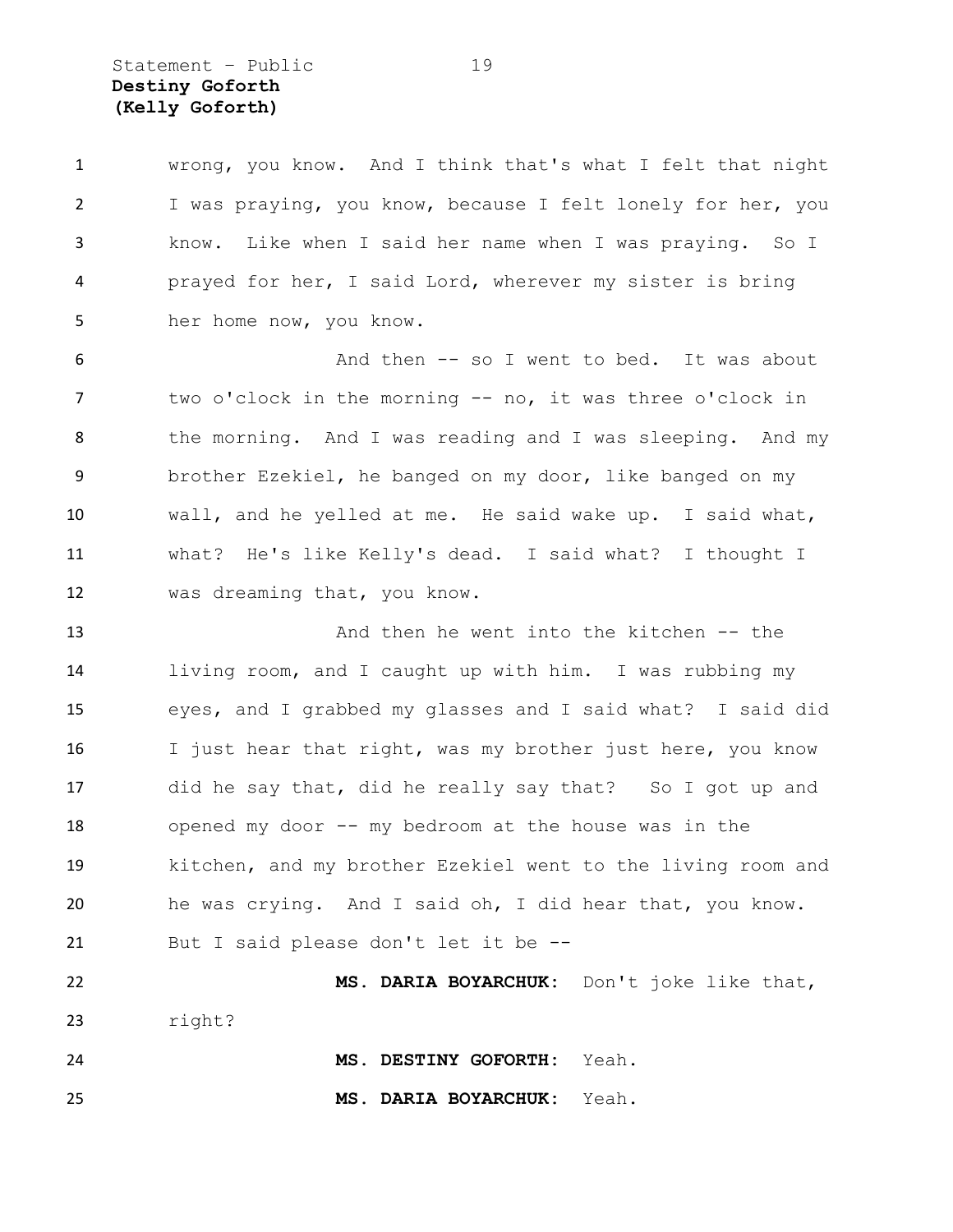Statement - Public 20 **Destiny Goforth (Kelly Goforth)**

 **MS. DESTINY GOFORTH:** So I went to the living room and he's -- my Auntie Shayla (ph) was holding him, hugging him. And he grabbed me and he started crying, and he started screaming in my place, you know. She's dead, they found her, they came and told us she's dead. I said who? They found Kelly, she's dead. And I said what? You know, just like the shock. And I said as if, I said whatever, I said that's, that's bullshit. I said it can't be, you know. You know I was like we just saw her, you know, a couple of days ago.

11 And then I don't know how, where we got a bloody phone from because none of us had a phone. But then my brother was on the phone with my mom and my mom was crying, and she said get over here, come to the house. I said I've no way, I said I've got Casey. She's like well bring Casey, they're like bring Casey. I said yeah, I said but I've got no way to bring Casey. And then my mom said call -- she's like a cab is coming for you. She said what crisis is paying for your guys' cab, bring Casey. I said okay, you know.

 Then me and my brother went back to my room and we picked up Casey and we started crying and holding him and -- the baby and him, you know. You know like holy crap, you know, Kelly's gone. You know like it still was unbelievable, you know, this and that.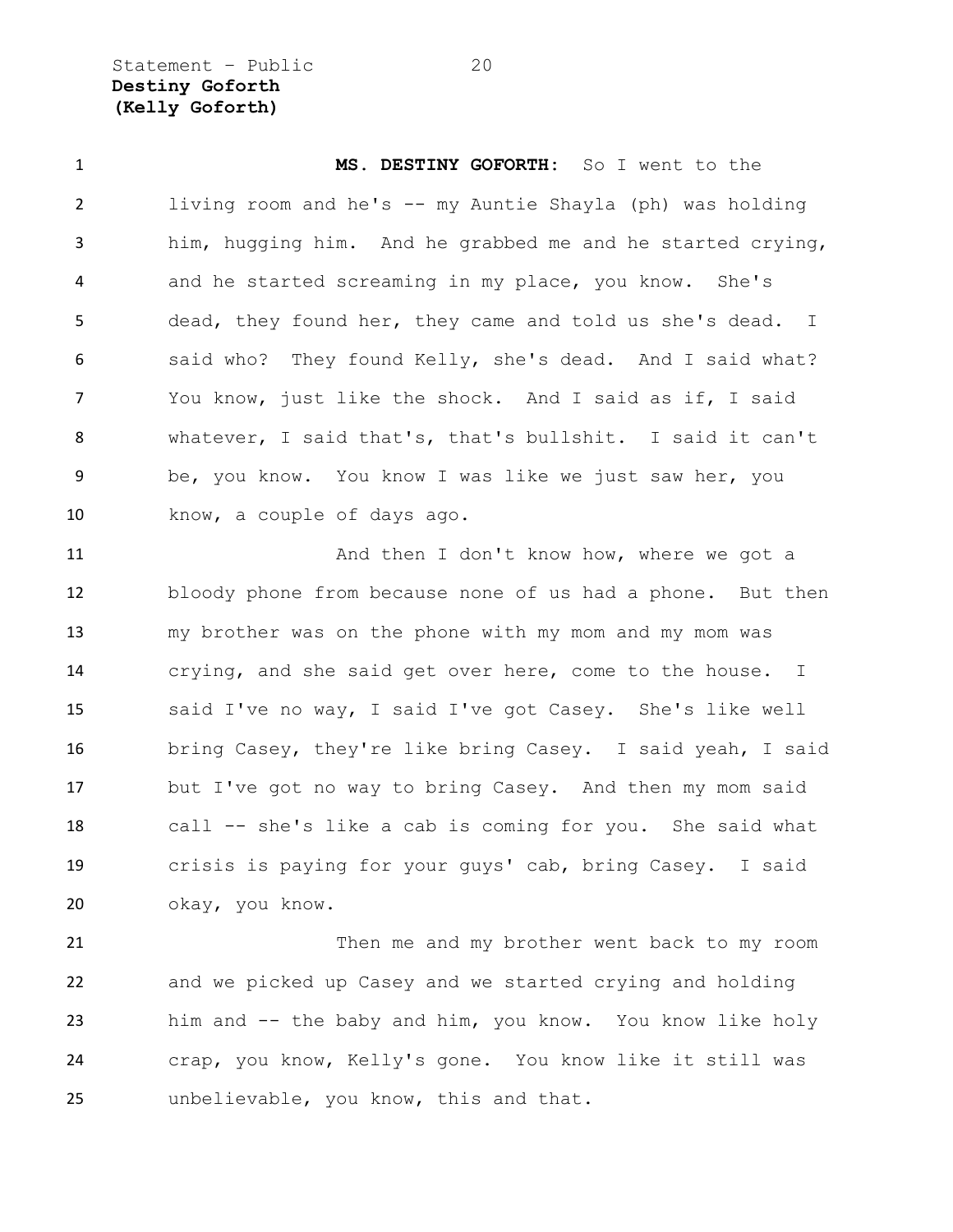Statement – Public 21 **Destiny Goforth (Kelly Goforth)**

| $\mathbf{1}$ | MS. DARIA BOYARCHUK: So it was your mom                     |
|--------------|-------------------------------------------------------------|
| 2            | that -- who got a phone call, right?                        |
| 3            | MS. DESTINY GOFORTH: I think they got a --                  |
| 4            | I think the police went to her house.                       |
| 5            | MS. DARIA BOYARCHUK: To your mom's house?                   |
| 6            | MS. DESTINY GOFORTH: My sister's house,                     |
| 7            | Shaylene.                                                   |
| 8            | MS. DARIA BOYARCHUK: Oh, your sister, okay.                 |
| 9            | MS. DESTINY GOFORTH: Yeah, I'm pretty sure                  |
| 10           | that's how it was, yeah.                                    |
| 11           | MS. DARIA BOYARCHUK: M'hmm.                                 |
| 12           | MS. DESTINY GOFORTH: And then they -- then                  |
| 13           | they called my mom, or they talked to my mom. But we all    |
| 14           | met up at my sister Shaylene's house on Ottawa Street.      |
| 15           | That's where Kelly was staying at the time, was with our    |
| 16           | sister.                                                     |
| 17           | MS. DARIA BOYARCHUK: M'hmm.                                 |
| 18           | MS. DESTINY GOFORTH: Yeah. And then we                      |
| 19           | went there and then everybody crying. I didn't believe it   |
| 20           | at first, you know? And then that's when -- you know my     |
| 21           | mom was crying, everybody was crying. For a bit there I     |
| 22           | couldn't really cry or be anything either because I was the |
| 23           | oldest and yeah, I'm supposed to -- you know everybody's    |
| 24           | like be strong Lena, stay strong for mom, you know, be      |
| 25           | strong for Casey, you know.                                 |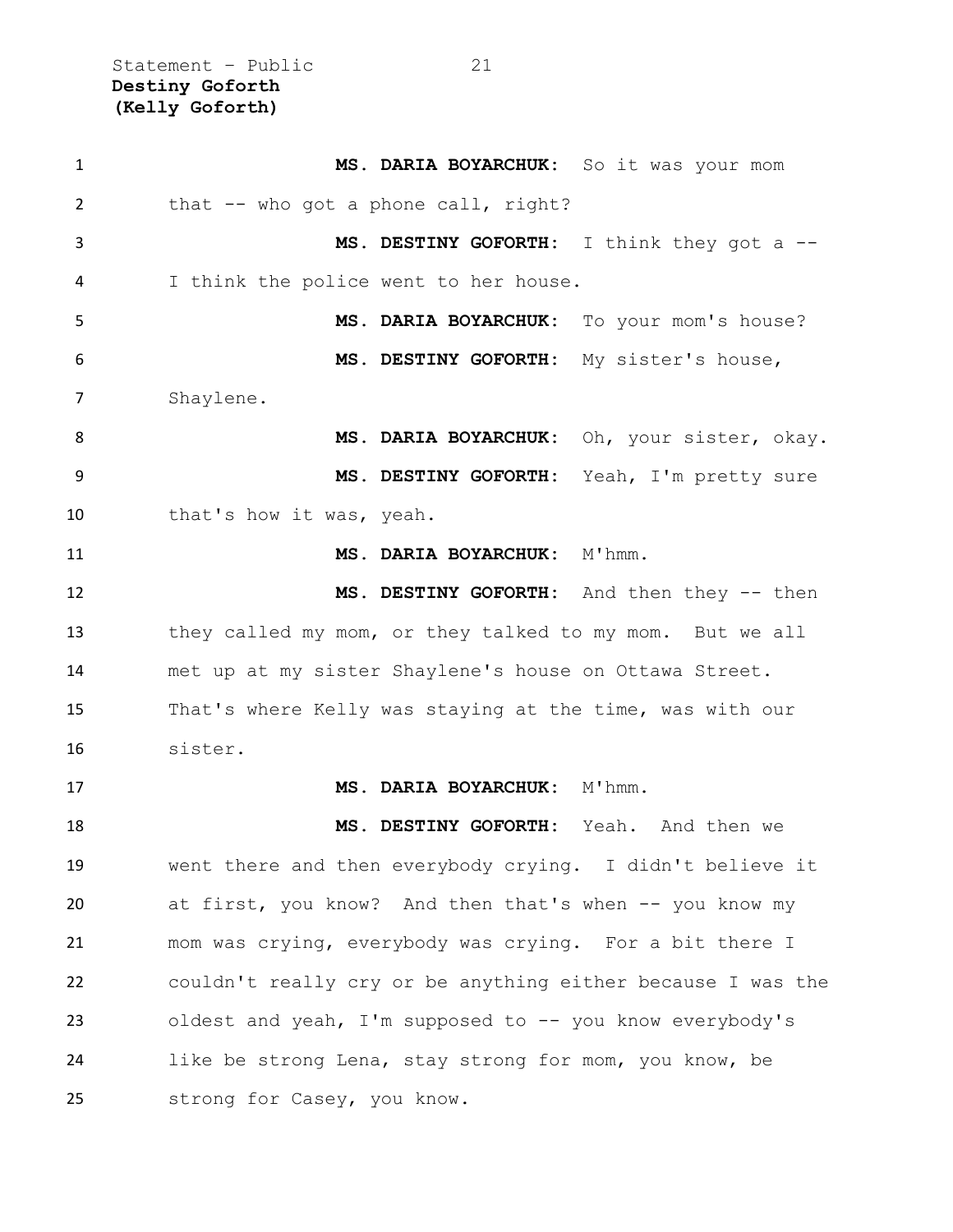Statement - Public 22 **Destiny Goforth (Kelly Goforth)**

 So I really didn't -- like couldn't really cry, you know, or I didn't want to cry sometimes. But then it just, it just stops you know, like when I think about her. You know for the longest time, you know. But I guess after -- after she died, after we found out, you know after the wake and funeral, you know, it's like -- but after we found out she died, that's when it just hit me, you know. If I couldn't cry, if I couldn't grieve for her, you know, if I had to be strong, then I'm going to be strong differently and I need something to help me out. 11 And that's where, you know, I started doing drugs again, you know. I fell off hard, like hard core. I didn't even care about nobody no more, you know. I got so addicted and so -- you know I had to be under the influence of something every day, you know, just to keep from crying, you know. And it was like that for a lot of years, yeah like I had to be on something. And where I was living -- what's funny is that it was my Aunt's house. **MS. DARIA BOYARCHUK:** But where was this, this was in Regina? **MS. DESTINY GOFORTH:** Yeah in Regina, yeah. Where I had -- where I was babysitting Casey. Well just before Kelly disappeared there was a couple of houses down,

Like it's just a little bachelor suite, just like there's a

me and Kelly we went and looked at this one apartment.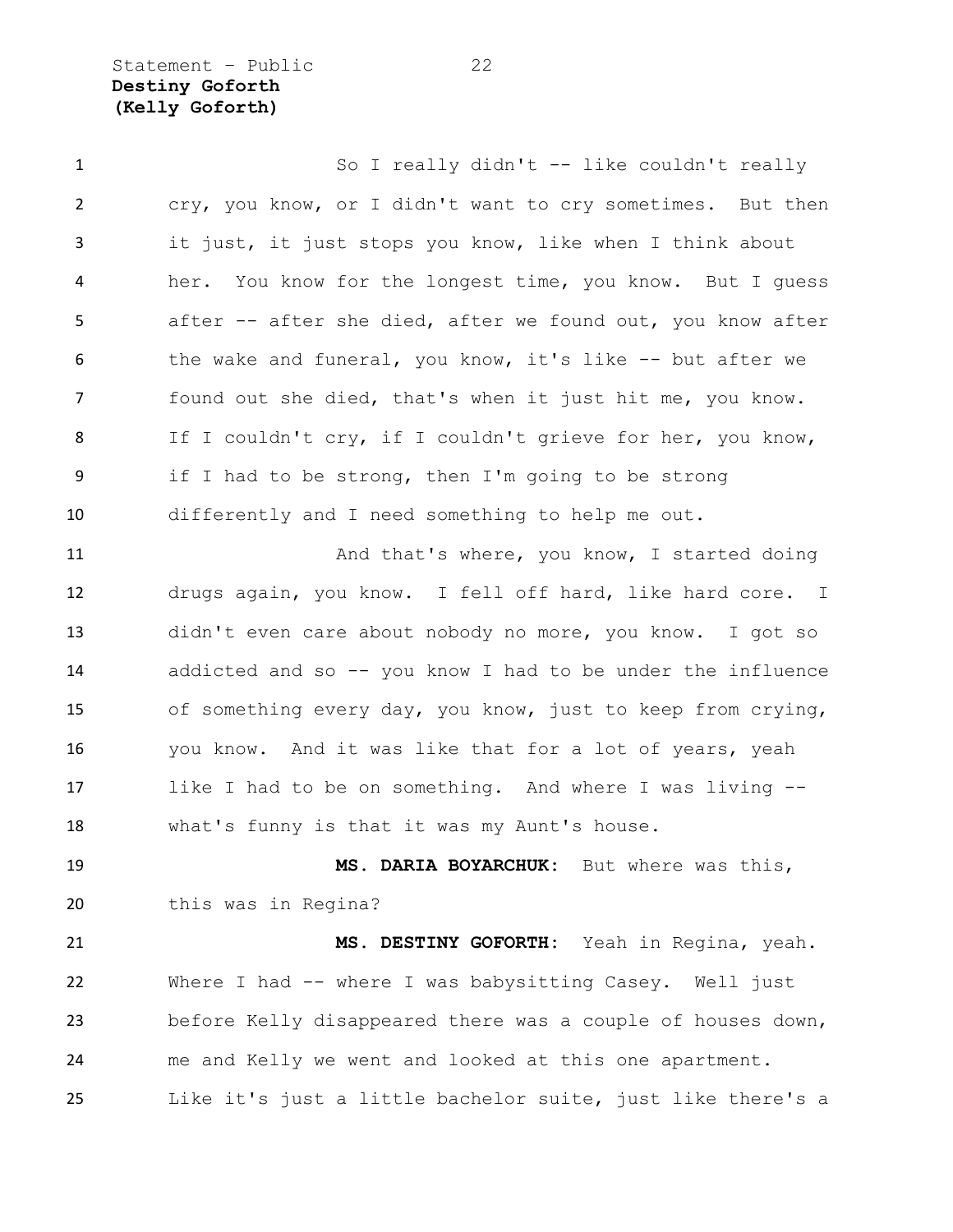Statement – Public 23 **Destiny Goforth (Kelly Goforth)**

 kitchen and then there's a room and a little bathroom. And that was for \$700. And then, you know -- like she came with me to go look at that house, and like I was getting that house, you know, just for me and her and our babies, you know?

### **MS. DARIA BOYARCHUK:** M'hmm.

 **MS. DESTINY GOFORTH:** You know because she said she was tired of always being kicked out, and you know, this and that. And I said, I said I promise you, I said if we get this house I said, this little place, it'll be our place. I said even if we get into a heated argument or if we argue, we get mad at each other, I'm not going to say get out, you know leave, you know kick you out. She's like I know you won't, you know. So yeah -- she was with me when I talked to the landlord too. And the day that she died, we were at my mom's house -- or my sister's house the day that -- you know, all the family sitting together. I had a phone call from that landlord --

19 MS. DARIA BOYARCHUK: M'hmm.

 **MS. DESTINY GOFORTH:** -- and he said yeah, you got the house. And then that's like it broke me, like I said that was supposed to be for me and her, you know.

**MS. DARIA BOYARCHUK:** M'hmm.

 **MS. DESTINY GOFORTH:** She wanted that house and I wanted that house, but --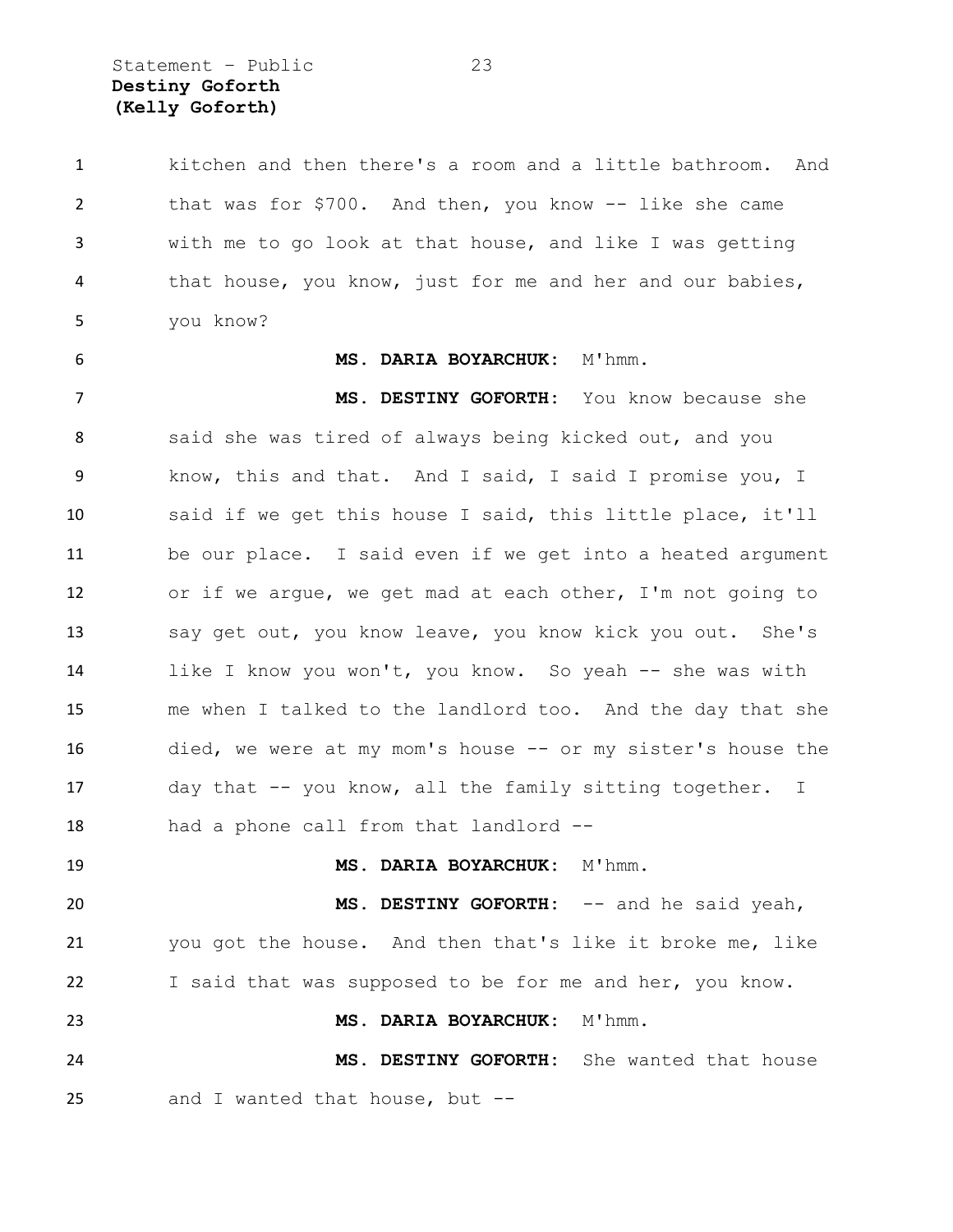Statement – Public 24 **Destiny Goforth (Kelly Goforth)**

| $\mathbf{1}$   | MS. DARIA BOYARCHUK: What happened to the                   |
|----------------|-------------------------------------------------------------|
| $\overline{2}$ | house?                                                      |
| 3              | We got that house.<br>MS. DESTINY GOFORTH:                  |
| 4              | MS. DARIA BOYARCHUK:<br>You got the house?                  |
| 5              | MS. DESTINY GOFORTH:<br>Yeah.                               |
| 6              | MS. DARIA BOYARCHUK: Are you still living                   |
| $\overline{7}$ | there?                                                      |
| 8              | MS. DESTINY GOFORTH: Yeah -- no, no, no,                    |
| 9              | I'm not living there, it actually burned down, you know.    |
| 10             | We only lived there for like a year and then -- that was    |
| 11             | our very first house in Saskatchewan, you know, like my     |
| 12             | very first house ever like as an adult. You know I never    |
| 13             | had my own place. It would have been me and her -- well my  |
| 14             | first place and her second place, I guess. But we were      |
| 15             | going to be together. And then the day on her funeral,      |
| 16             | that's when we paid for our, like our rent and our damage   |
| 17             | deposit, and we lived there like for the longest time --    |
| 18             | like for a year, you know?                                  |
| 19             | MS. DARIA BOYARCHUK: M'hmm.                                 |
| 20             | MS. DESTINY GOFORTH: You know I'm staying                   |
| 21             | here because this would have been me and Kelly's house, you |
| 22             | know?                                                       |
| 23             | MS. DARIA BOYARCHUK: M'hmm.                                 |
| 24             | MS. DESTINY GOFORTH: It would have been                     |
| 25             | ours, yeah.                                                 |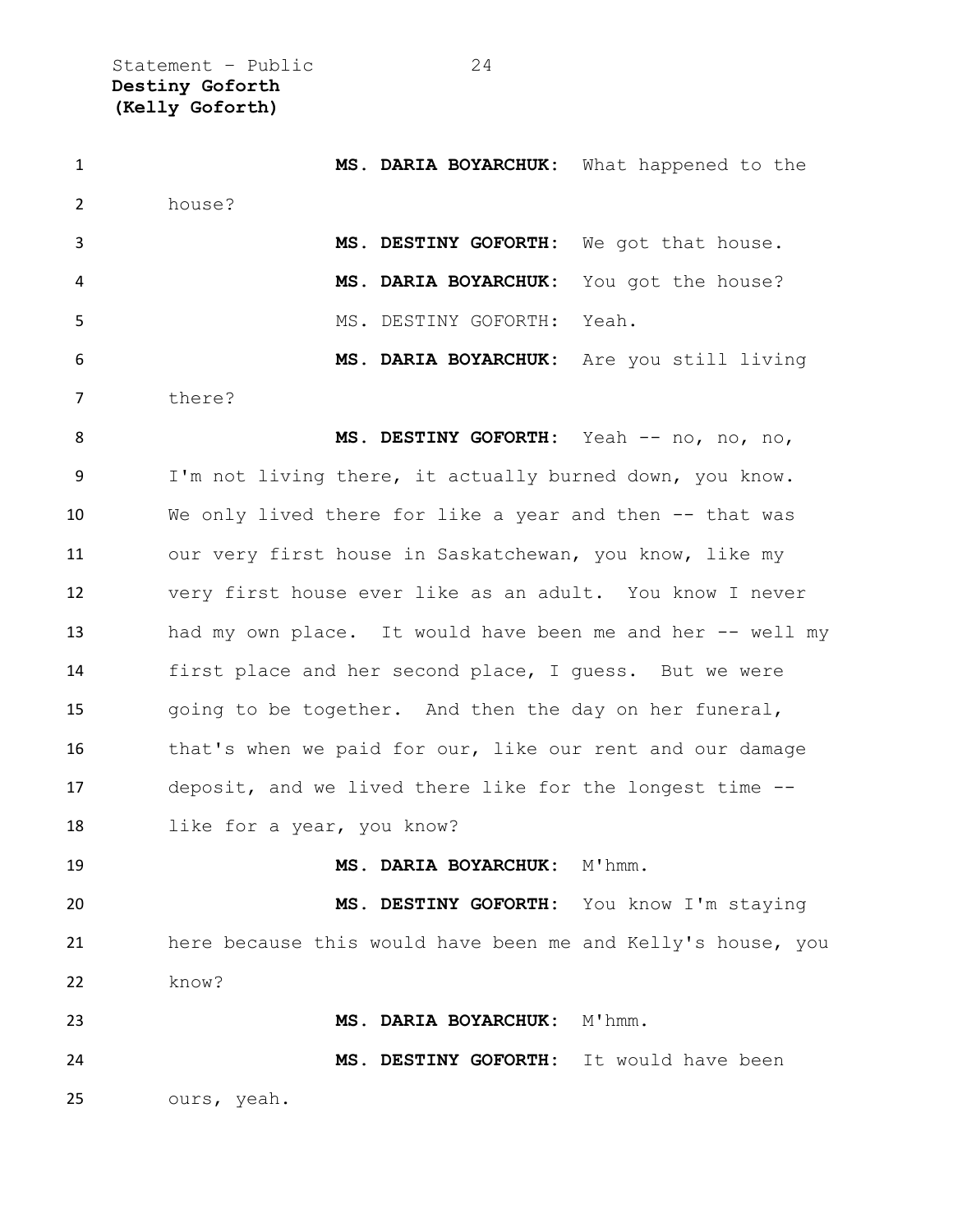Statement – Public 25 **Destiny Goforth (Kelly Goforth)**

| $\mathbf{1}$ | MS. DARIA BOYARCHUK: Yeah. But what                         |
|--------------|-------------------------------------------------------------|
| 2            | happened to, what happened to, you know, the day when --you |
| 3            | said it was like September 20th, right?                     |
| 4            | MS. DESTINY GOFORTH:<br>Yeah.                               |
| 5            | MS. DARIA BOYARCHUK: And she came to -- she                 |
| 6            | obviously had something on her mind when she wanted to go   |
| 7            | some place, so she was asking you to babysit Casey, right?  |
| 8            | MS. DESTINY GOFORTH:<br>Yeah.                               |
| 9            | MS. DARIA BOYARCHUK: Did she tell you where                 |
| 10           | she $--$                                                    |
| 11           | Yeah.<br>MS. DESTINY GOFORTH:                               |
| 12           | She did?<br><b>MS. DARIA BOYARCHUK:</b>                     |
| 13           | MS. DESTINY GOFORTH: Yeah, she was going to                 |
| 14           | go out and make money. She, she had an addiction too.       |
| 15           | Yeah that's, that's why I feel quilty, because the          |
| 16           | addiction that she had, you know she was addicted to        |
| 17           | morphine, was the addiction that I introduced her to, you   |
| 18           | know.                                                       |
| 19           | MS. DARIA BOYARCHUK: M'hmm. So she was                      |
| 20           | going to go do drugs, right?                                |
| 21           | MS. DESTINY GOFORTH:<br>Yeah.                               |
| 22           | MS. DARIA BOYARCHUK:<br>Okay. And like I know               |
| 23           | you couldn't babysit her right?                             |
| 24           | MS. DESTINY GOFORTH:<br>Yeah.                               |
| 25           | MS. DARIA BOYARCHUK:<br>So she took Casey, but              |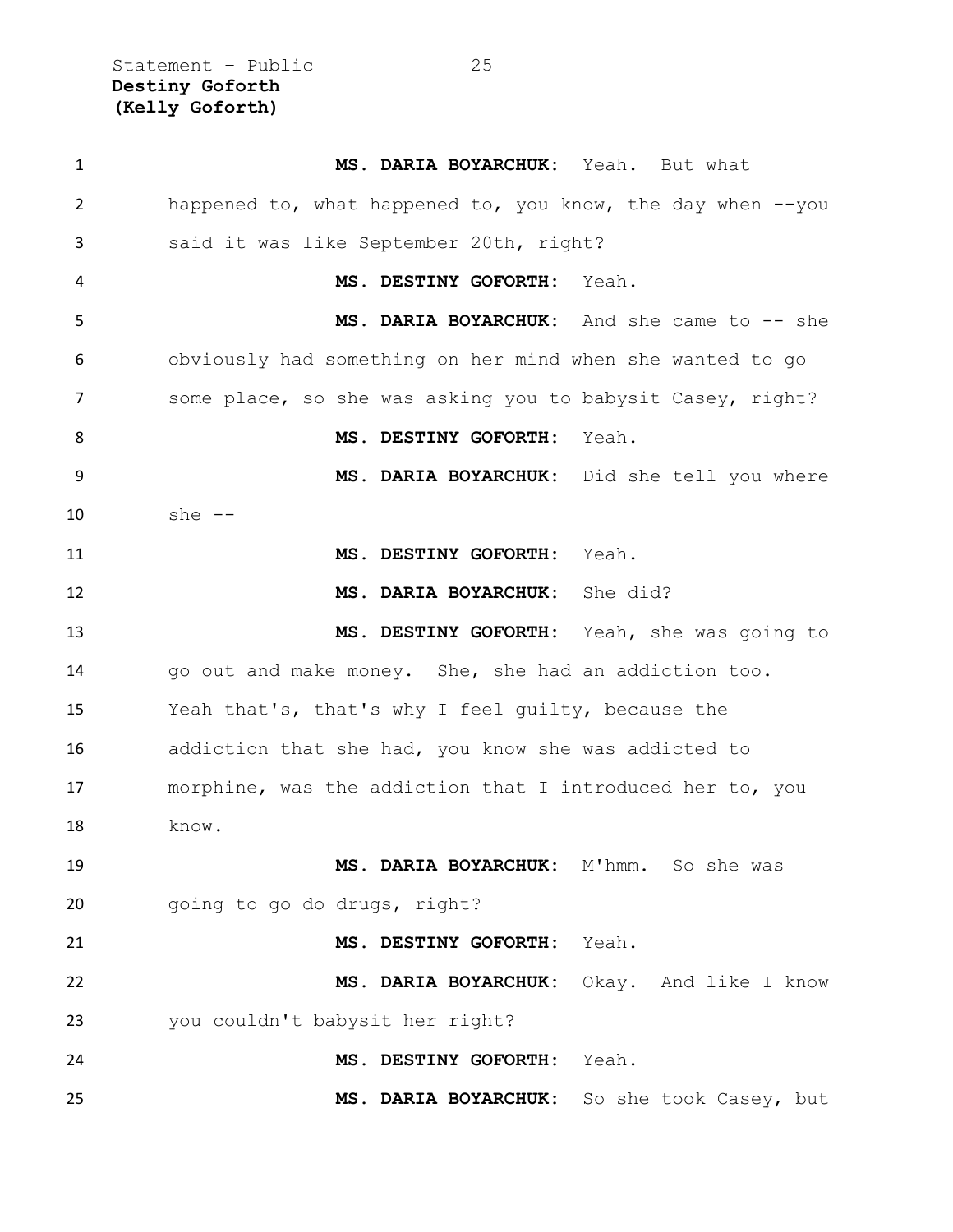Statement – Public 26 **Destiny Goforth (Kelly Goforth)**

 did she -- where did she go, like how did she end up like afterwards? Like I know she was making -- like she was walking away in the rain and crying. **MS. DESTINY GOFORTH:** Yeah. **MS. DARIA BOYARCHUK:** And like where was Casey, what happened with him? **MS. DESTINY GOFORTH:** She ended up going to my Aunt's house. **MS. DARIA BOYARCHUK:** Okay. **MS. DESTINY GOFORTH:** Yeah. And then from there she just ended up going back to my sister's house and dropping off Casey. I guess, you know, her and my sister 13 and my mom probably talked her into like -- okay, well bring baby back because it was raining, you know? **MS. DARIA BOYARCHUK:** M'hmm. **MS. DESTINY GOFORTH:** You know like -- **MS. DARIA BOYARCHUK:** So it was your sister's house, right? **MS. DESTINY GOFORTH:** Yeah. **MS. DARIA BOYARCHUK:** Okay. **MS. DESTINY GOFORTH:** So you know -- and Casey ended up back over there and that's when she disappeared. But that was the last time I saw her, you know. **MS. DARIA BOYARCHUK:** Yeah.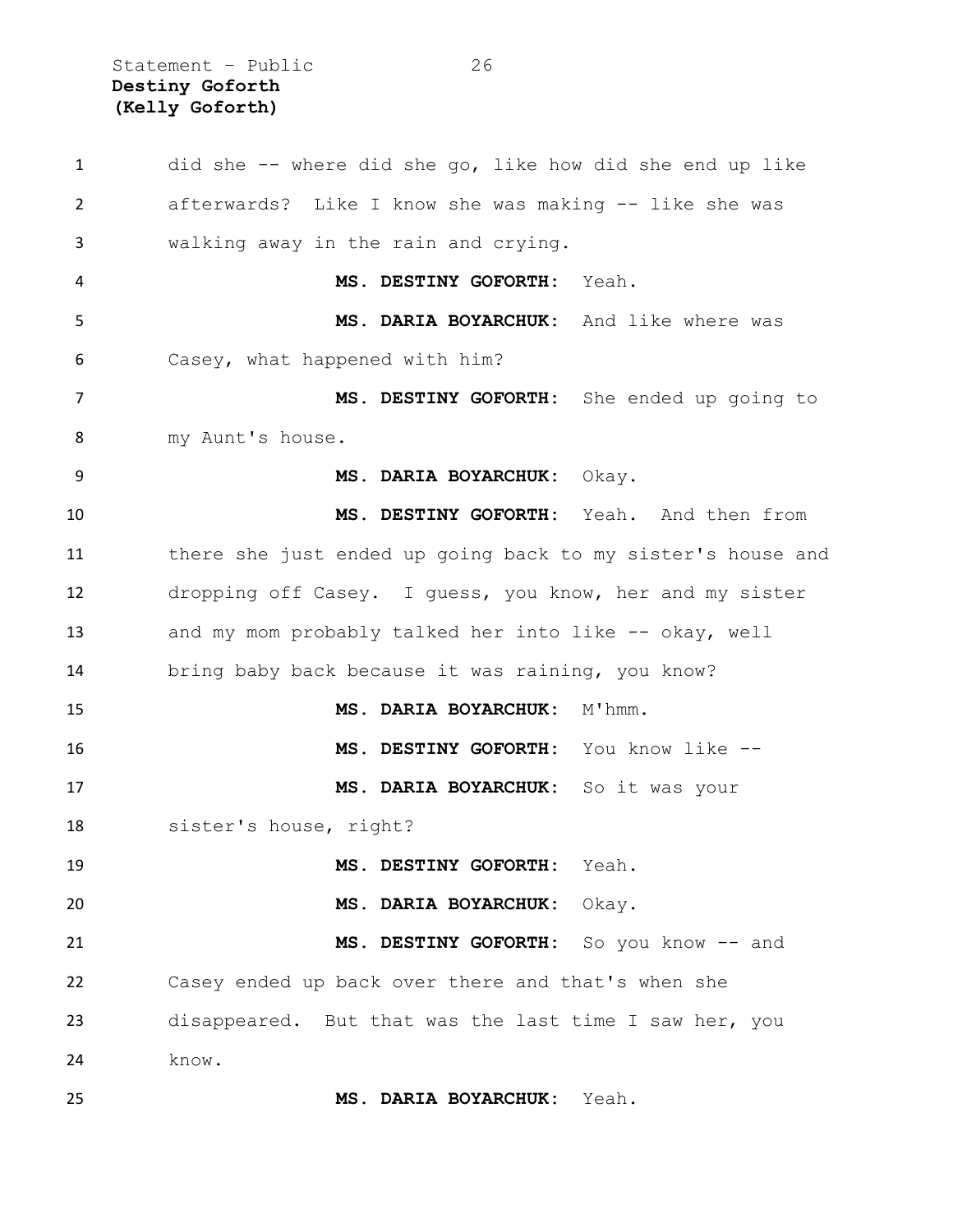Statement – Public 27 **Destiny Goforth (Kelly Goforth)**

| $\mathbf{1}$ | MS. DESTINY GOFORTH: Yeah.                                 |
|--------------|------------------------------------------------------------|
| 2            | MS. DARIA BOYARCHUK:<br>$But --$                           |
| 3            | MS. DESTINY GOFORTH: Alive.                                |
| 4            | MS. DARIA BOYARCHUK: But so -- right. So                   |
| 5            | she ended up at her sister's house. Do they know, like did |
| 6            | they -- did your sister or your other family members tell  |
| 7            | you where did she go, like what did she end up doing? Do   |
| 8            | they know anything about it? No?                           |
| 9            | MS. DESTINY GOFORTH: As far as I know -- I                 |
| 10           | know she probably just left to go and --                   |
| 11           | MS. DARIA BOYARCHUK: Do drugs, yeah.                       |
| 12           | MS. DESTINY GOFROTH: Yeah.                                 |
| 13           | MS. DARIA BOYARCHUK: And where did they                    |
| 14           | find her, in what state? Did you ever get a police report? |
| 15           | MS. DESTINY GOFORTH: No, I never actually                  |
| 16           | saw the police report, I never wanted to find out really,  |
| 17           | you know. I never did any of that.                         |
| 18           | MS. DARIA BOYARCHUK: You never wanted to                   |
| 19           | find out what happened, right?                             |
| 20           | MS. DESTINY GOFORTH: Yeah, I never really                  |
| 21           | wanted to.                                                 |
| 22           | MS. DARIA BOYARCHUK: So when they told you                 |
| 23           | that she's dead, you have no idea why she was dead?        |
| 24           | MS. DESTINY GOFORTH: Yeah. Like that kind                  |
| 25           | of big -- I kind knew, you know, like what, what may have  |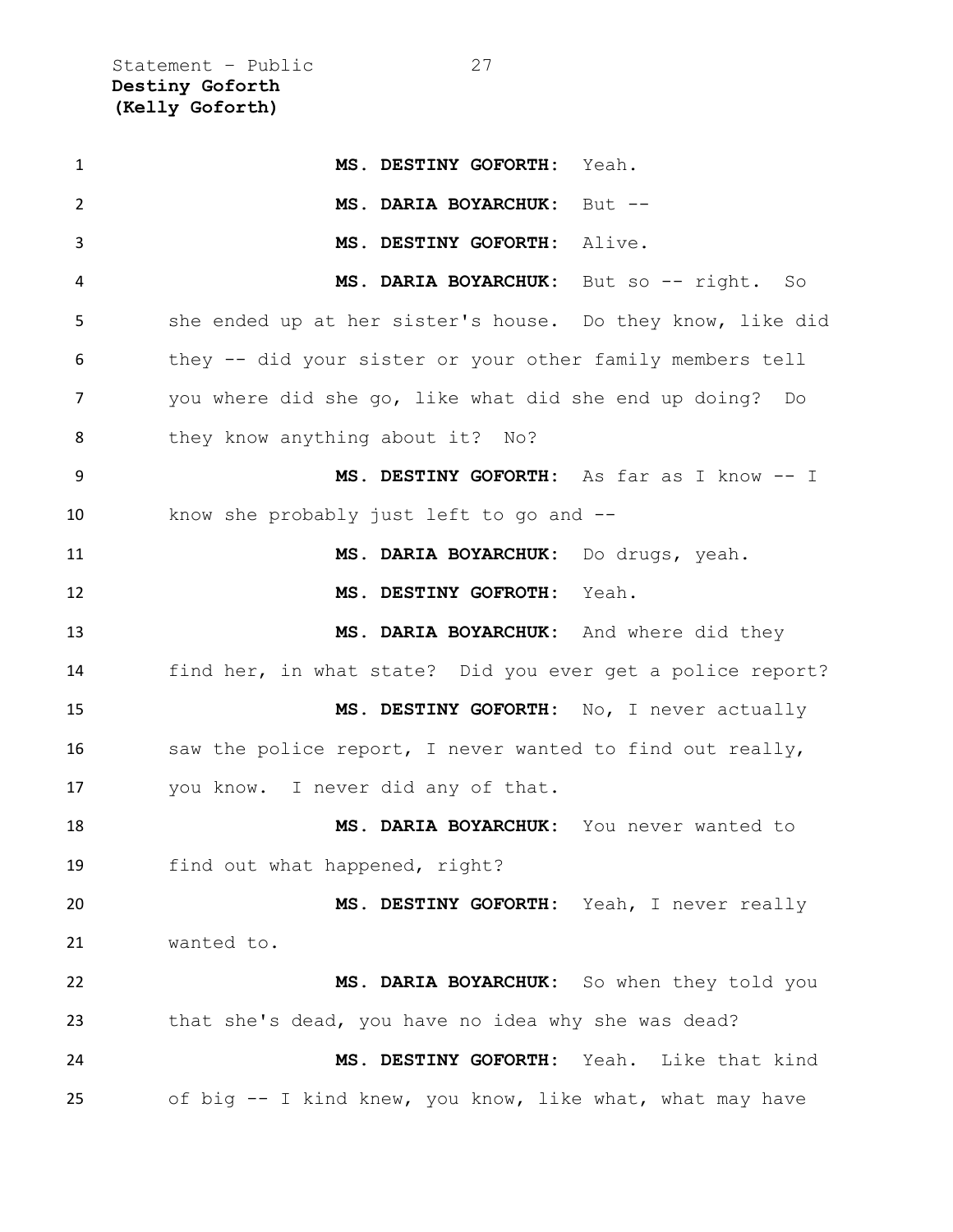Statement - Public 28 **Destiny Goforth (Kelly Goforth)**

 happened, you know? **MS. DARIA BOYARCHUK:** What do you think had happened? **MS. DESTINY GOFORTH:** I knew that it must have been something to do with being on the streets you know, like -- you know because it had happened before to us. You know like -- like you know she just had a lot -- you know like kidnapped her, you know, raped and all that, you know? **MS. DARIA BOYARCHUK:** It happened before? **MS. DESTINY GOFORTH:** Yeah, like it just about happened, you know. Like, you know, this guy tried to do something to her, you know, but she got away, you know. You know like because it happened to me before, you know. Like I just about got, you know -- this guy tried to beat me up and rape me and rob me too, you know. That's when we were always together, you know. **MS. DARIA BOYARCHUK:** M'hmm. **MS. DESTINY GOFORTH:** Yeah, but -- and I figured that's what must have happened, you know. **MS. DARIA BOYARCHUK:** She was kidnapped you 22 think by someone? **MS. DESTINY GOFORTH:** Yeah, that's what I thought, you know. It had to have happened on the street, you know.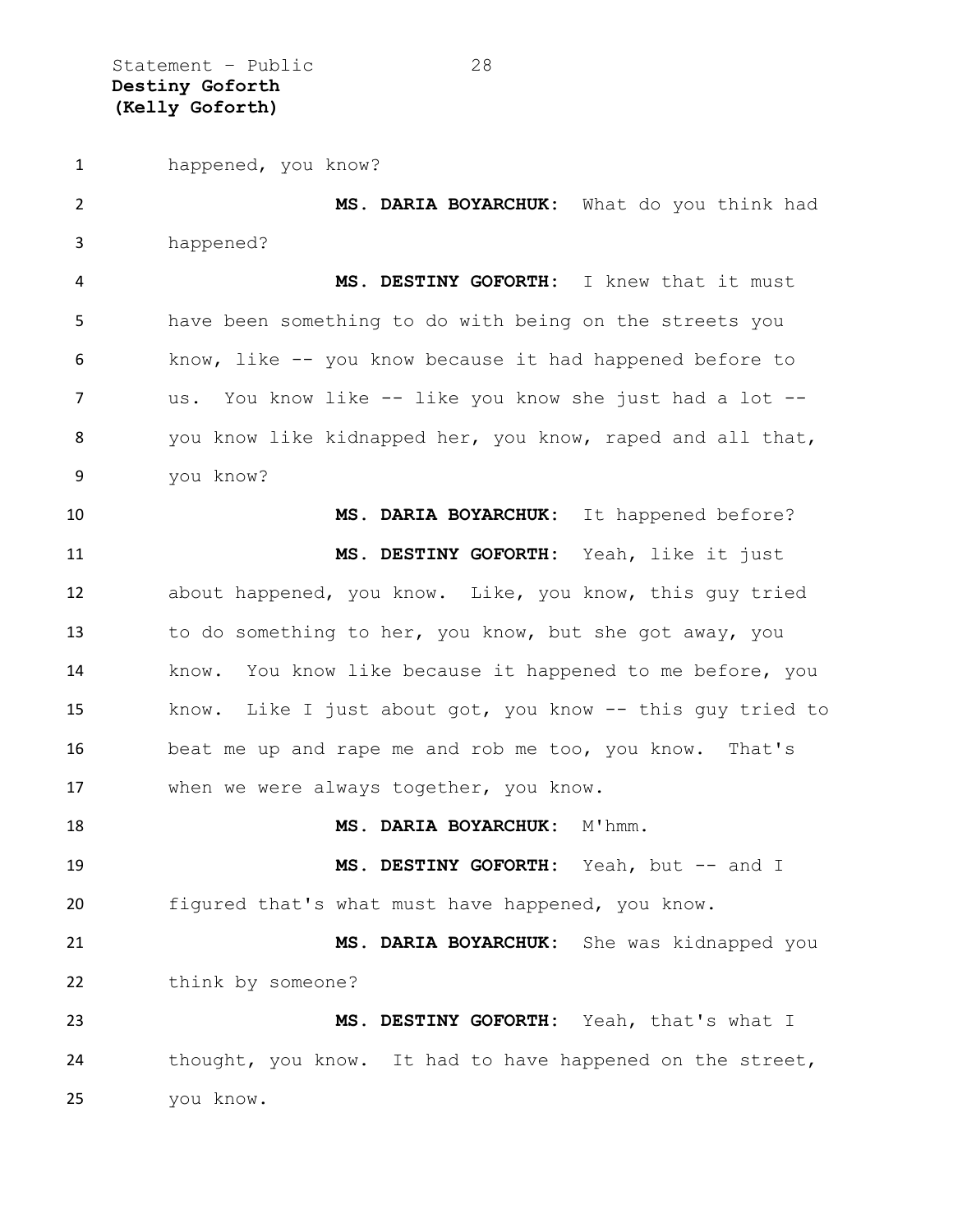Statement – Public 29 **Destiny Goforth (Kelly Goforth)**

| $\mathbf{1}$   | MS. DARIA BOYARCHUK: Okay. You said --                      |                                             |
|----------------|-------------------------------------------------------------|---------------------------------------------|
| $\overline{2}$ | those kidnappings that happened to you, was it recent, like |                                             |
| 3              | recent prior to her disappearance?                          |                                             |
| 4              | MS. DESTINY GOFORTH: No, not recent like                    |                                             |
| 5              | prior to her disappearance --                               |                                             |
| 6              | MS. DARIA BOYARCHUK: Yeah, yeah.                            |                                             |
| 7              | MS. DESTINY GOFORTH: -- but like within                     |                                             |
| 8              | that year, you know.                                        |                                             |
| 9              | MS. DARIA BOYARCHUK: Within that year.                      |                                             |
| 10             | MS. DESTINY GOFORTH: The summer, you know,                  |                                             |
| 11             | between -- yeah, the summertime. Between springtime and     |                                             |
| 12             | summertime I believe, you know.                             |                                             |
| 13             | MS. DARIA BOYARCHUK: M'hmm.                                 |                                             |
| 14             |                                                             | MS. DESTINY GOFORTH: That we were together, |
| 15             | you know. Because I came back in July and we were always    |                                             |
| 16             | together for that period, you know.                         |                                             |
| 17             | MS. DARIA BOYARCHUK: M'hmm.                                 |                                             |
| 18             | MS. DESTINY GOFORTH: When I was home.                       |                                             |
| 19             | MS. DARIA BOYARCHUK: M'hmm.                                 |                                             |
| 20             | MS. DESTINY GOFORTH: You know.                              |                                             |
| 21             | MS. DARIA BOYARCHUK: If you're comfortable                  |                                             |
| 22             | talking about it, because I know that you said that you     |                                             |
| 23             | don't want to find out what happened to you.                |                                             |
| 24             | MS. DESTINY GOFORTH: Yeah.                                  |                                             |
| 25             | MS. DARIA BOYARCHUK: To her, sorry. We                      |                                             |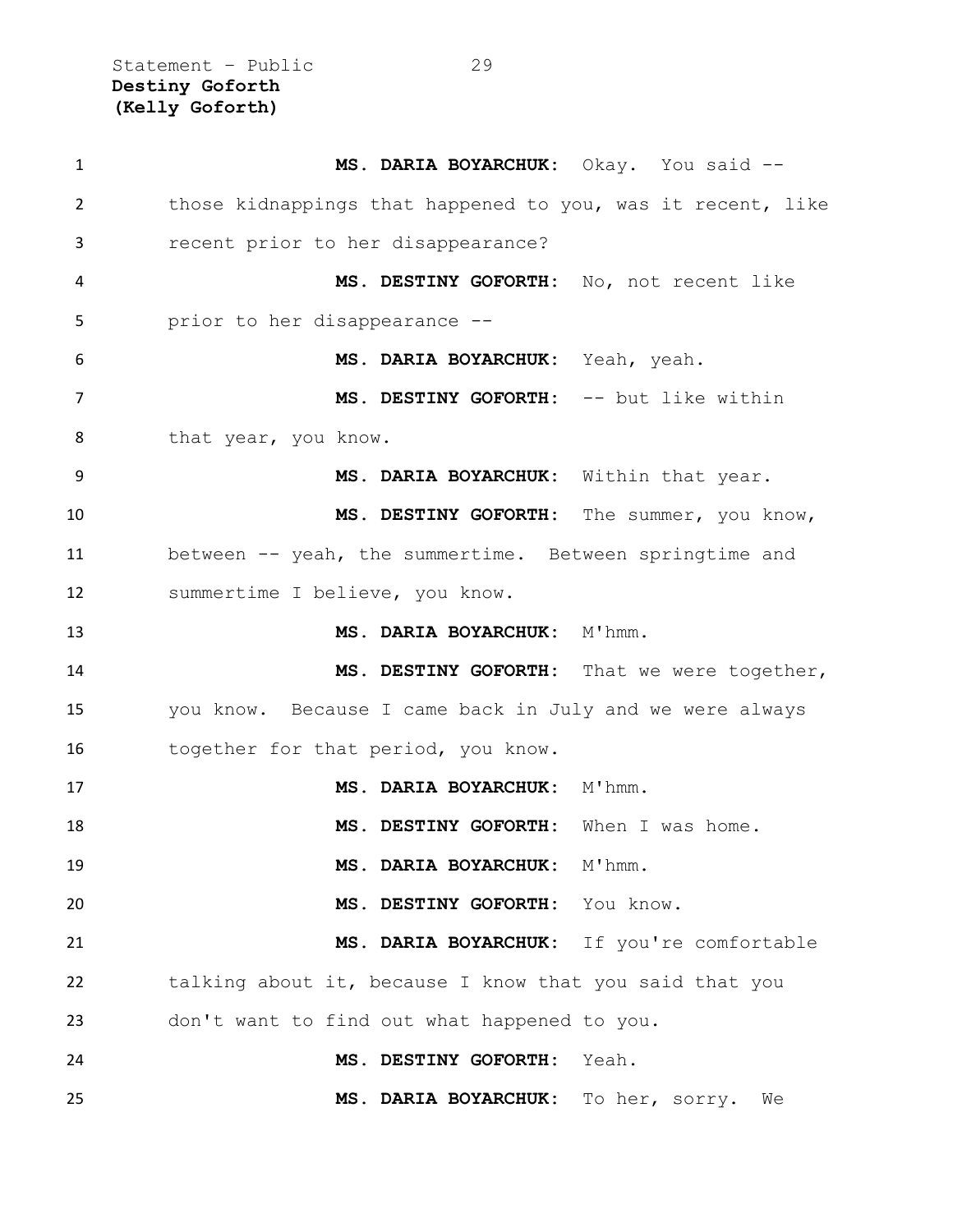Statement – Public 30 **Destiny Goforth (Kelly Goforth)**

 don't need to discuss this, but if you -- **MS. DESTINY GOFORTH:** Can I take a break real quick. **MS. DARIA BOYARCHUK:** I need to have a cigarette first. **MS. DARIA BOYARCHUK:** Yeah sure. Yes, we can take a break. **MS. DESTINY GOFORTH:** Before I get into -- **MS. DARIA BOYARCHUK:** Of course. It's 11:57 and we're going to take a break at the moment. **-- A BRIEF RECESS AT 11:57 a.m. -- UPON RESUMING AT 12:10 p.m. MS. DARIA BOYARCHUK:** It is 12:10 on April 21st, 2018, and Destiny Goforth and I are about to, are about to resume our statement gathering. And I would like 18 you Destiny, to share your story, and I know that -- I'm sure you've cried a lot. **MS. DESTINY GOFORTH:** M'hmm. **MS. DARIA BOYARCHUK:** And like I feel like I have -- you know I know a lot about Destiny -- or sorry. About you for sure, but Kelly -- **MS. DESTINY GOFORTH:** Yeah. **MS. DARIA BOYARCHUK:** -- and the way how you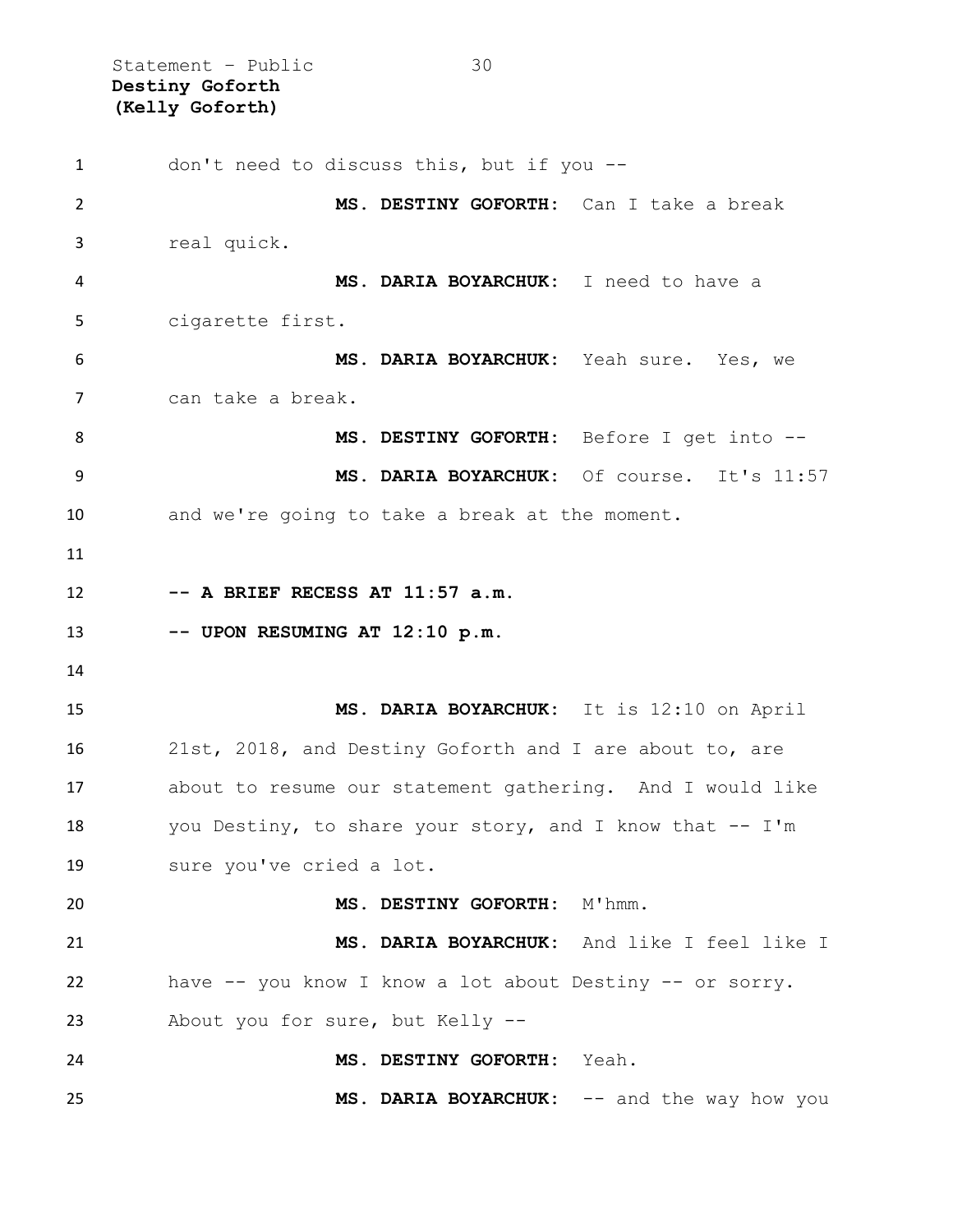Statement – Public 31 **Destiny Goforth (Kelly Goforth)**

1 grew up.

 **MS. DESTINY GOFORTH:** Yeah. **MS. DARIA BOYARCHUK:** If you're comfortable, do you mind telling us about some of the things that happened to you, like when you were on the streets and how it might have affected you in terms of like bringing it together? Because it sounds like when you were working in the streets it's -- this is something that also -- like it might have torn you apart as in -- like from, from the kind of work you were doing. **MS. DESTINY GOFORTH:** M'hmm. **MS. DARIA BOYARCHUK:** But, but it also got you closer. **MS. DESTINY GOFORTH:** Yeah, yeah it -- basically, you know like -- she told me a story that something happened to her, you know, while I was in Calgary and Vancouver. **MS. DARIA BOYARCHUK:** M'hmm. 19 MS. DESTINY GOFORTH: That -- you know that this man tried to, you know, like not pay her, like trying to beat her up, and you know tried to rape her and all that, you know, and that really hurt me, you know. Like 23 that I wasn't there to protect her, you know. So when I 24 got down you know, and I took off on my husband, you know, I started to, you know, resume that life again for a bit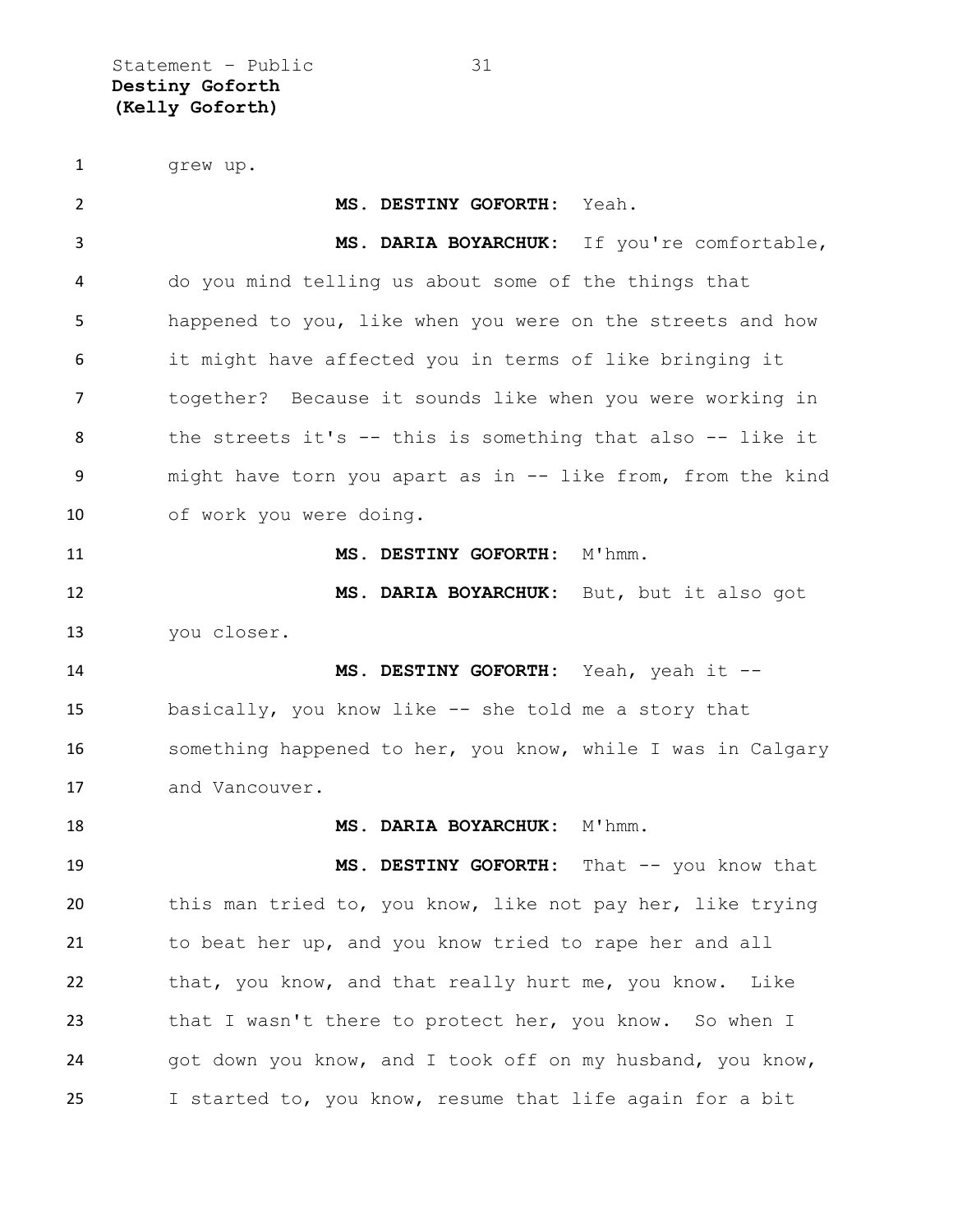Statement – Public 32 **Destiny Goforth (Kelly Goforth)**

1 there, you know. **MS. DARIA BOYARCHUK:** M'hmm. **MS. DESTINY GOFORTH:** And this happened to me before, you know. I told her the story of when I was like 23, you know. **MS. DARIA BOYARCHUK:** M'hmm. **MS. DESTINY GOFORTH:** Yeah, I was, you know -- I was taken to a house and this man tried to throw me in the basement and rob me and beat me up. But I ended up -- **MS. DARIA BOYARCHUK:** That was back in? **MS. DESTINY GOFORTH:** Yeah, this was like way back in like 2011, yeah. **MS. DARIA BOYARCHUK:** And where were you at that time? **MS. DESTINY GOFORTH:** In Regina. **MS. DARIA BOYARCHUK:** In Regina, okay. When did you move to Vancouver? **MS. DESTINY GOFORTH:** In -- the end of 2011, the end there. **MS. DARIA BOYARCHUK:** So you stayed there for like two years or so? **MS. DESTINY GOFORTH:** Yeah, I worked nine months. We lived in -- I left Calgary in 2011, maybe around July, July 2011. 25 MS. DARIA BOYARCHUK: M'hmm.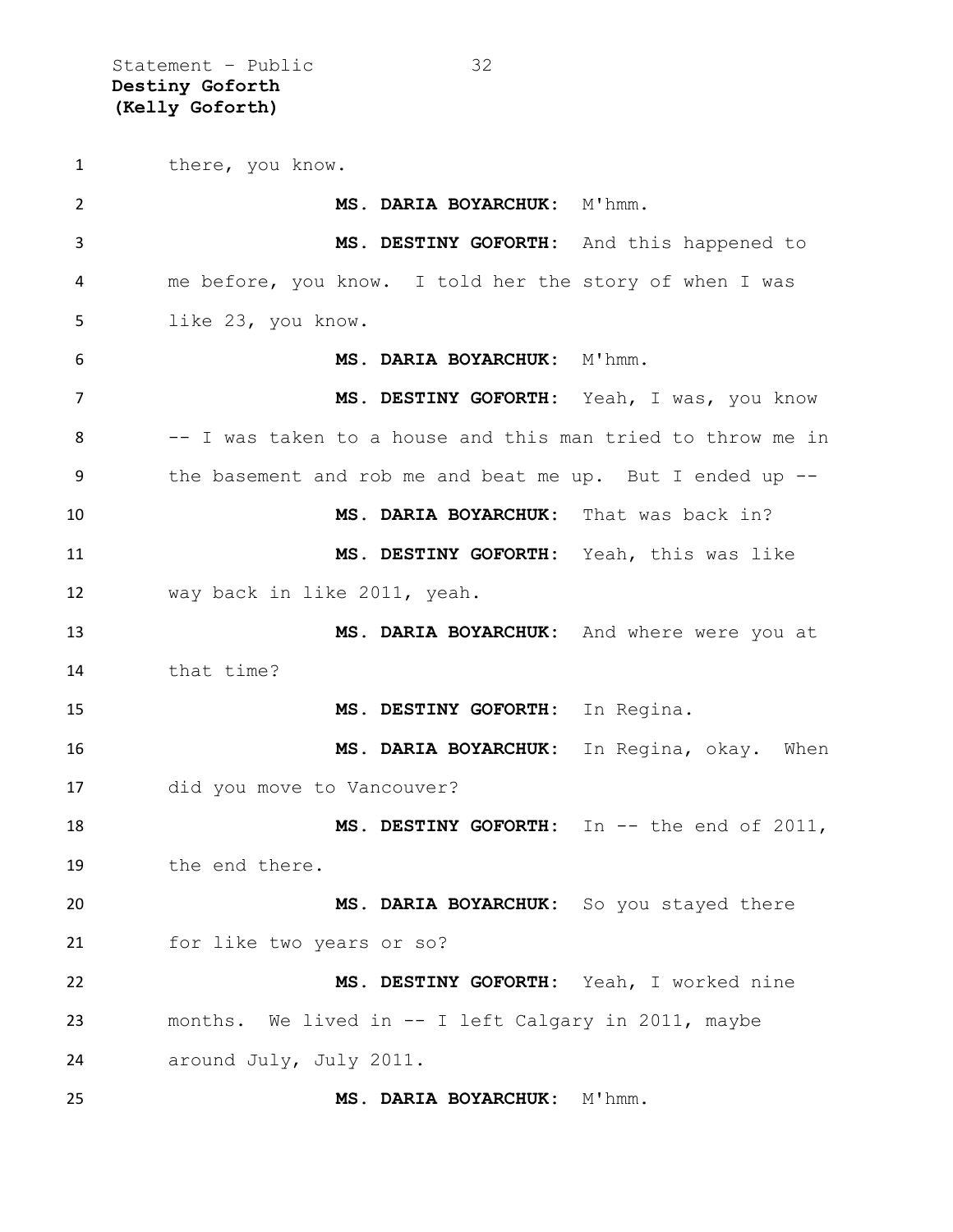Statement – Public 33 **Destiny Goforth (Kelly Goforth)**

 **MS. DESTINY GOFORTH:** And we lived in Vancouver until about -- **MS. DARIA BOYARCHUK:** So 2013? **MS. DESTINY GOFORTH:** Yeah 2013, July 2013, 5 that's when we came back. **MS. DARIA BOYARCHUK:** So you returned to Regina? **MS. DESTINY GOFORTH:** Yeah. **MS. DARIA BOYARCHUK:** Okay. So when -- she confided in you, right? **MS. DESTINY GOFORTH:** Yeah. **MS. DARIA BOYARCHUK:** It sounds like something was bothering her? **MS. DESTINY GOFORTH:** Yeah, she -- you know 15 she was telling me all this and, you know, that what happened to her. And I felt so bad. 17 MS. DARIA BOYARCHUK: M'hmm. **MS. DESTINY GOFORTH:** She also, you know, told me about the times, you know, like when she would like get kicked out from my mom's house or my sister's house, you know. She'd end up on the street anyways, you know. **MS. DARIA BOYARCHUK:** M'hmm. **MS. DESTINY GOFORTH:** And I just felt so bad that I didn't protect her, you know, like -- and like if she got kicked out then I was with her, you know. Anyhow,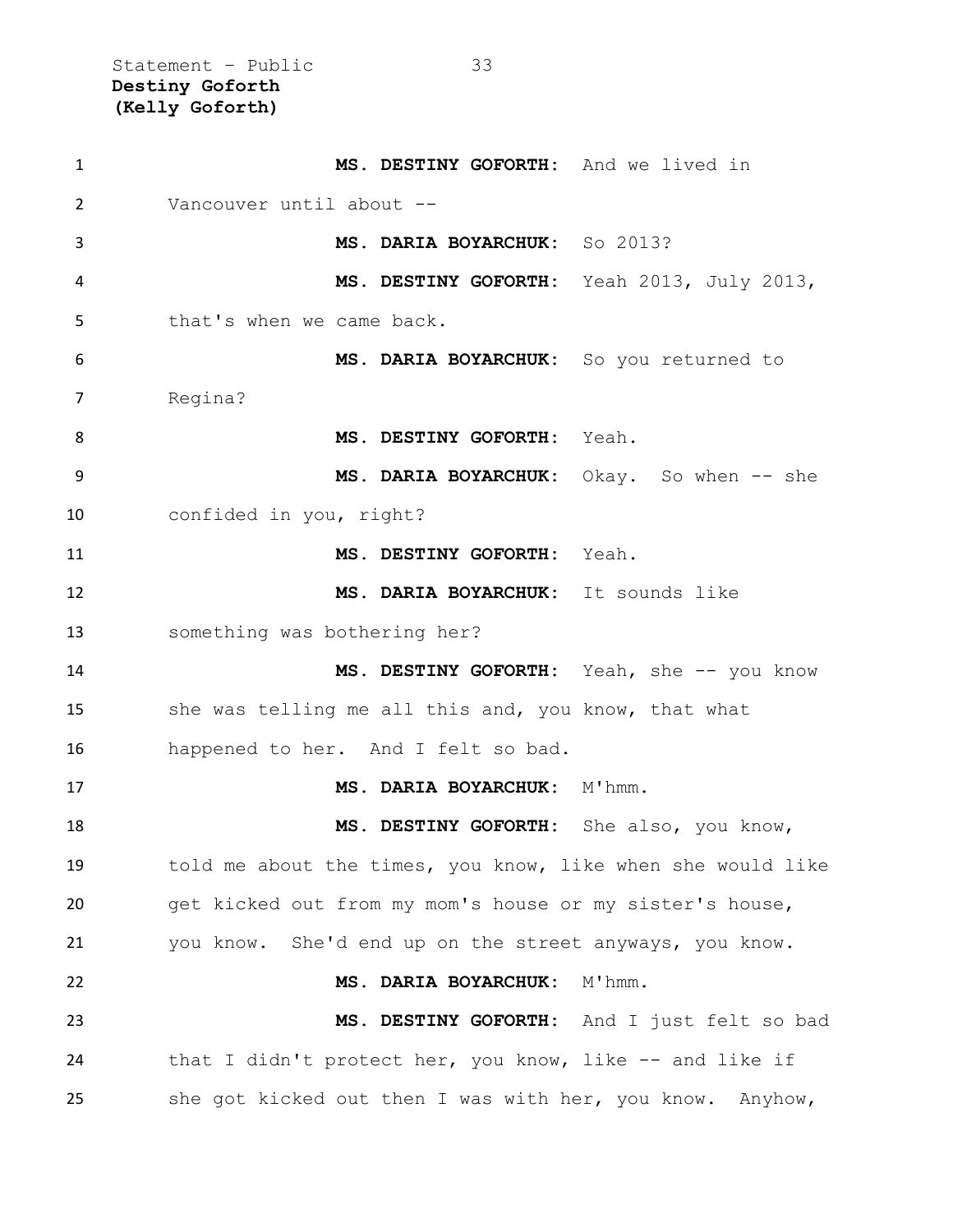Statement – Public 34 **Destiny Goforth (Kelly Goforth)**

 like I didn't have a place of my own either, I wasn't that good. But you know I tried my best, you know. We were always together though. And then, you know -- like just to -- because I felt like I needed to protect her, you know. **MS. DARIA GOFORTH:** M'hmm. **MS. DESTINY GOFORTH:** Like when we were together we'd always spot each other. We call it spotting, you know? You know, I would always like write down the numbers of the car, the make of the car, the licence plate and all that. **MS. DARIA BOYARCHUK:** Oh okay, yeah. **MS. DESTINY GOFORTH:** And stuff like that, you know. **MS. DARIA BOYARCHUK:** And she would do the same for you? **MS. DESTINY GOFORTH:** Yeah, exactly yeah. 17 How the man drove, how long we were going. **MS. DARIA BOYARCHUK:** M'hmm. **MS. DESTINY GOFORTH:** But every time one of us would grab, you know like get picked up, we'd say let's meet at this house. You know there was a certain house that we always disappeared to. I guess we would call it like a drug house, you know. **MS. DARIA BOYARCHUK:** Or a safe house. **MS. DESTINY GOFORTH:** Yeah. Like it was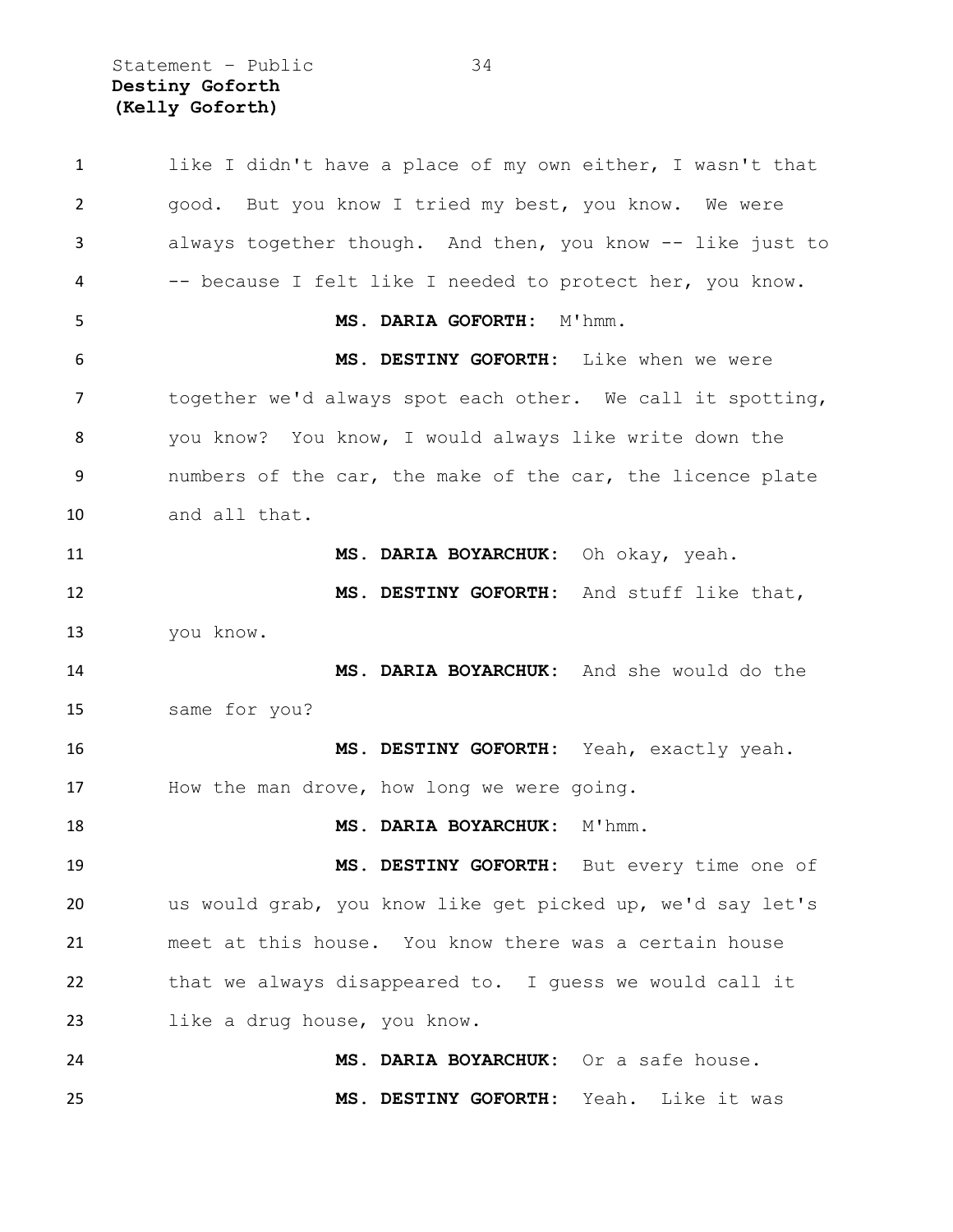Statement – Public 35 **Destiny Goforth (Kelly Goforth)**

 mostly just a drug house, everybody who loved to do drugs. **MS. DARIA BOYARCHUK:** M'hmm. **MS. DESTINY GOFORTH:** And sell drugs, you know. And that's the house that we would always, you know, disappear to, just me and her. We said let's meet up here, you know. **MS. DARIA BOYARCHUK:** M'hmm. **MS. DESTINY GOFORTH:** Yeah, that's how we -- that's how we worked it for the longest time when we would disappear together. I mean after -- after leaving my husband we got back together, you know just before September. We were actually going to go back -- we were moving back to Vancouver. The end of September we were going to go back. But when my sister went missing I said okay, well we're not going to -- I'll wait to see where she is first, you know, let's just wait, you know. And then we ended up just staying after -- because we found out Kelly died, you know, like she was dead, you know. I can't leave my family, I can't leave my mom, my sister and my brothers, and Casey. Yeah, but after she died you know, I went through this spiral, like downward spiral. Nothing but

 addiction, you know. I found some way to cope because I didn't want to believe it, you know. It took me awhile because I had a lot of guilt, you know, a lot of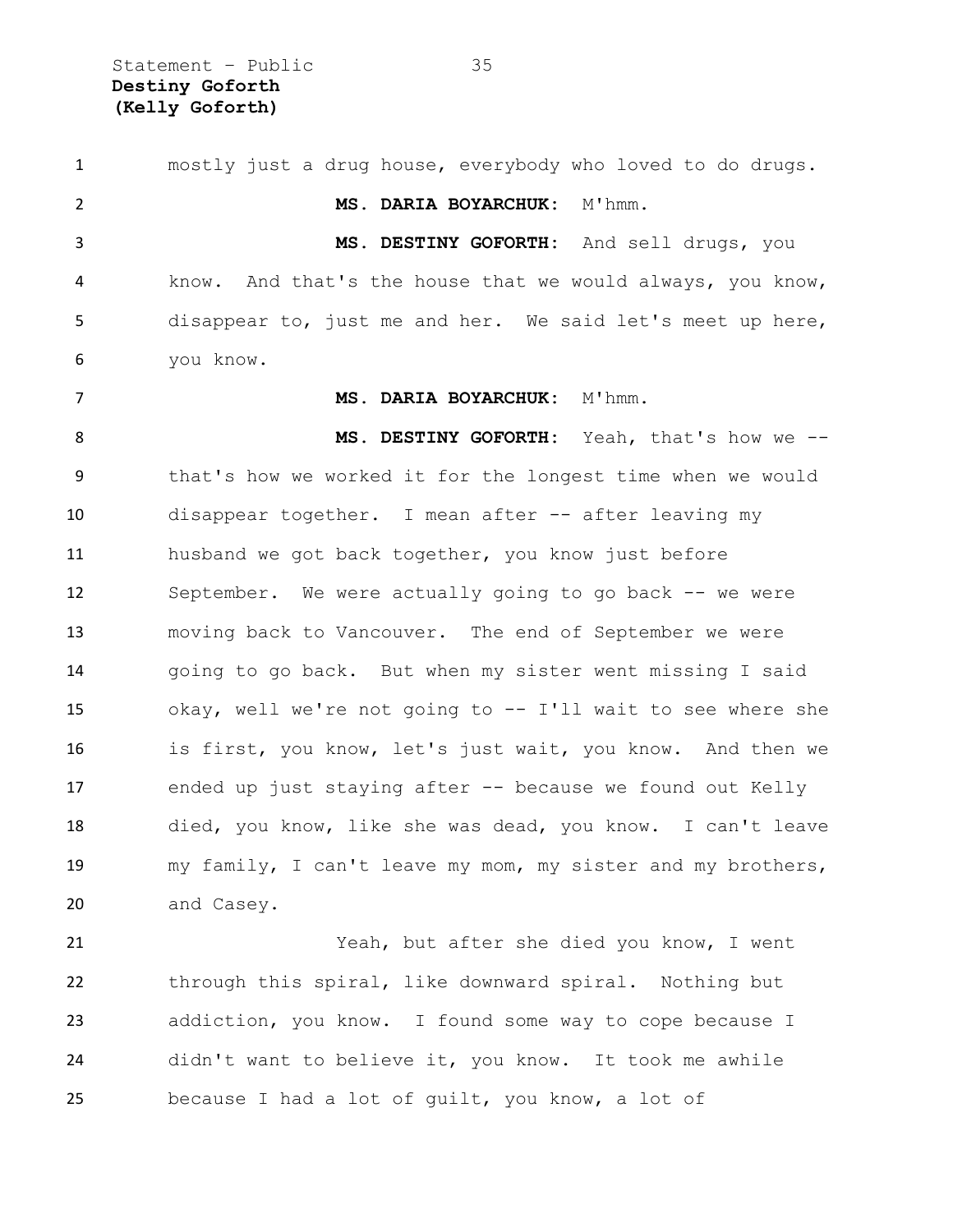Statement – Public 36 **Destiny Goforth (Kelly Goforth)**

 unforgiveness in myself you know, as an older sister, you know. Like I always blamed myself, you know. I always said I should have been there to protect her, you know. I should have went with her, you know. I should have took Casey, and I should have took the baby, you know. **MS. DARIA BOYARCHUK:** M'hmm. **MS. DESTINY GOFORTH:** Because, you know, my last -- my last image of my sister alive was her crying, you know. **MS. DARIA BOYARCHUK:** M'hmm. **MS. DESTINY GOFORTH:** And believe me we felt guilty, you know, and for awhile there, you know, me and my family we weren't close, you know. We did a lot of blaming, you know. Like if you didn't do this you know, or she'd be alive. Like there was a lot of that animosity between us, you know? 17 MS. DARIA BOYARCHUK: M'hmm. **MS. DESTINY GOFORTH:** You know like that strain, you know. And you know I just did a lot of alone time. Like I didn't really hang out with my family no more because I guess in a sense I was mad at them too, you know, like at my mom, and my sister and my brothers. Like I don't know, I just blamed myself. **MS. DARIA BOYARCHUK:** How do you feel today? **MS. DESTINY GOFORTH:** I actually, you know,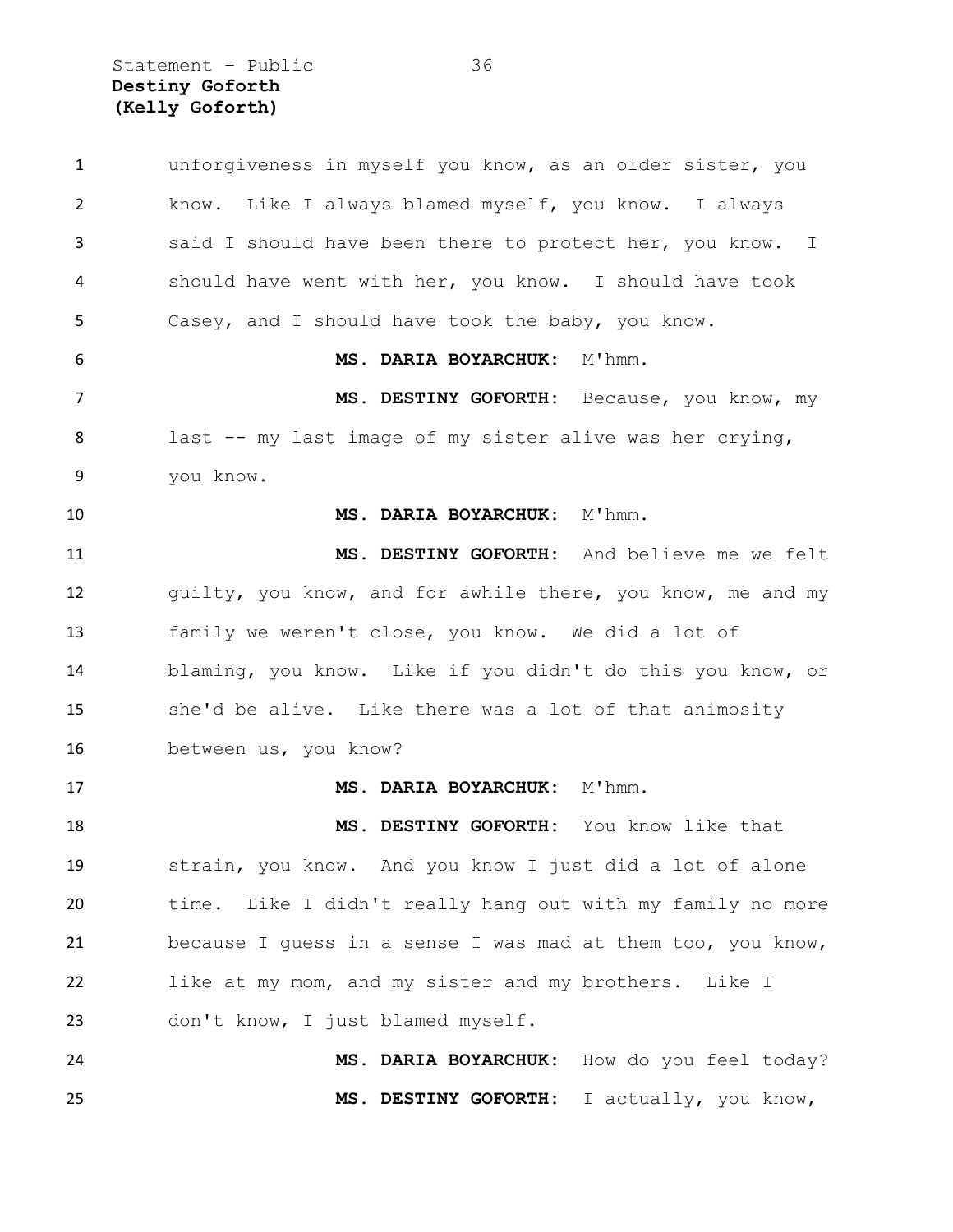Statement – Public 37 **Destiny Goforth (Kelly Goforth)**

| $\mathbf{1}$ | I feel a lot better, you know. I forgive myself because --  |
|--------------|-------------------------------------------------------------|
| 2            | it took me awhile. I think when me and my husband married   |
| 3            | in 2014, you know like I finally -- April 2014 my husband   |
| 4            | and I got married. I had a good talk with one of my         |
| 5            | relatives and told her how I felt, you know. That I felt    |
| 6            | like I don't even deserve you know like goodness, any       |
| 7            | goodness in my life, you know. Because, you know, my        |
| 8            | sister's not here, you know, and I wasn't there to protect  |
| 9            | her, you know.                                              |
| 10           | Like I was at that breaking point where I                   |
| 11           | was just ready to give up everything. I was going to give   |
| 12           | up my husband, I was going to give up my daughter, you      |
| 13           | know. I was going to give up everything. Like I thought I   |
| 14           | didn't deserve because I couldn't protect my sister. How    |
| 15           | could I protect my daughter?                                |
| 16           | MS. DARIA BOYARCHUK: M'hmm.                                 |
| 17           | MS. DESTINY GOFORTH: How could I protect,                   |
| 18           | you know, anybody. No, I couldn't do nothing, you know.     |
| 19           | But she told me that I had to forgive myself, I have to let |
| 20           | go, you know.                                               |
| 21           | MS. DARIA BOYARCHUK:<br>M'hmm.                              |
| 22           | MS. DESTINY GOFORTH:<br>My sister isn't                     |
| 23           | suffering, you know.                                        |
| 24           | MS. DARIA BOYARCHUK: One of your relatives                  |
| 25           | you said, right?                                            |
|              |                                                             |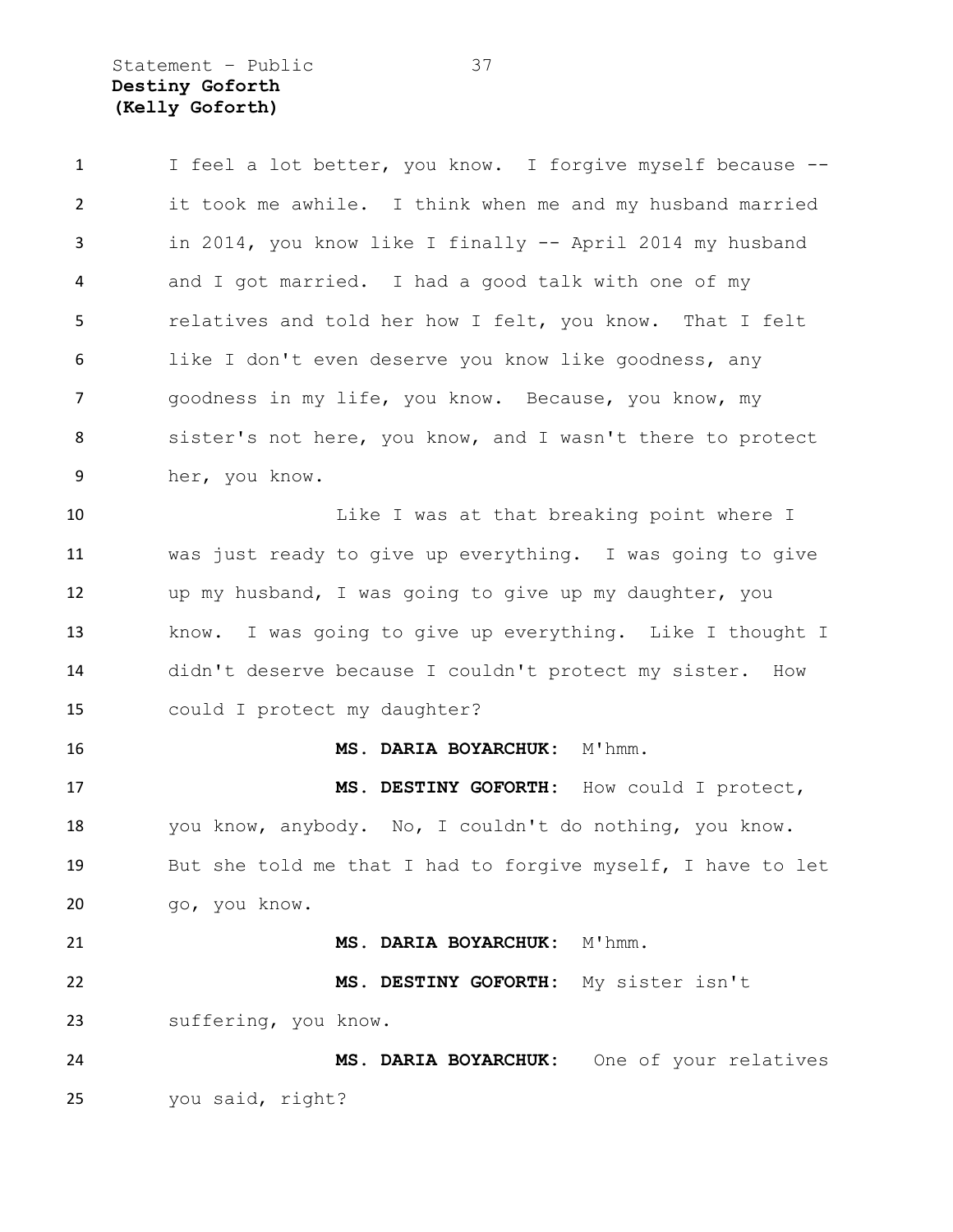| $\mathbf{1}$   | MS. DESTINY GOFORTH: Yeah, one of my                        |
|----------------|-------------------------------------------------------------|
| $\overline{2}$ | relatives, yeah.                                            |
| 3              | MS. DARIA BOYARCHUK: Okay.                                  |
| 4              | MS. DESTINY GOFORTH: It was an Aunt. Yeah,                  |
| 5              | and she prayed with me, you know. And I asked, you know --  |
| 6              | while I was pregnant I asked Kelly to forgive me, you know, |
| $\overline{7}$ | for not protecting her. And I know in my heart of hearts    |
| 8              | you know, that -- you know she's always so forgiving, you   |
| 9              | Like I could feel her there.<br>know.                       |
| 10             | MS. DARIA BOYARCHUK: M'hmm.                                 |
| 11             | MS. DESTINY GOFORTH: She wouldn't want me                   |
| 12             | to feel like that, you know keep blaming myself, keep       |
| 13             | hurting myself. So I got clean there for a bit.             |
| 14             | MS. DARIA BOYARCHUK: Yeah. Do you talk to                   |
| 15             | Casey a lot, like now that like he's growing up, do you     |
| 16             | talk a lot about his mom and telling him stories about her? |
| 17             | MS. DESTINY GOFORTH: I tell him a little                    |
| 18             | bit of this and that, yeah. He actually thinks I'm his      |
| 19             | older sister.                                               |
| 20             | MS. DARIA BOYARCHUK: Aww, so your                           |
| 21             | relationship is very close and that sort of thing?          |
| 22             | MS. DESTINY GOFORTH: Yeah, because -- you                   |
| 23             | know he's being raised by our mom. My mom is his mom too,   |
| 24             | you know.                                                   |
| 25             | MS. DARIA BOYARCHUK: M'hmm.                                 |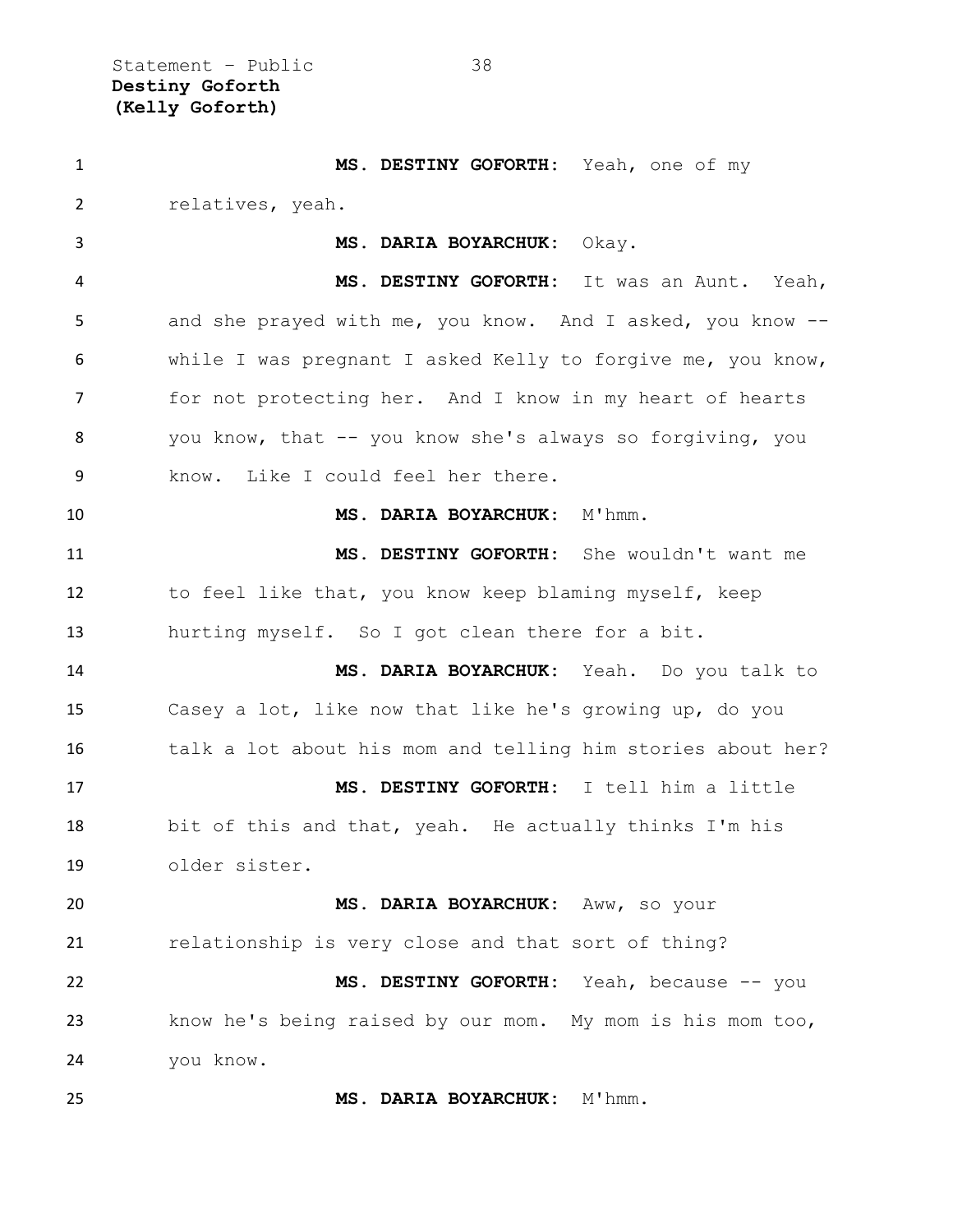Statement – Public 39 **Destiny Goforth (Kelly Goforth)**

| $\mathbf{1}$ | MS. DESTINY GOFORTH: I mean Kelly was his                  |                       |
|--------------|------------------------------------------------------------|-----------------------|
| 2            | mom, but she's an angel you know. Because he never really  |                       |
| 3            | -- he doesn't remember her at all.                         |                       |
| 4            | MS. DARIA BOYARCHUK: M'hmm.                                |                       |
| 5            | MS. DESTINY GOFORTH: Yeah, and because --                  |                       |
| 6            | MS. DARIA BOYARCHUK: Do you have some                      |                       |
| 7            | pictures of her?                                           |                       |
| 8            | MS. DESTINY GOFORTH: Oh yeah, there's                      |                       |
| 9            | pictures all over. All our house is -- you know there's    |                       |
| 10           | pictures of Kelly. You know we always remind him, you      |                       |
| 11           | know, who is mommy was.                                    |                       |
| 12           | MS. DARIA BOYARCHUK: M'hmm.                                |                       |
| 13           | MS. DESTINY GOFORTH: But he still thinks,                  |                       |
| 14           | you know, our mom is his mom and I'm his older sister.     |                       |
| 15           | Yeah, so our relationship isn't like an auntie and nephew, |                       |
| 16           | it's a brother and sister.                                 |                       |
| 17           | MS. DARIA BOYARCHUK:                                       | Aww.                  |
| 18           | MS. DESTINY GOFORTH: So he's my younger                    |                       |
| 19           | sibling.                                                   |                       |
| 20           | MS. DARIA BOYARCHUK: Yeah.                                 |                       |
| 21           | MS. DESTINY GOFORTH:                                       | And he actually calls |
| 22           | my husband honey.                                          |                       |
| 23           | MS. DARIA BOYARCHUK:                                       | Aww.                  |
| 24           | MS. DESTINY GOFORTH:                                       | Because ever since he |
| 25           | could talk he'd hear me and my husband talk -- call each   |                       |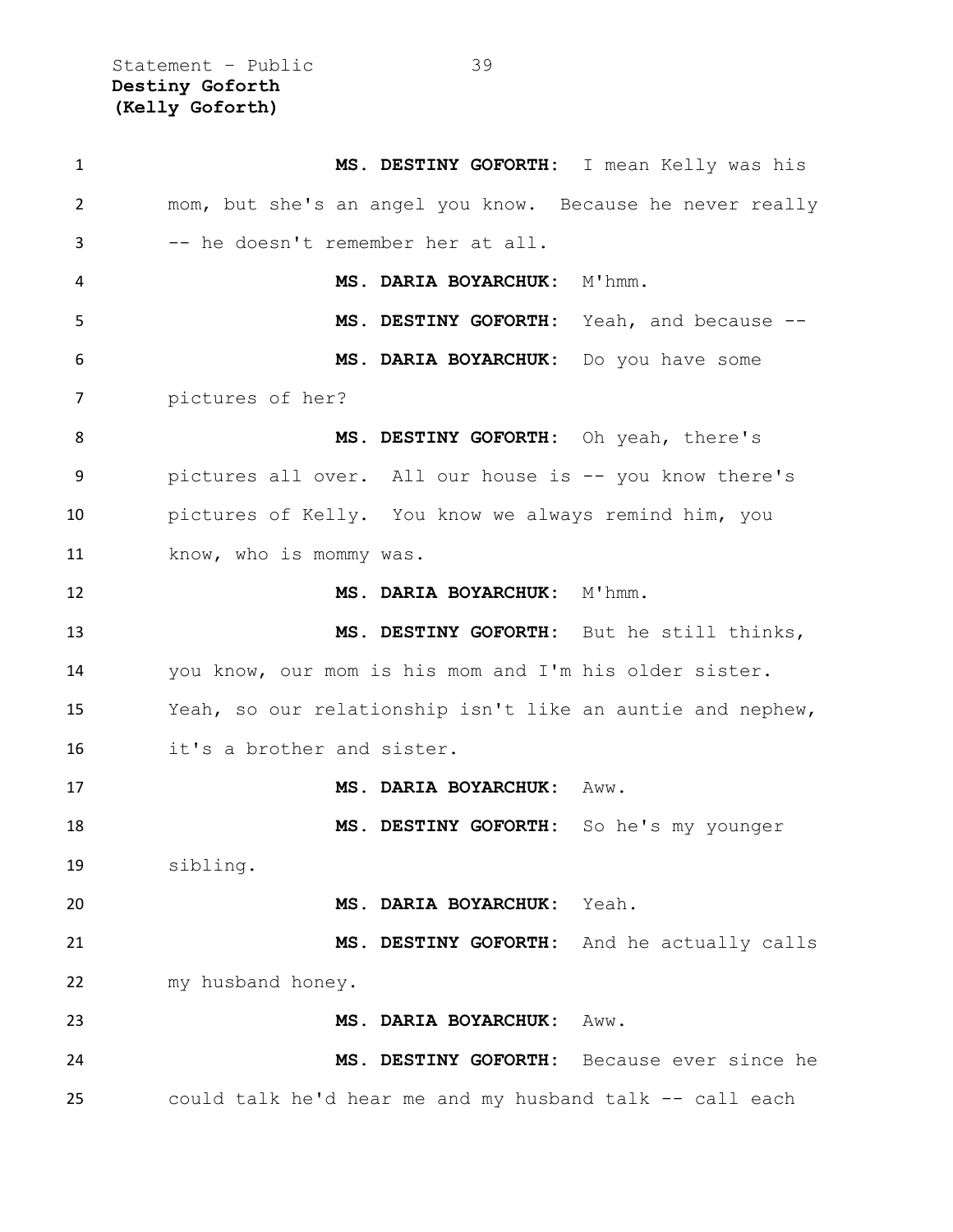Statement – Public 40 **Destiny Goforth (Kelly Goforth)**

 other honey. And then ever since then -- **MS. DARIA BOYARCHUK:** He calls -- **MS. DESTINY GOFORTH:** -- he's always called my husband honey, you know. **MS. DARIA BOYARCHUK:** Yeah, because that's what you do. **MS. DESTINY GOFORTH:** Yes. And he's five and he still says my honey, and I'm not allowed to call anybody else baby brother or baby bro, because he's my only bro. And my son, he's two, he -- when he means on Casey, like means on Casey, you know he comes and tells me. And I'll pretend to scold my son, don't you fight my baby brother, you know. He likes it when we do that to him. **MS. DARIA BOYARCHUK:** M'hmm. **MS. DESTINY GOFORTH**: He's a good kid, and he's a really good boy, you know. And when we feel lonely we just look at him because he looks like Kelly now, you 18 know. **MS. DARIA BOYARCHUK:** Does he? **MS. DESTINY GOFORTH:** Yeah. **MS. DARIA BOYARCHUK:** Aww. **MS. DESTINY GOFORTH:** He looks like his mom, there's certain looks. He just -- I don't know, it's just I see a lot of Kelly in him. **MS. DARIA BOYARCHUK:** M'hmm. And I notice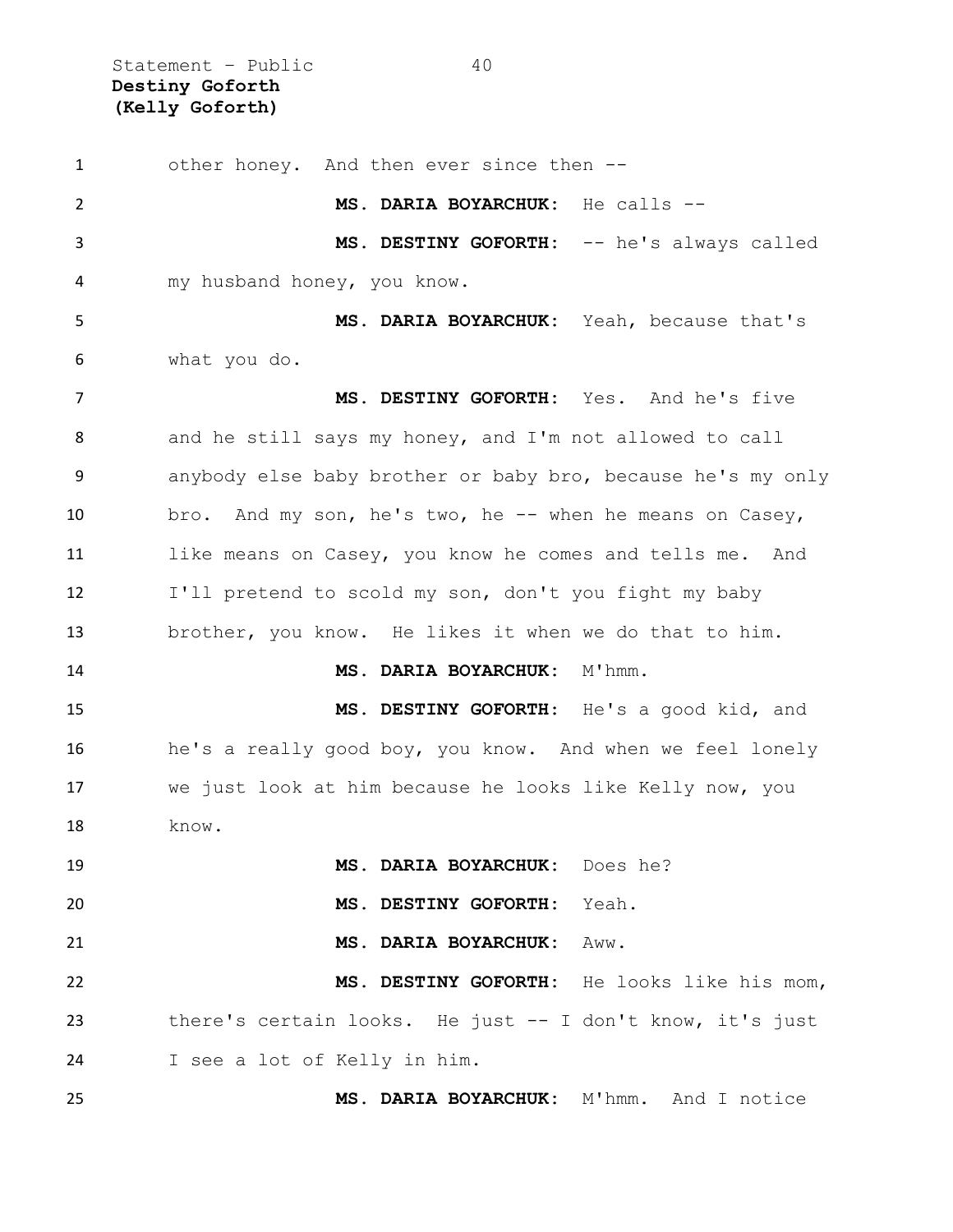Statement - Public 41 **Destiny Goforth (Kelly Goforth)**

 you have -- like you're wearing a sweatshirt, and I think you brother is probably -- **MS. DESTINY GOFORTH:** Yes. **MS. DARIA BOYARCHUK:** Yeah, he's also wearing a sweatshirt with Kelly-- **MS. DESTINY GOFORTH:** Picture. 7 MS. DARIA BOYARCHUK: -- picture? **MS. DESTINY GOFORTH:** Yeah. **MS. DARIA BOYARCHUK:** Of Kelly, right? **MS. DESTINY GOFORTH:** Pardon? **MS. DARIA BOYARCHUK:** Kelly, and there's a picture of it? **MS. DESTINY GOFORTH:** Yeah. **MS. DARIA BOYARCHUK:** Do you want to turn around and show it to the Commissioners, they can read it? **MS. DESTINY GOFORTH:** Oh yeah, sure. **MS. DARIA BOYARCHUK:** Thank you. Kelly Nicole Allison Goforth, nice. Thank you. I noticed -- like I wasn't aware that you were going to give a statement. **MS. DESTINY GOFORTH:** Yeah. **MS. DARIA BOYARCHUK:** But I saw -- **MS. DESTINY GOFORTH:** Oh yeah, I always wear this sweater, you know. **MS. DARIA BOYARCHUK:** Yeah.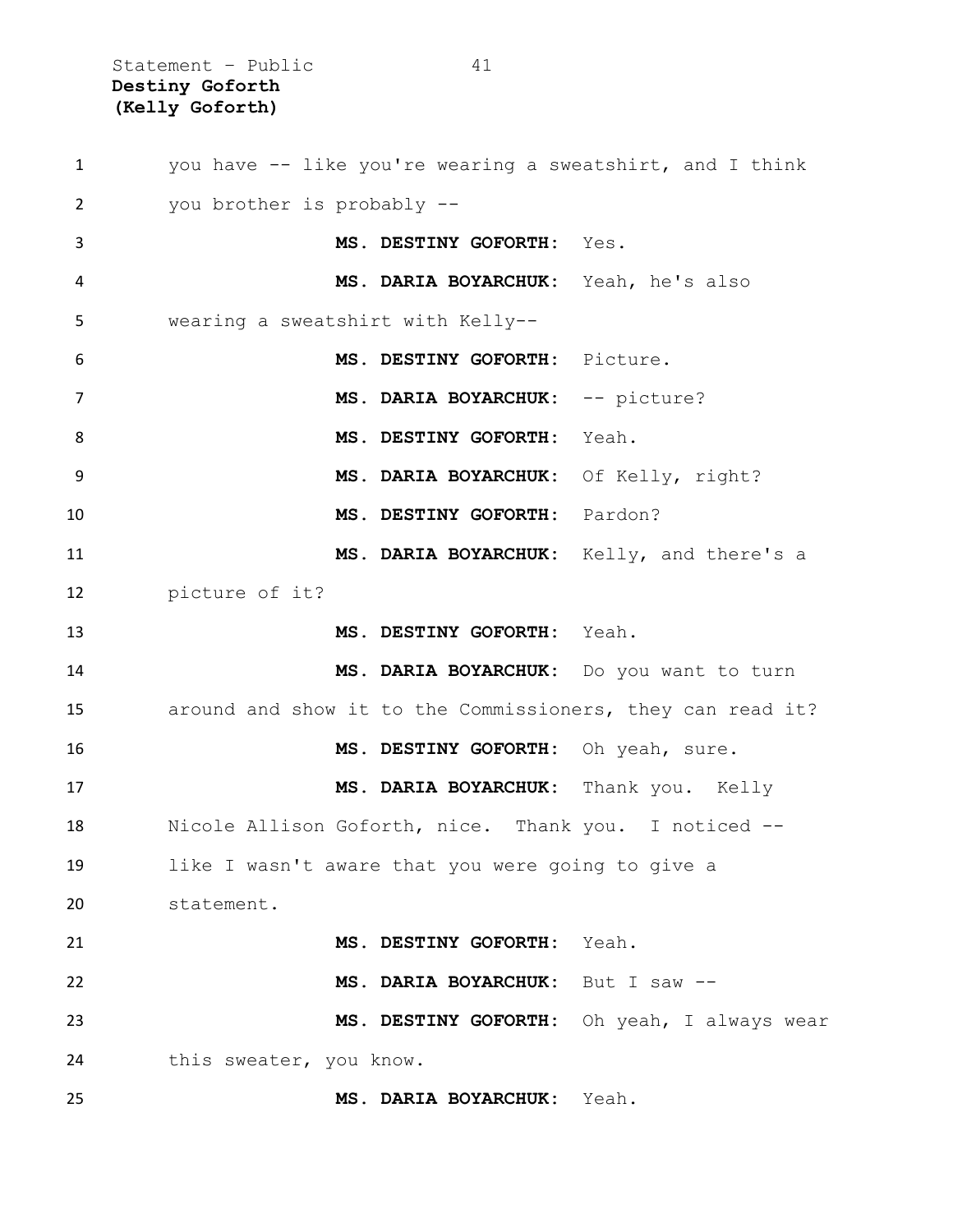Statement - Public 42 **Destiny Goforth (Kelly Goforth)**

 **MS. DESTINY GOFORTH:** It makes me feel proud. **MS. DARIA BOYARCHUK:** Yeah. So it's Kelly Nicole Allison. **MS. DESTINY GOFORTH:** Yeah. **MS. DARIA BOYARCHUK:** I will write it down, awesome. Okay, thank you. Do you recall at the beginning you were telling me that when your parents divorced -- 9 MS. DESTINY GOFORTH: M'hmm. **MS. DARIA BOYARCHUK:** -- were you living on the reserve at that point, or were you already here? **MS. DESTINY GOFORTH:** No, we were already here in Regina. **MS. DARIA BOYARCHUK:** And that's when you felt like this is -- that things went down the wrong path, right? **MS. DESTINY GOFORTH:** Yeah, yeah. **MS. DARIA BOARCHUK:** And when was it, like what year? Do you remember when you guys -- **MS. DESTINY GOFORTH:** I want to say maybe 2007. **MS. DARIA BOYARCHUK:** So it was fairly recent though, right? **MS. DESTINY GOFORTH:** Yeah. **MS. DARIA BOYARCHUK:** Okay. And Kelly, how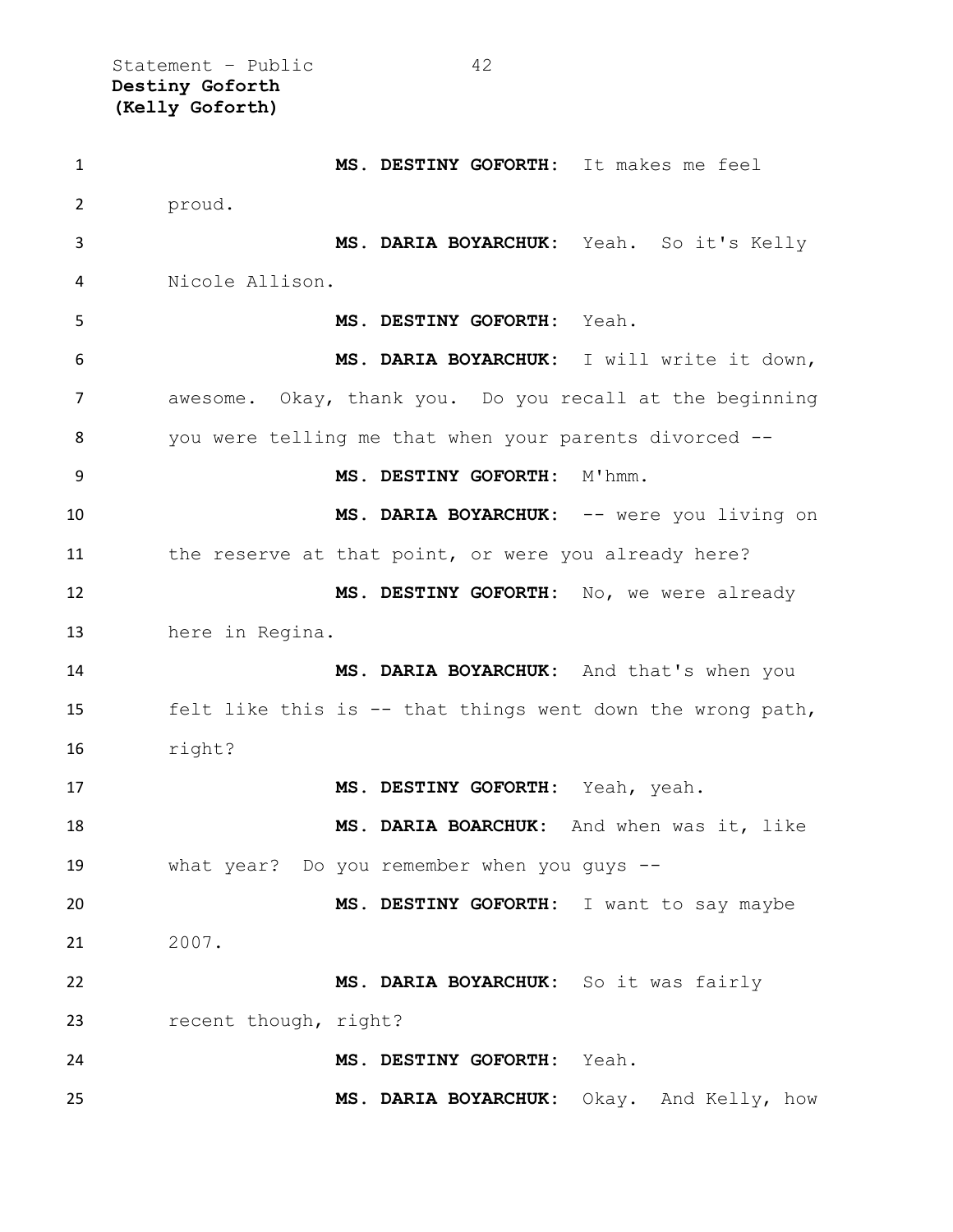Statement – Public 43 **Destiny Goforth (Kelly Goforth)**

 old was she at that time? **MS. DESTINY GOFORTH:** Oh, I was 19. **MS. DARIA BOYARCHUK:** Oh, 19 okay. **MS. DESTINY GOFORTH:** Yeah, I was 19 so she must have been -- **MS. DARIA BOYARCHUK:** Seventeen or 16? **MS. DESTINY GOFORTH:** Yes, 17 or 16. **MS. DARIA BOYARCHUK:** Because like figure three years -- you have three years difference? **MS. DESTINY GOFORTH:** No, Shaylene -- I'm 30, my sister Shaylene is 28, Kelly is 26. So there's two years between us. So there was like a four year difference. **MS. DARIA BOYARCHUK:** Okay. **MS. DESTINY GOFORTH:** Yeah, she was like 15, right? **MS. DARIA BOYARCHUK:** M'hmm. Is there anything else that you would like to share with us, either about Kelly or her son, anything that you feel like? **MS. DESTINY GOFORTH**: I know that, you know, my sister, she -- you know if she were alive, you know, like she -- if she were alive I think things would be different, you know? But at the same time I'm glad that she isn't here to see how the world's, you know, turning out to be, you know. And you know she always had this fear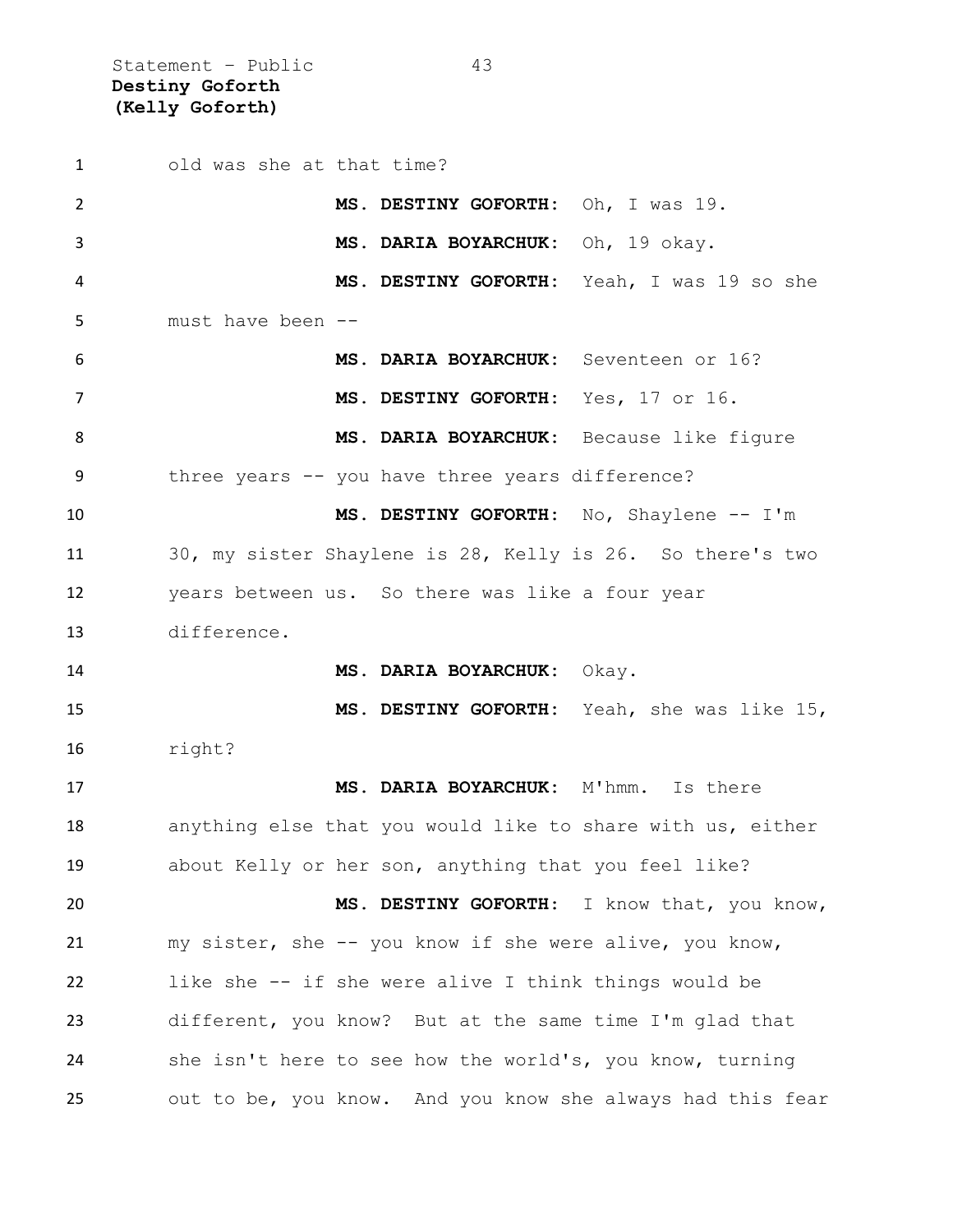Statement – Public 44 **Destiny Goforth (Kelly Goforth)**

 all her life, she -- you know like we always read in the bible, you know, about the end of the world, and you know the end times and stuff like that. And that was like her major, biggest, biggest fear, you know, that she had to live through, you know. Like live through something like that, you know. 7 And I wonder that -- she's, she's happy, you know? She doesn't have to hear what's going on, you know, now. You know like I don't -- like what's happening with like Trump and Syria and all that, you know stuff like that. That would really freak her out, you know. She was so scared of the end of the world and, you know, I know that God's -- Jesus is coming back soon, you know. 14 MS. DARIA BOYARCHUK: M'hmm. **MS. DESTINY GOFORTH:** And she didn't want to live through that, you know. And I do believe that when you're too beautiful for this earth God takes you, you know? 19 MS. DARIA BOYARCHUK: M'hmm. **MS. DESTINY GOFORTH:** She was just too beautiful for this world. **MS. DARIS BOYARCHUK:** That's beautiful. Like that's very heartwarming to hear you say that and that

 shows how much you cared about -- you still care about your sister.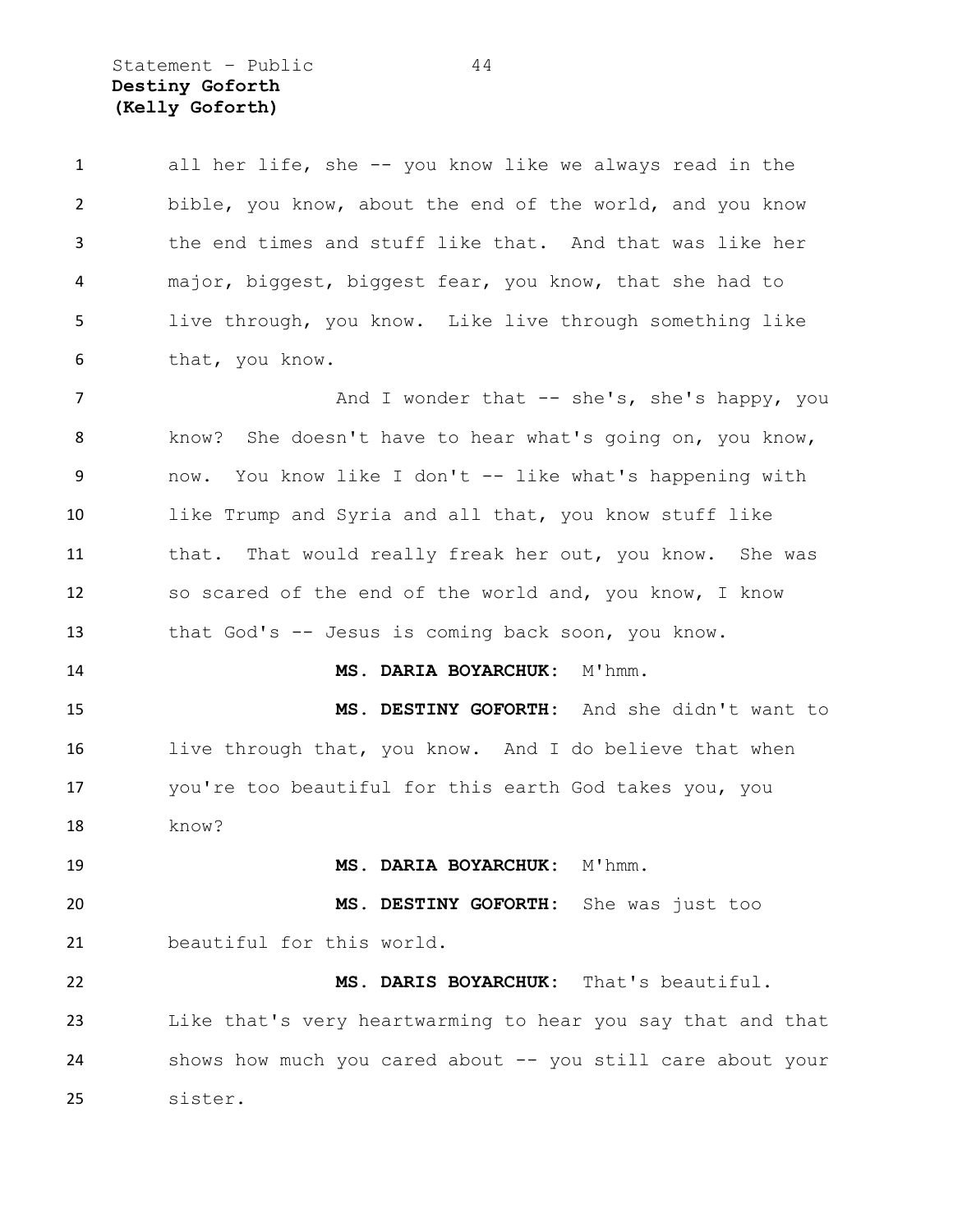Statement – Public 45 **Destiny Goforth (Kelly Goforth)**

 **MS. DESTINY GOFORTH:** Yeah. **MS. DARIA BOYARCHUK:** And so beautiful, thank you. **MS. DESTINY GOFORTH:** That's basically all I can think of right now. **MS. DARIA BOYARCHUK:** Is there anything -- like how would you like to commemorate or honour the memory of your sister, how would you like to see her honoured? **MS. DESTINY GOFORTH:** You know I would want other women, you know, that we didn't like that high risk life, whatever, you know? I want -- you know I want them to actually know Kelly's real story and, you know, to show 13 them the dangers, and to recognize the dangers, and to get help, you know, before it's too late, you know. And quit while you can, you know what I mean? **MS. DARIA BOYARCHUK:** Quit the, the -- like the kind of -- **MS. DESTINY GOFORTH:** Yeah, the street life, you know? **MS. DARIA BOYARCHUK:** The street life. Do you think if you, that if you and Kelly had the access to those kinds of services at the time, do you think your life would have been different? **MS. DESTINY GOFORTH:** Yes, exactly. **MS. DARIA BOYARCHUK:** Is it something that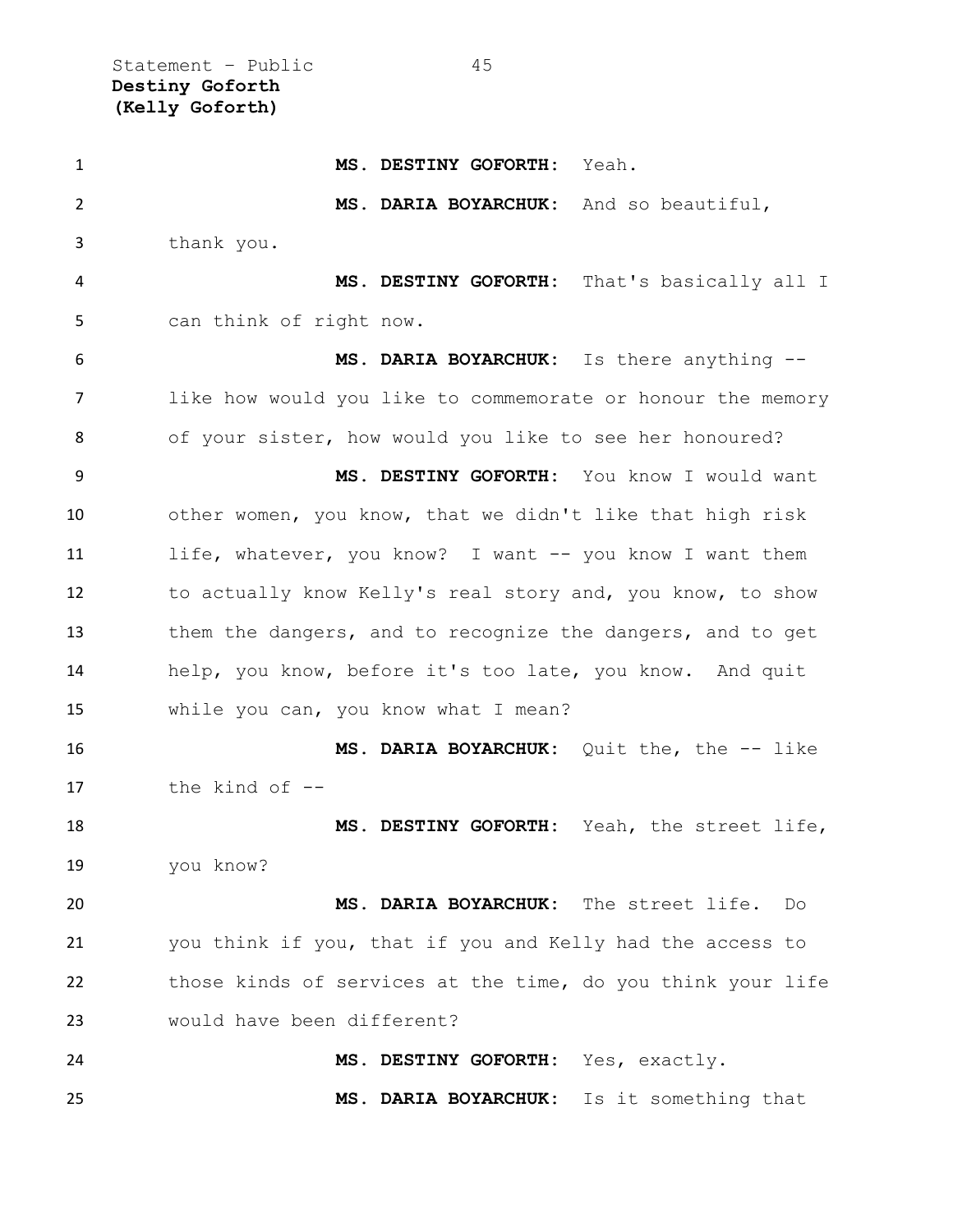Statement - Public 46 **Destiny Goforth (Kelly Goforth)**

 you feel you didn't have access to? **MS. DESTINY GOFORTH:** M'hmm. If we had more -- like if someone were to actually tell us what exactly happened, you know -- like how would I say it? If we were to actually see or hear other people's survival stories, you know, and you know if we were to talk to them one on one, you know. **MS. DARIA BOYARCHUK:** M'hmm. So you actually think that like if someone -- I'm just giving you -- for example, if you heard my survivor story -- **MS. DESTINY GOFORTH:** Yeah. 12 MS. DARIA BOYARCHUK: -- and you saw that we connected on some sort of -- like on some level, then it would help inspire you to like get out of that, that darkness? **MS. DESTINY GOFORTH:** Yeah. **MS. DARIA BOYARCHUK:** So this is something that -- it's not just talking to a psychologist or getting health support, it's actually speaking to survivors, right? **MS. DESTINY GOFORTH:** M'hmm. **MS. DARIA BOYARCHUK:** You would be inspired 22 by those? **MS. DESTINY GOFORTH:** Yes. **MS. DARIA BOYARCHUK:** Those women? **MS. DESTINY GOFORTH:** Yeah.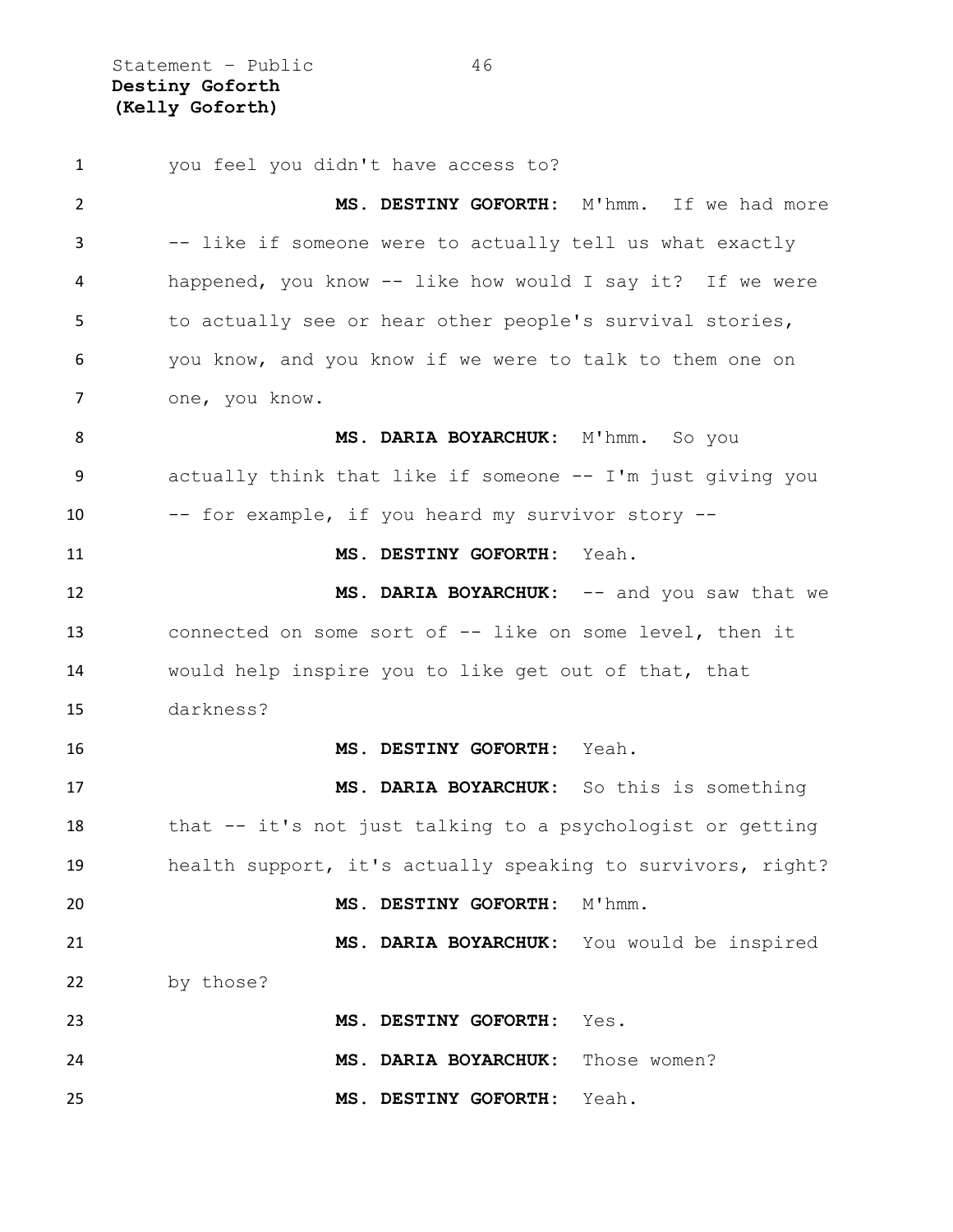Statement – Public 47 **Destiny Goforth (Kelly Goforth)**

| $\mathbf{1}$ | MS. DARIA BOYARCHUK: That's interesting.                    |
|--------------|-------------------------------------------------------------|
| 2            | So did you, did you ever -- like you or Kelly, did you ever |
| 3            | seek any sort of access to like health services or anything |
| 4            | to -- or like social services?                              |
| 5            | MS. DESTINY GOFORTH: There was social                       |
| 6            | services but nothing really for like -- I don't know. Like  |
| 7            | if we were to ask for help, you know. There was -- like     |
| 8            | nobody really like helps the -- I quess, you know the       |
| 9            | street workers. They kind of just fluff us off to the       |
| 10           | side.                                                       |
| 11           | MS. DARIA BOYARCHUK: M'hmm.                                 |
| 12           | MS. DESTINY GOFORTH: But there is a program                 |
| 13           | in Regina, I guess it's called the Street Workers Advocate  |
| 14           | Program. I think that's what it's called, Project?          |
| 15           | MS. DARIA BOYARCHUK: Street Workers                         |
| 16           | Project?                                                    |
| 17           | MS. DESTINY GOFORTH: I don't know exactly,                  |
| 18           | but it's called SWAP for short, you know. They ride around  |
| 19           | $like$ $-$                                                  |
| 20           | MS. DARIA BOYARCHUK: S-W-A-P?                               |
| 21           | Yeah.<br>MS. DESTINY GOFORTH:                               |
| 22           | Okay.<br>MS. DARIA BOYARCHUK:                               |
| 23           | MS. DESTINY GOFORTH:<br>And $--$                            |
| 24           | And what do they do?<br>MS. DARIA BOYARCHUK:                |
| 25           | MS. DESTINY GOFORTH:<br>I'm not too sure, but               |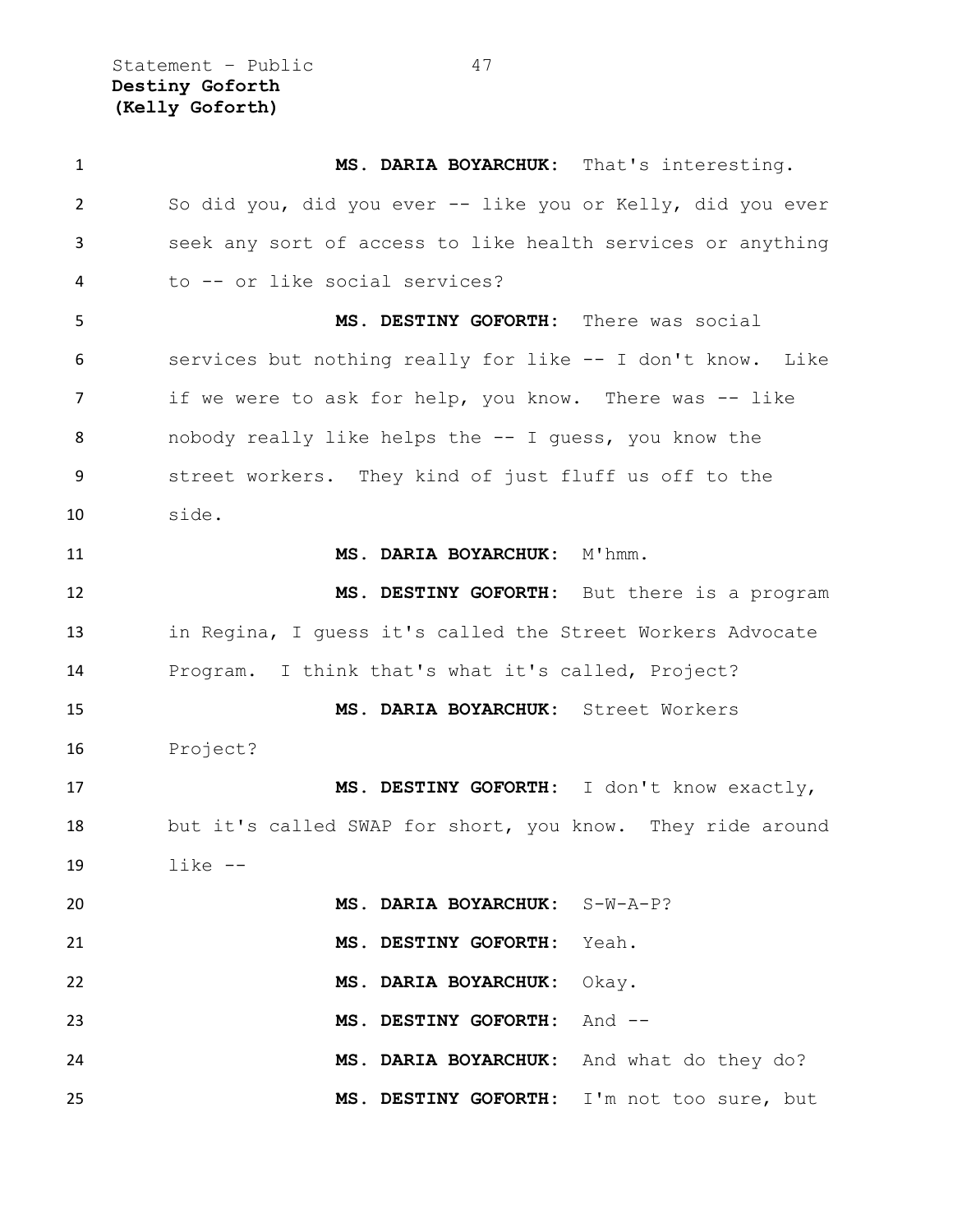Statement – Public 48 **Destiny Goforth (Kelly Goforth)**

| $\mathbf{1}$ | it's, it's basically for street workers. I quess they go    |
|--------------|-------------------------------------------------------------|
| 2            | around in a van and, you know, like condoms and the bad day |
| 3            | sheets and stuff like that. And they have like some sort    |
| 4            | of like -- I don't know. I don't have no idea, but          |
| 5            | especially if I don't really know, you know?                |
| 6            | M'hmm.<br>MS. DARIA BOYARCHUK:                              |
| 7            | MS. DESTINY GOFORTH: But if there was more                  |
| 8            | stuff --                                                    |
| 9            | MS. DARIA BOYARCHUK: Is it something new?                   |
| 10           | MS. DESTINY GOFORTH: It's not new, new, but                 |
| 11           | it's only we didn't really know of, you know?               |
| 12           | MS. DARIA BOYARCHUK: Right, that's what I                   |
| 13           | was going to ask you.                                       |
| 14           | MS. DESTINY GOFORTH: Yeah.                                  |
| 15           | MS. DARIA BOYARCHUK: Was it there when you                  |
| 16           | guys were going through this?                               |
| 17           | MS. DESTINY GOFORTH: It was there I quess,                  |
| 18           | but we didn't really like now about that, you know.         |
| 19           | MS. DARIA BOYARCHUK: Yeah.                                  |
| 20           | MS. DESTINY GOFORTH: If there was more like                 |
| 21           | -- what do you call that, like attention to it, you know?   |
| 22           | Like --                                                     |
| 23           | MS. DARIA BOYARCHUK: Like there was no,                     |
| 24           | there was no advocate right?                                |
| 25           | MS. DESTINY GOFORTH: Yeah, that's it.                       |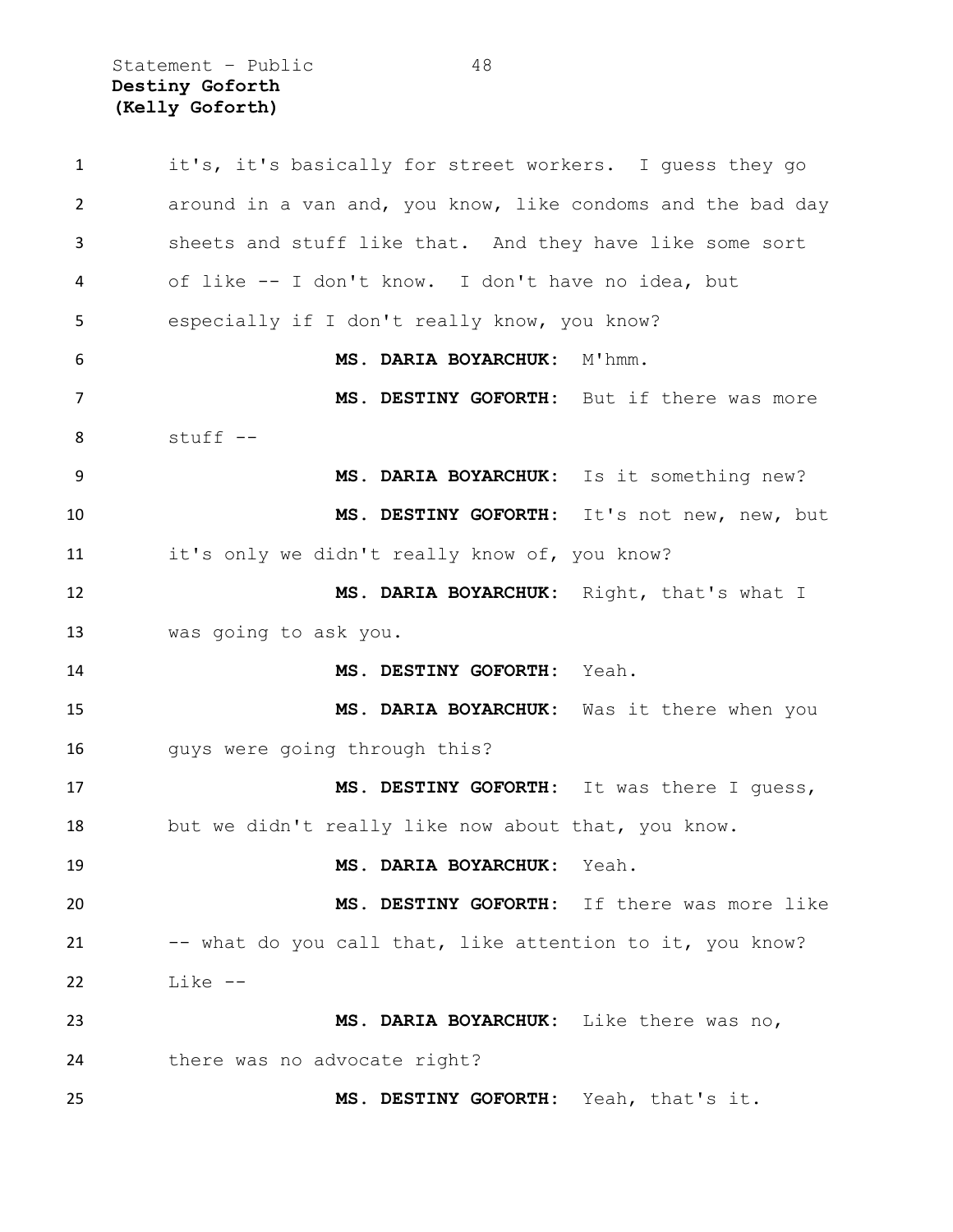Statement – Public 49 **Destiny Goforth (Kelly Goforth)**

 **MS. DARIA BOYARCHUK:** What about the other women that -- I know Kelly was with you. What about other women who were doing the same kind of work, did you ever share your own like fears, or like your -- you wanting to get out of this kind of like -- this kind of life? And like was there any kind of support among the women? **MS. DESTINY GOFORTH:** Not really. You know it was basically a dog eat dog world out there, you know. **MS. DARIA BOYARCHUK:** M'hmm, yeah. **MS. DESTINY GOFORTH:** Like you know you really can't trust anybody but yourselves out there, you know. It was just me and Kelly out there, you know? **MS. DARIA BOYARCHUK:** Yeah. **MS. DESTINY GOFORTH:** Especially in the drug world, you know. Nobody really cares and -- but if we were able to, you know, like have access to like the health things for addictions, you know? Like I know if someone were to go to detox, you know there's like a big waiting list because there's not enough room, you know? **MS. DARIA BOYARCHUK:** Okay. **MS. DESTINY GOFORTH:** Yeah. Or you know like there's a waiting list for, for -- to get to like rehab and stuff like that. Because I know me and my sister were talking about we would love to have, you know, done that, you know? But, you know, once we tried to reach out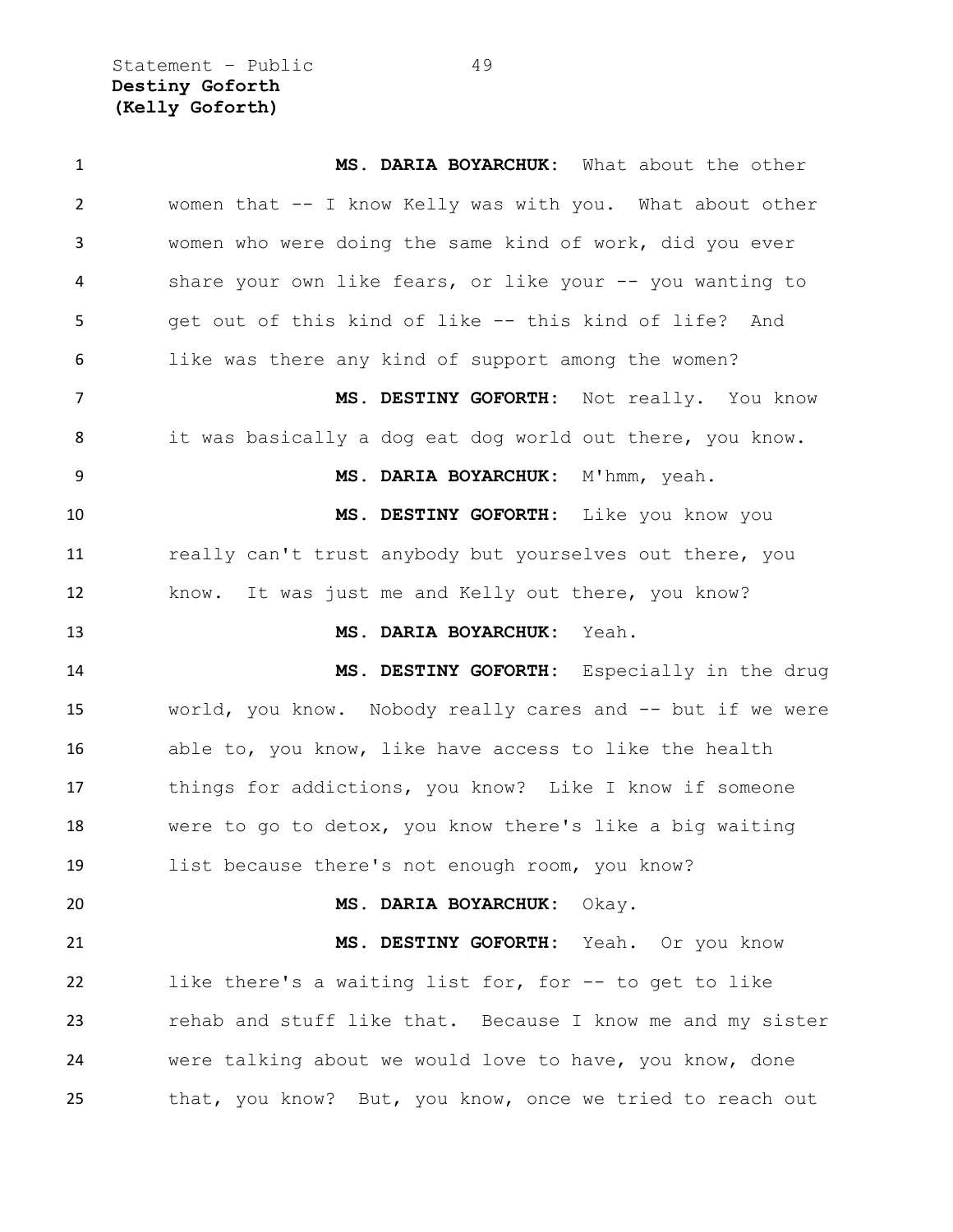Statement – Public 50 **Destiny Goforth (Kelly Goforth)**

1 to go to detox, you know, and we were go to rehab. That was our plan, go to rehab. **MS. DARIA BOYARCHUK:** M'hmm. **MS. DESTINY GOFORTH:** But we got put on a waiting list, you know. **MS. DARIA BOYARCHUK:** Okay, so you actually 7 did get put on the waiting list -- **MS. DESTINY GOFORTH:** Yeah. 9 MS. DARIA BOYARCHUK: -- but it never came around. **MS. DESTINY GOFORTH:** Never came around, you know. I didn't -- after that then there's the -- **MS. DARIA BOYARCHUK:** How long were you on the waiting list for? **MS. DESTINY GOFORTH:** They told us two weeks 16 and then after we just didn't bother. **MS. DARIA BOYARCHUK:** Two weeks? **MS. DESTINY GOFORTH:** Yeah, they told us we had to wait within the two weeks. **MS. DARIA BOYARCHUK:** Okay. **MS. DESTINY GOFORTH:** But you know like we didn't even bother trying. You know I wish there was more, more space I guess, you know, because -- you know when someone wants to get clean right then and there, you know, right? When they want -- when they have the will, you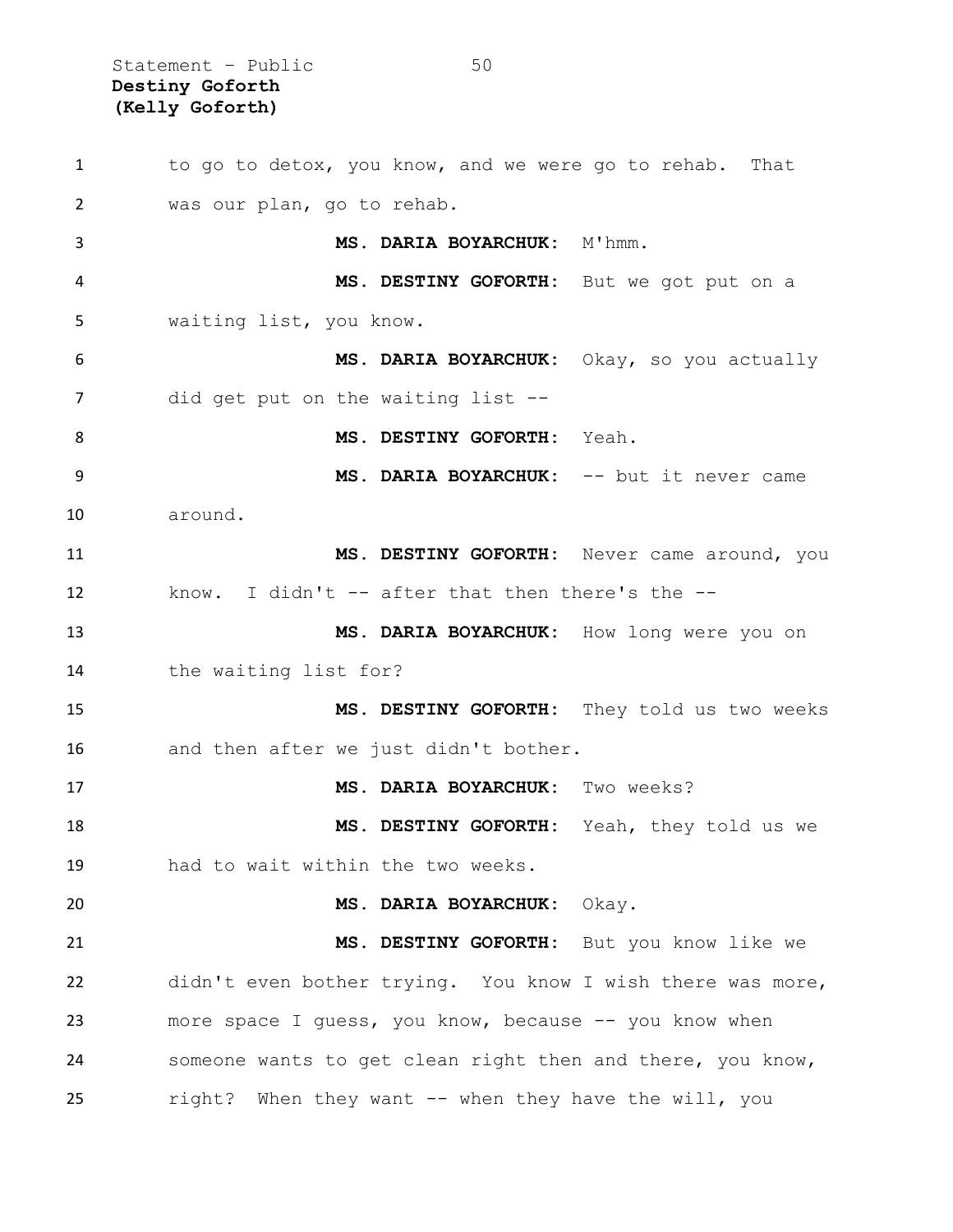Statement – Public 51 **Destiny Goforth (Kelly Goforth)**

 know, and they get told no, there's no room, you've got to wait, you know, come back, well no one's going to wait until  $-$  **MS. DARIA BOYARCHUK:** Exactly. **MS. DESTINY GOFORTH:** Because they could switch, you know. I wish there was more like space, you know like -- 8 MS. DARIA BOYARCHUK: M'hmm. **MS. DESTINY GOFORTH:** -- more accommodation you know, like for that, you know? **MS. DARIA BOYARCHUK:** Yeah, that's unfortunate. **MS. DESTINY GOFORTH:** Yes. **MS. DARIA BOYARCHUK:** It's true. 15 MS. DESTINY GOFORTH: Yeah, that's -- yeah. **MS. DARIA BOYARCHUK:** Thank you for sharing so much of your personal experience of going through this, 18 but also dealing with like you said, the trauma and -- the trauma of seeing your little sister, and also sharing that part of the story. Because like you said, that your family, or some members of the family, do not approve of this necessarily. **MS. DESTINY GOFORTH:** Yes. **MS. DARIA BOYARCHUK:** And I just -- I really appreciate you having enough strength to come out here and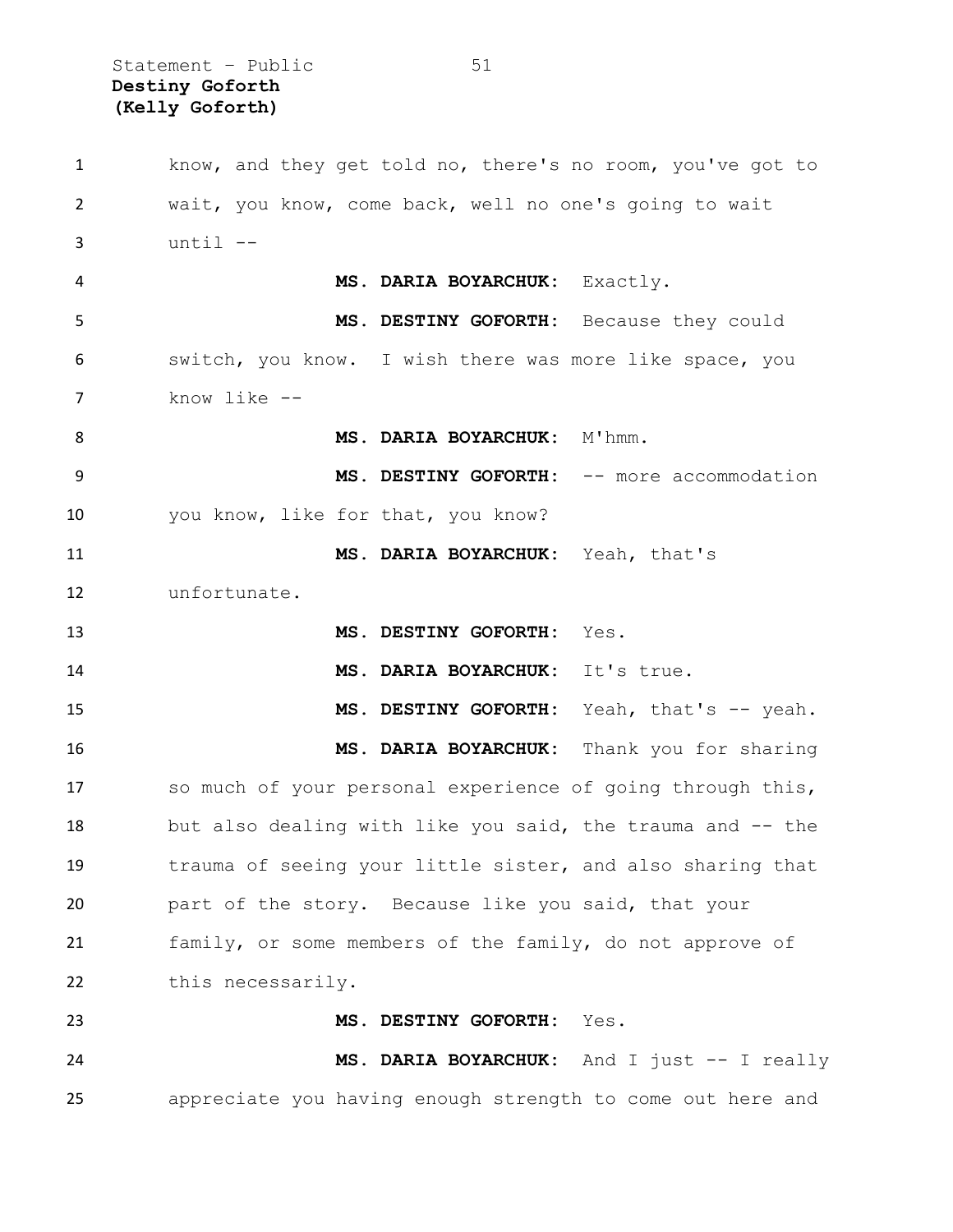Statement - Public 52 **Destiny Goforth (Kelly Goforth)**

1 like share with us. Thank you. MS. DESTINY GOFORTH: And thank you for listening. MS. DARIA BOYARCHUK: Of course. It's 12:30 and we will end our statement here. **MS. DESTINY GOFORTH:** Okay, thank you. **MS. DARIA BOYARCHUK:** Thank you. --- Upon adjourning at 12:30 p.m.